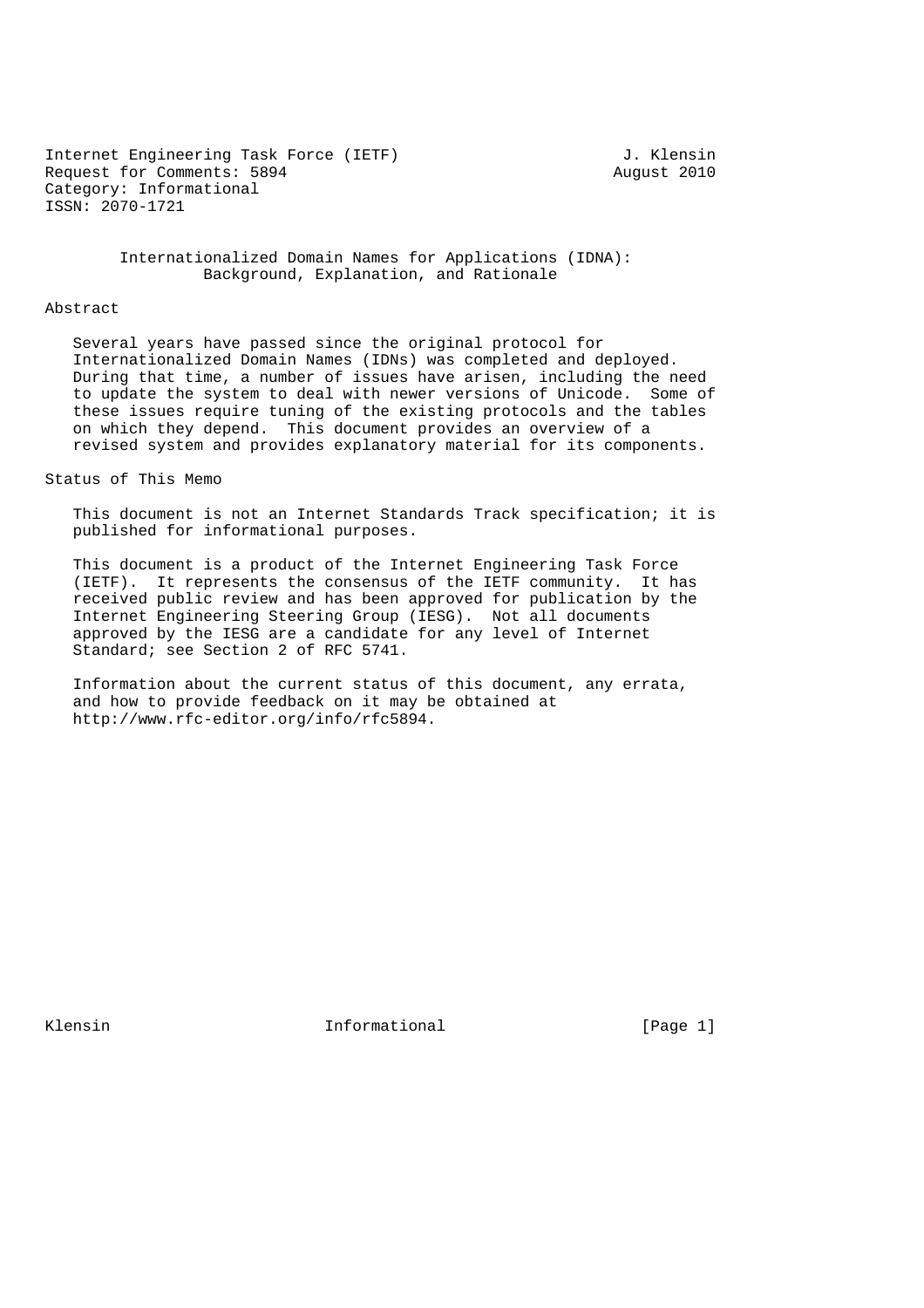Copyright Notice

 Copyright (c) 2010 IETF Trust and the persons identified as the document authors. All rights reserved.

 This document is subject to BCP 78 and the IETF Trust's Legal Provisions Relating to IETF Documents (http://trustee.ietf.org/license-info) in effect on the date of publication of this document. Please review these documents carefully, as they describe your rights and restrictions with respect to this document. Code Components extracted from this document must include Simplified BSD License text as described in Section 4.e of the Trust Legal Provisions and are provided without warranty as described in the Simplified BSD License.

 This document may contain material from IETF Documents or IETF Contributions published or made publicly available before November 10, 2008. The person(s) controlling the copyright in some of this material may not have granted the IETF Trust the right to allow modifications of such material outside the IETF Standards Process. Without obtaining an adequate license from the person(s) controlling the copyright in such materials, this document may not be modified outside the IETF Standards Process, and derivative works of it may not be created outside the IETF Standards Process, except to format it for publication as an RFC or to translate it into languages other than English.

Table of Contents

| 1.2.1. DNS "Name" Terminology 5                            |  |  |  |
|------------------------------------------------------------|--|--|--|
| 1.2.2. New Terminology and Restrictions 6                  |  |  |  |
|                                                            |  |  |  |
| 1.4. Applicability and Function of IDNA 7                  |  |  |  |
| 1.5. Comprehensibility of IDNA Mechanisms and Processing 8 |  |  |  |
|                                                            |  |  |  |
| 3. Permitted Characters: An Inclusion List 9               |  |  |  |
| 3.1. A Tiered Model of Permitted Characters and Labels 10  |  |  |  |
| $3.1.1.$ PROTOCOL-VALID 10                                 |  |  |  |
| 3.1.2. CONTEXTUAL RULE REQUIRED 11                         |  |  |  |
| 3.1.2.1. Contextual Restrictions 11                        |  |  |  |
| 3.1.2.2. Rules and Their Application 12                    |  |  |  |
|                                                            |  |  |  |
|                                                            |  |  |  |
| 3.2. Registration Policy 14                                |  |  |  |

Klensin 10 Informational 1999 [Page 2]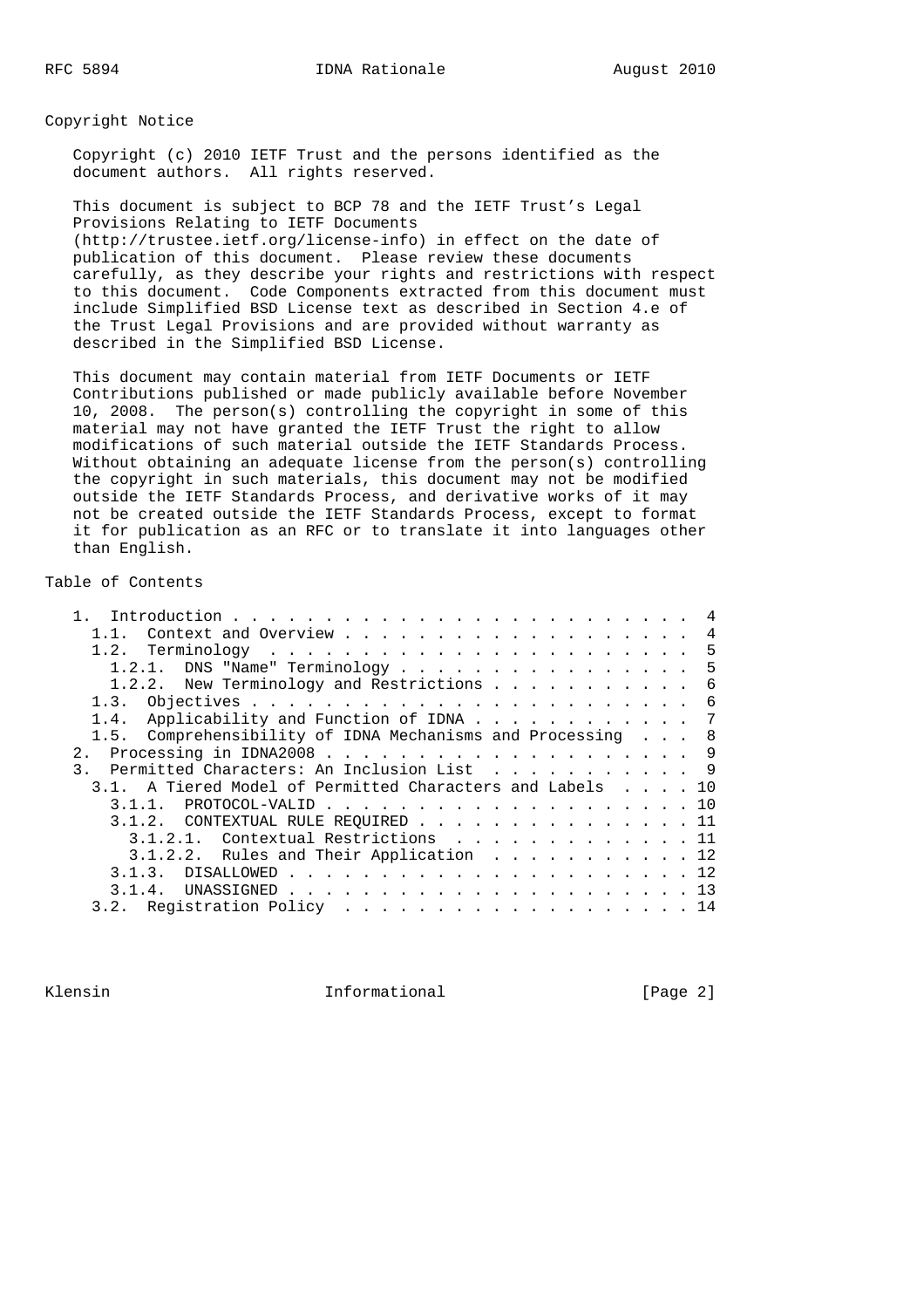| 3.3. | Layered Restrictions: Tables, Context, Registration, and         |  |  |
|------|------------------------------------------------------------------|--|--|
|      |                                                                  |  |  |
| 4.   | Application-Related Issues 15                                    |  |  |
| 4.1. | Display and Network Order 15                                     |  |  |
| 4.2. | Entry and Display in Applications 16                             |  |  |
| 4.3. | Linguistic Expectations: Ligatures, Digraphs, and                |  |  |
|      | Alternate Character Forms 19                                     |  |  |
|      |                                                                  |  |  |
| 4.4. | Case Mapping and Related Issues 20                               |  |  |
| 4.5. | Right-to-Left Text 21                                            |  |  |
| 5.   | IDNs and the Robustness Principle 22                             |  |  |
| б.   | Front-end and User Interface Processing for Lookup 22            |  |  |
| 7.   | Migration from IDNA2003 and Unicode Version Synchronization . 25 |  |  |
| 7.1. |                                                                  |  |  |
|      | Summary and Discussion of IDNA Validity Criteria 25<br>7.1.1.    |  |  |
|      | 7.1.2.<br>Labels in Registration 26                              |  |  |
|      | Labels in Lookup 27<br>7.1.3.                                    |  |  |
|      | 7.2. Changes in Character Interpretations 28                     |  |  |
|      | Character Changes: Eszett and Final Sigma 28<br>7.2.1.           |  |  |
|      | Character Changes: Zero Width Joiner and Zero<br>7.2.2.          |  |  |
|      | Width Non-Joiner 29                                              |  |  |
|      | Character Changes and the Need for Transition 29<br>7.2.3.       |  |  |
|      | 7.2.4.<br>Transition Strategies 30                               |  |  |
| 7.3. | Elimination of Character Mapping 31                              |  |  |
| 7.4. | The Question of Prefix Changes 31                                |  |  |
|      | 7.4.1. Conditions Requiring a Prefix Change 31                   |  |  |
|      | Conditions Not Requiring a Prefix Change 32<br>7.4.2.            |  |  |
|      | Implications of Prefix Changes 32<br>7.4.3.                      |  |  |
| 7.5. | Stringprep Changes and Compatibility 33                          |  |  |
| 7.6. | The Symbol Question $\cdots$ , 33                                |  |  |
| 7.7. | Migration between Unicode Versions: Unassigned Code              |  |  |
|      |                                                                  |  |  |
|      |                                                                  |  |  |
| 7.8. | Other Compatibility Issues 36                                    |  |  |
|      | 8. Name Server Considerations 37                                 |  |  |
| 8.1. | Processing Non-ASCII Strings 37                                  |  |  |
| 8.2. | Root and Other DNS Server Considerations 37                      |  |  |
| 9.   | Internationalization Considerations 38                           |  |  |
|      |                                                                  |  |  |
|      | 10.1. IDNA Character Registry 38                                 |  |  |
|      | 10.2. IDNA Context Registry 39                                   |  |  |
|      | 10.3. IANA Repository of IDN Practices of TLDs 39                |  |  |
|      |                                                                  |  |  |
|      | 11.1. General Security Issues with IDNA 39                       |  |  |
|      |                                                                  |  |  |
|      |                                                                  |  |  |
|      |                                                                  |  |  |
|      |                                                                  |  |  |
|      | 14.2. Informative References 41                                  |  |  |

Rlensin **Informational** Informational [Page 3]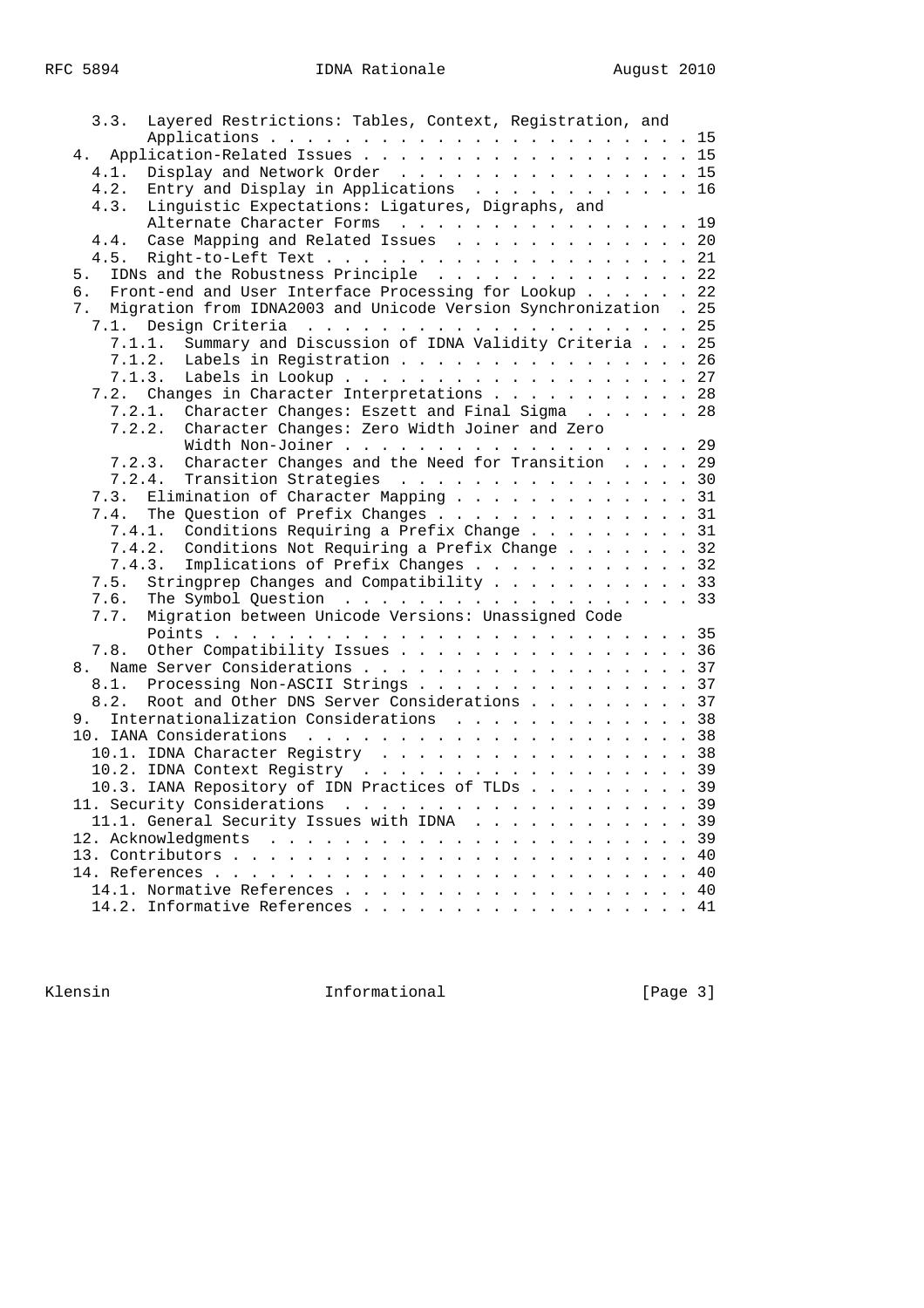# 1. Introduction

# 1.1. Context and Overview

 Internationalized Domain Names in Applications (IDNA) is a collection of standards that allow client applications to convert some mnemonic strings expressed in Unicode to an ASCII-compatible encoding form ("ACE") that is a valid DNS label containing only LDH syntax (see the Definitions document [RFC5890]). The specific form of ACE label used by IDNA is called an "A-label". A client can look up an exact A-label in the existing DNS, so A-labels do not require any extensions to DNS, upgrades of DNS servers, or updates to low-level client libraries. An A-label is recognizable from the prefix "xn--" before the characters produced by the Punycode algorithm [RFC3492]; thus, a user application can identify an A-label and convert it into Unicode (or some local coded character set) for display.

 On the registry side, IDNA allows a registry to offer Internationalized Domain Names (IDNs) for registration as A-labels. A registry may offer any subset of valid IDNs, and may apply any restrictions or bundling (grouping of similar labels together in one registration) appropriate for the context of that registry. Registration of labels is sometimes discussed separately from lookup, and it is subject to a few specific requirements that do not apply to lookup.

 DNS clients and registries are subject to some differences in requirements for handling IDNs. In particular, registries are urged to register only exact, valid A-labels, while clients might do some mapping to get from otherwise-invalid user input to a valid A-label.

 The first version of IDNA was published in 2003 and is referred to here as IDNA2003 to contrast it with the current version, which is known as IDNA2008 (after the year in which IETF work started on it). IDNA2003 consists of four documents: the IDNA base specification [RFC3490], Nameprep [RFC3491], Punycode [RFC3492], and Stringprep [RFC3454]. The current set of documents, IDNA2008, is not dependent on any of the IDNA2003 specifications other than the one for Punycode encoding. References to "IDNA2008", "these specifications", or "these documents" are to the entire IDNA2008 set listed in a separate Definitions document [RFC5890]. The characters that are valid in A-labels are identified from rules listed in the Tables document [RFC5892], but validity can be derived from the Unicode properties of those characters with a very few exceptions.

 Traditionally, DNS labels are matched case-insensitively (as described in the DNS specifications [RFC1034][RFC1035]). That convention was preserved in IDNA2003 by a case-folding operation that

Klensin 11 Informational 1996 (Page 4)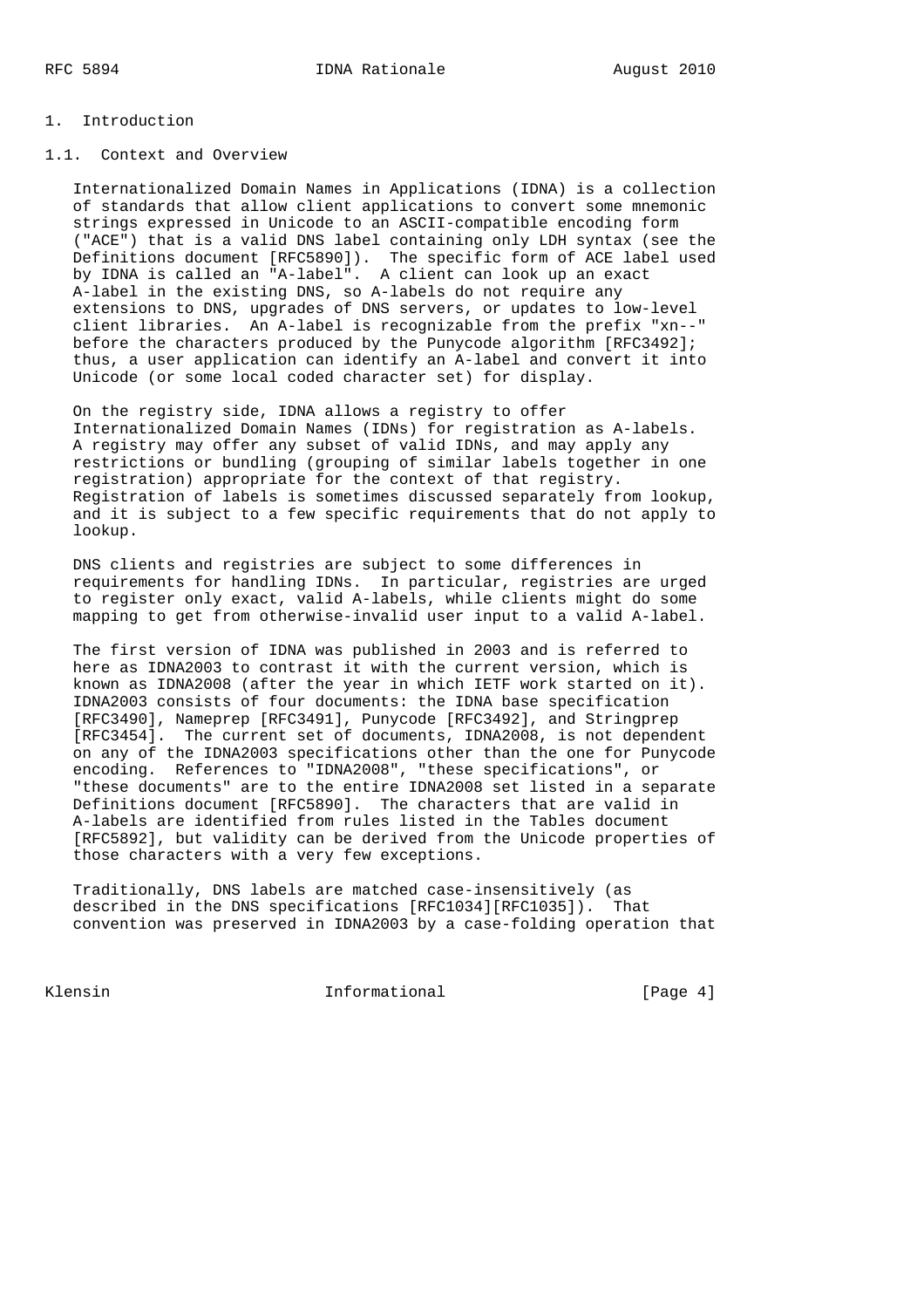generally maps capital letters into lowercase ones. However, if case rules are enforced from one language, another language sometimes loses the ability to treat two characters separately. Case insensitivity is treated slightly differently in IDNA2008.

 IDNA2003 used Unicode version 3.2 only. In order to keep up with new characters added in new versions of Unicode, IDNA2008 decouples its rules from any particular version of Unicode. Instead, the attributes of new characters in Unicode, supplemented by a small number of exception cases, determine how and whether the characters can be used in IDNA labels.

 This document provides informational context for IDNA2008, including terminology, background, and policy discussions. It contains no normative material; specifications for conformance to the IDNA2008 protocols appears entirely in the other documents in the series.

#### 1.2. Terminology

 Terminology for IDNA2008 appears in the Definitions document [RFC5890]. That document also contains a road map to the IDNA2008 document collection. No attempt should be made to understand this document without the definitions and concepts that appear there.

# 1.2.1. DNS "Name" Terminology

 In the context of IDNs, the DNS term "name" has introduced some confusion as people speak of DNS labels in terms of the words or phrases of various natural languages. Historically, many of the "names" in the DNS have been mnemonics to identify some particular concept, object, or organization. They are typically rooted in some language because most people think in language-based ways. But, because they are mnemonics, they need not obey the orthographic conventions of any language: it is not a requirement that it be possible for them to be "words".

 This distinction is important because the reasonable goal of an IDN effort is not to be able to write the great Klingon (or language of one's choice) novel in DNS labels but to be able to form a usefully broad range of mnemonics in ways that are as natural as possible in a very broad range of scripts.

Klensin 11 - Informational 11 - Informational (Page 5)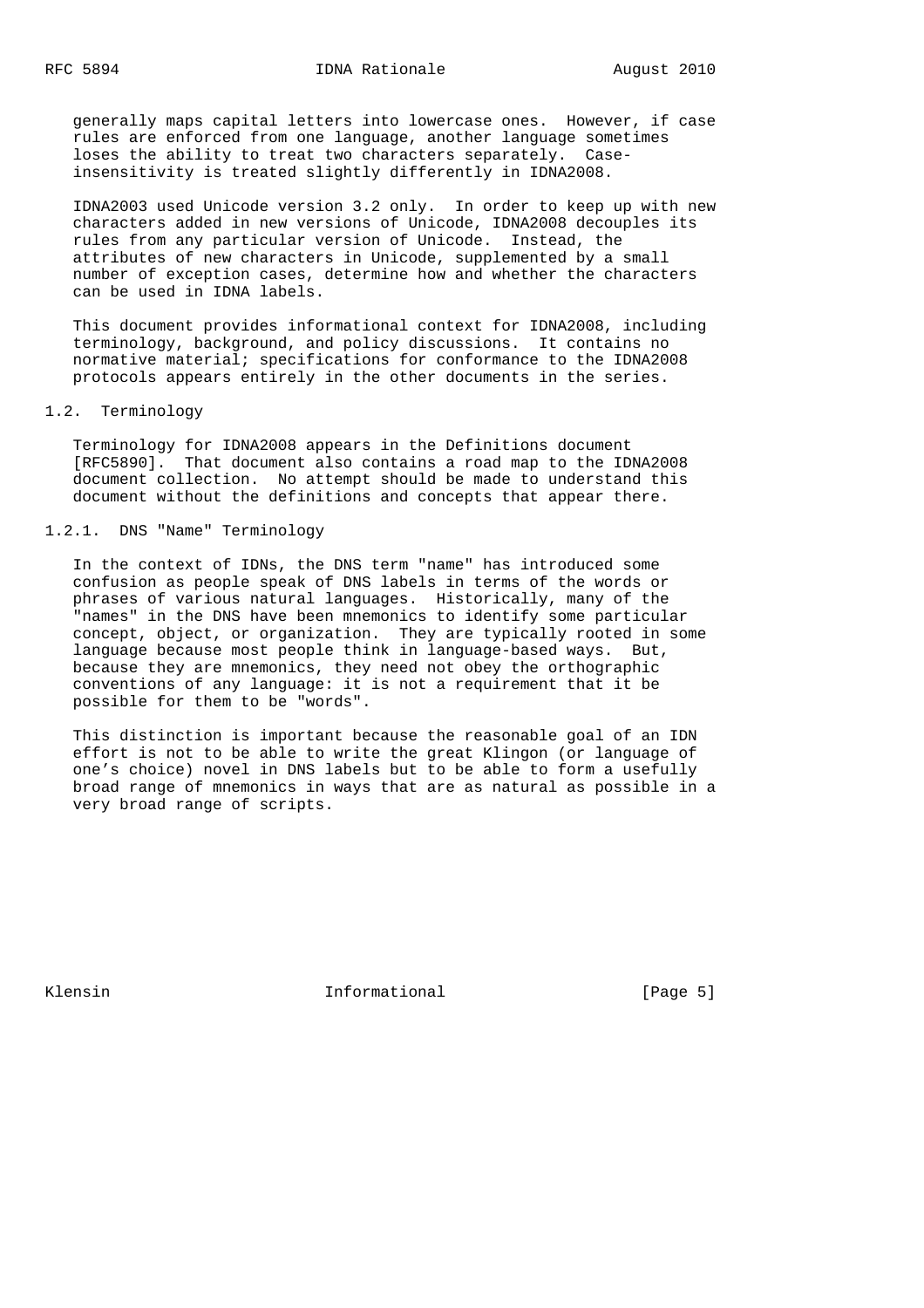#### 1.2.2. New Terminology and Restrictions

 IDNA2008 introduces new terminology. Precise definitions are provided in the Definitions document for the terms U-label, A-Label, LDH label (to which all valid pre-IDNA hostnames conformed), Reserved LDH label (R-LDH label), XN-label, Fake A-label, and Non-Reserved LDH label (NR-LDH label).

 In addition, the term "putative label" has been adopted to refer to a label that may appear to meet certain definitional constraints but has not yet been sufficiently tested for validity.

 These definitions are also illustrated in Figure 1 of the Definitions document. R-LDH labels contain "--" in the third and fourth character positions from the beginning of the label. In IDNA-aware applications, only a subset of these reserved labels is permitted to be used, namely the A-label subset. A-labels are a subset of the R-LDH labels that begin with the case-insensitive string "xn--". Labels that bear this prefix but that are not otherwise valid fall into the "Fake A-label" category. The Non-Reserved labels (NR-LDH labels) are implicitly valid since they do not bear any resemblance to the labels specified by IDNA.

 The creation of the Reserved-LDH category is required for three reasons:

- o to prevent confusion with pre-IDNA coding forms;
- o to permit future extensions that would require changing the prefix, no matter how unlikely those might be (see Section 7.4); and
- o to reduce the opportunities for attacks via the Punycode encoding algorithm itself.

 As with other documents in the IDNA2008 set, this document uses the term "registry" to describe any zone in the DNS. That term, and the terms "zone" or "zone administration", are interchangeable.

#### 1.3. Objectives

These are the main objectives in revising IDNA.

 o Use a more recent version of Unicode and allow IDNA to be independent of Unicode versions, so that IDNA2008 need not be updated for implementations to adopt code points from new Unicode versions.

Klensin 10 and 11 and 11 and 11 and 11 and 12 and 12 and 12 and 12 and 12 and 12 and 12 and 12 and 12 and 12 and 12 and 12 and 12 and 12 and 12 and 12 and 12 and 12 and 12 and 12 and 12 and 12 and 12 and 12 and 12 and 12 a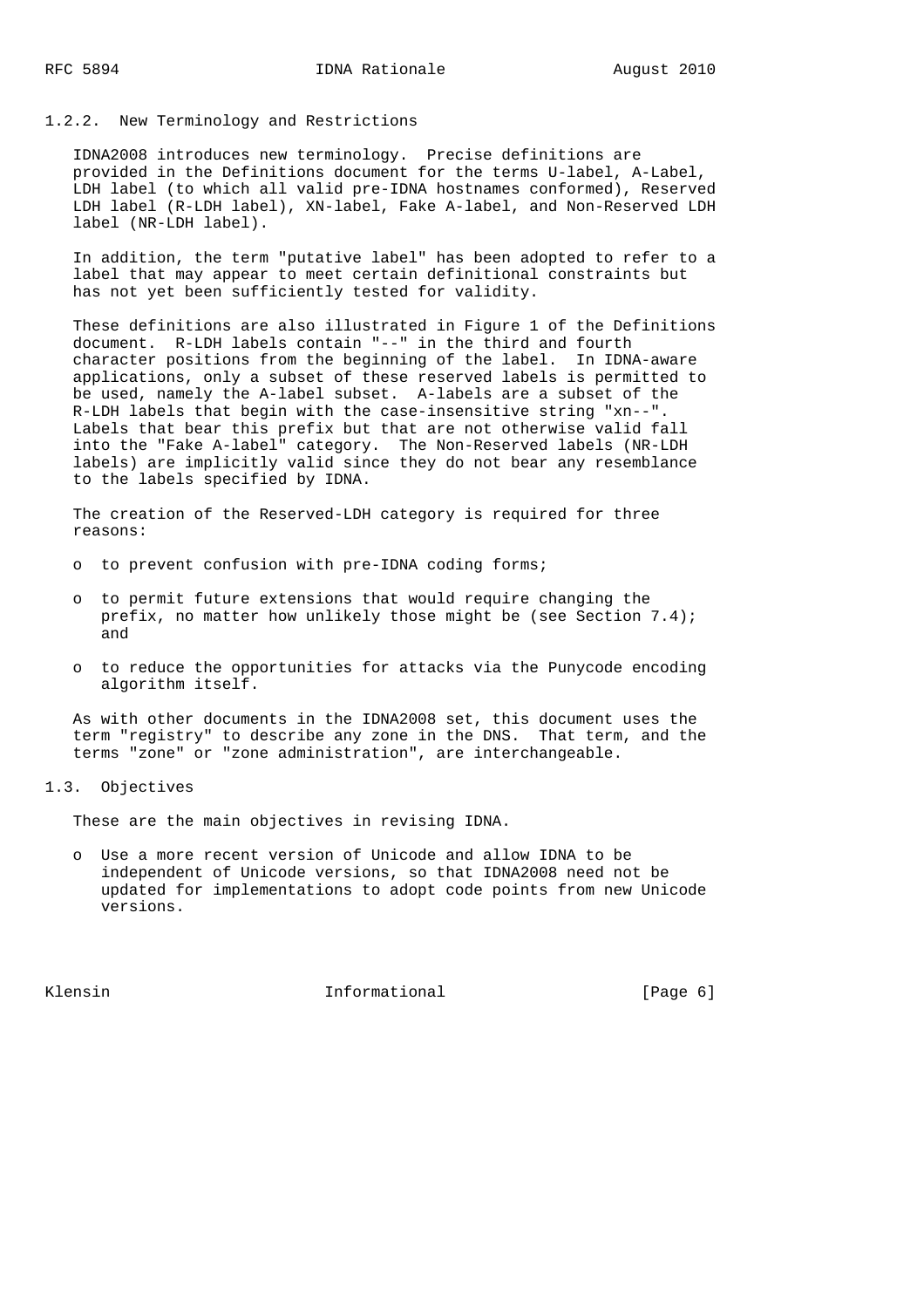- o Fix a very small number of code point categorizations that have turned out to cause problems in the communities that use those code points.
- o Reduce the dependency on mapping, in favor of valid A-labels. This will result in pre-mapped forms that are not valid IDNA labels appearing less often in various contexts.
- o Fix some details in the bidirectional code point handling algorithms.
- 1.4. Applicability and Function of IDNA

 The IDNA specification solves the problem of extending the repertoire of characters that can be used in domain names to include a large subset of the Unicode repertoire.

 IDNA does not extend DNS. Instead, the applications (and, by implication, the users) continue to see an exact-match lookup service. Either there is a single name that matches exactly (subject to the base DNS requirement of case-insensitive ASCII matching) or there is no match. This model has served the existing applications well, but it requires, with or without internationalized domain names, that users know the exact spelling of the domain names that are to be typed into applications such as web browsers and mail user agents. The introduction of the larger repertoire of characters potentially makes the set of misspellings larger, especially given that in some cases the same appearance, for example on a business card, might visually match several Unicode code points or several sequences of code points.

 The IDNA standard does not require any applications to conform to it, nor does it retroactively change those applications. An application can elect to use IDNA in order to support IDNs while maintaining interoperability with existing infrastructure. For applications that want to use non-ASCII characters in public DNS domain names, IDNA is the only option that is defined at the time this specification is published. Adding IDNA support to an existing application entails changes to the application only, and leaves room for flexibility in front-end processing and more specifically in the user interface (see Section 6).

 A great deal of the discussion of IDN solutions has focused on transition issues and how IDNs will work in a world where not all of the components have been updated. Proposals that were not chosen by the original IDN Working Group would have depended on updating user applications, DNS resolvers, and DNS servers in order for a user to apply an internationalized domain name in any form or coding

Klensin 11 Informational 1999 [Page 7]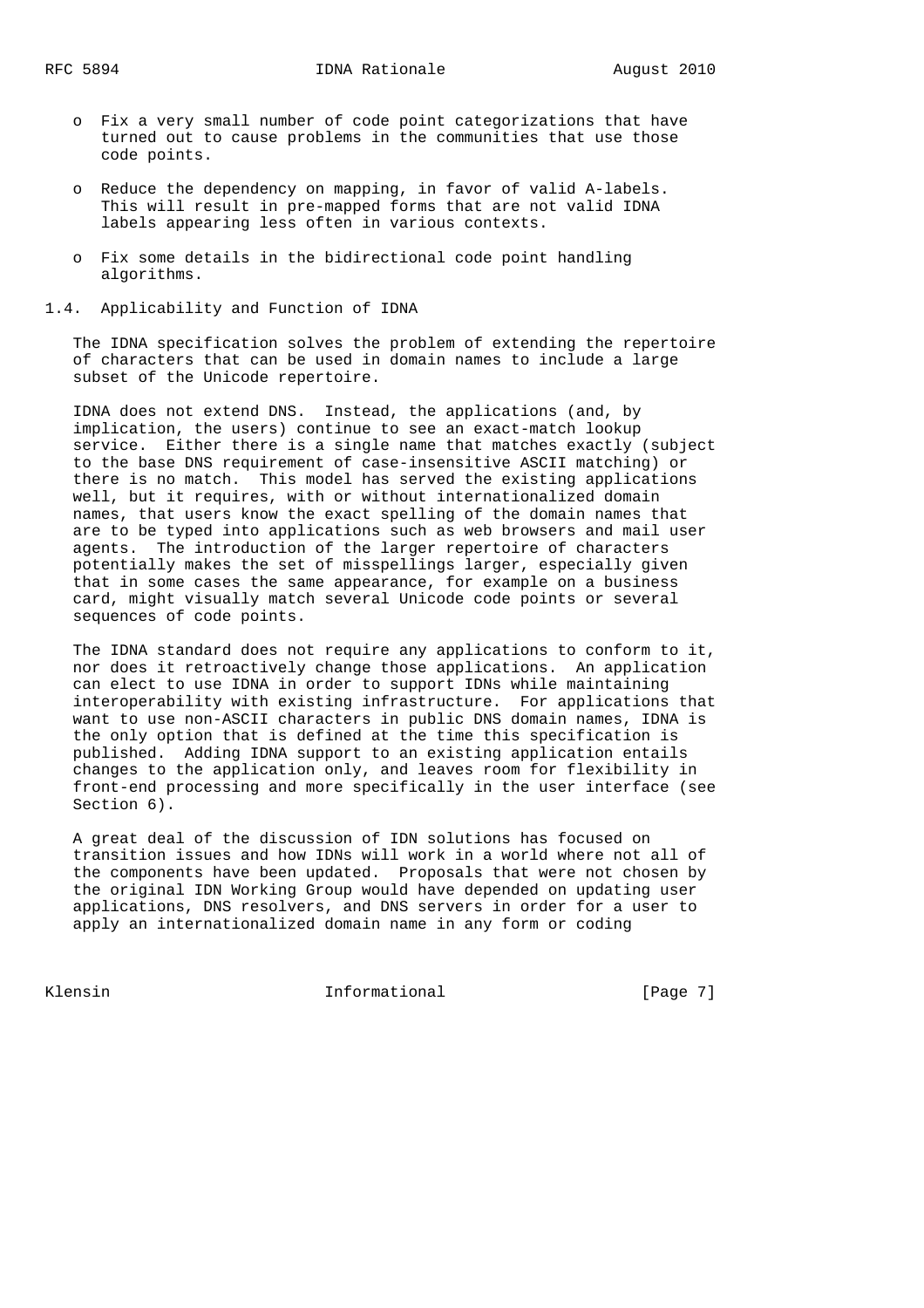acceptable under that method. While processing must be performed prior to or after access to the DNS, IDNA requires no changes to the DNS protocol, any DNS servers, or the resolvers on users' computers.

 IDNA allows the graceful introduction of IDNs not only by avoiding upgrades to existing infrastructure (such as DNS servers and mail transport agents), but also by allowing some limited use of IDNs in applications by using the ASCII-encoded representation of the labels containing non-ASCII characters. While such names are user unfriendly to read and type, and hence not optimal for user input, they can be used as a last resort to allow rudimentary IDN usage. For example, they might be the best choice for display if it were known that relevant fonts were not available on the user's computer. In order to allow user-friendly input and output of the IDNs and acceptance of some characters as equivalent to those to be processed according to the protocol, the applications need to be modified to conform to this specification.

 This version of IDNA uses the Unicode character repertoire for continuity with the original version of IDNA.

1.5. Comprehensibility of IDNA Mechanisms and Processing

 One goal of IDNA2008, which is aided by the main goal of reducing the dependency on mapping, is to improve the general understanding of how IDNA works and what characters are permitted and what happens to them. Comprehensibility and predictability to users and registrants are important design goals for this effort. End-user applications have an important role to play in increasing this comprehensibility.

 Any system that tries to handle international characters encounters some common problems. For example, a User Interface (UI) cannot display a character if no font containing that character is available. In some cases, internationalization enables effective localization while maintaining some global uniformity but losing some universality.

 It is difficult to even make suggestions as to how end-user applications should cope when characters and fonts are not available. Because display functions are rarely controlled by the types of applications that would call upon IDNA, such suggestions will rarely be very effective.

 Conversion between local character sets and normalized Unicode, if needed, is part of this set of user interface issues. Those conversions introduce complexity in a system that does not use Unicode as its primary (or only) internal character coding system. If a label is converted to a local character set that does not have

Klensin 11 - Informational 11 - Informational (Page 8)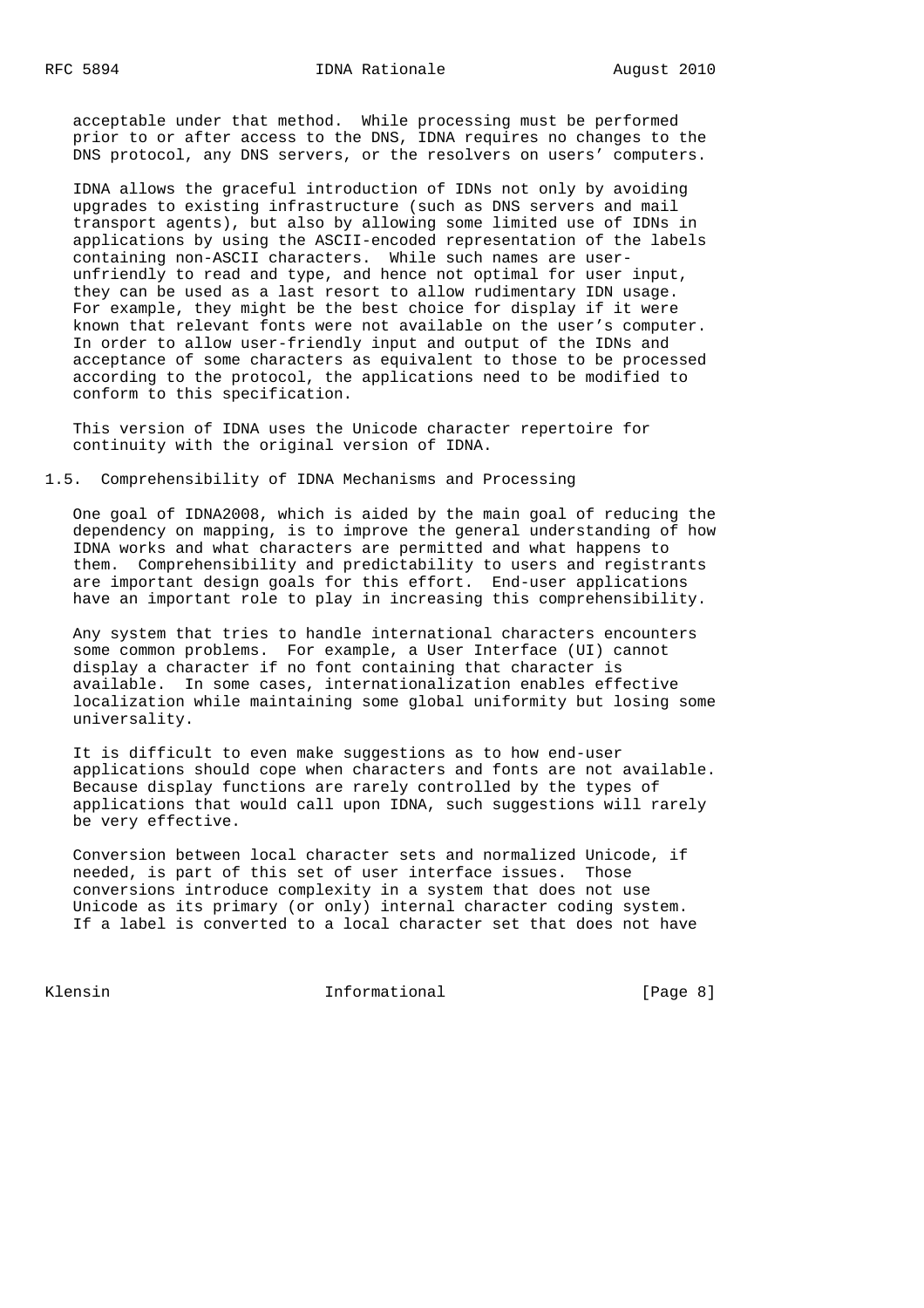all the needed characters, or that uses different character-coding principles, the user interface program may have to add special logic to avoid or reduce loss of information.

 The major difficulty may lie in accurately identifying the incoming character set and applying the correct conversion routine. Even more difficult, the local character coding system could be based on conceptually different assumptions than those used by Unicode (e.g., choice of font encodings used for publications in some Indic scripts). Those differences may not easily yield unambiguous conversions or interpretations even if each coding system is internally consistent and adequate to represent the local language and script.

 IDNA2008 shifts responsibility for character mapping and other adjustments from the protocol (where it was located in IDNA2003) to pre-processing before invoking IDNA itself. The intent is that this change will lead to greater usage of fully-valid A-Labels or U-labels in display, transit, and storage, which should aid comprehensibility and predictability. A careful look at pre-processing raises issues about what that pre-processing should do and at what point pre-processing becomes harmful; how universally consistent pre-processing algorithms can be; and how to be compatible with labels prepared in an IDNA2003 context. Those issues are discussed in Section 6 and in the Mapping document [IDNA2008-Mapping].

#### 2. Processing in IDNA2008

 IDNA2008 separates Domain Name Registration and Lookup in the protocol specification (RFC 5891, Sections 4 and 5 [RFC5891]). Although most steps in the two processes are similar, the separation reflects current practice in which per-registry (DNS zone) restrictions and special processing are applied at registration time but not during lookup. Another significant benefit is that separation facilitates incremental addition of permitted character groups to avoid freezing on one particular version of Unicode.

 The actual registration and lookup protocols for IDNA2008 are specified in the Protocol document.

3. Permitted Characters: An Inclusion List

 IDNA2008 adopts the inclusion model. A code point is assumed to be invalid for IDN use unless it is included as part of a Unicode property-based rule or, in rare cases, included individually by an exception. When an implementation moves to a new version of Unicode, the rules may indicate new valid code points.

Klensin 11 - Informational 11 - Informational (Page 9)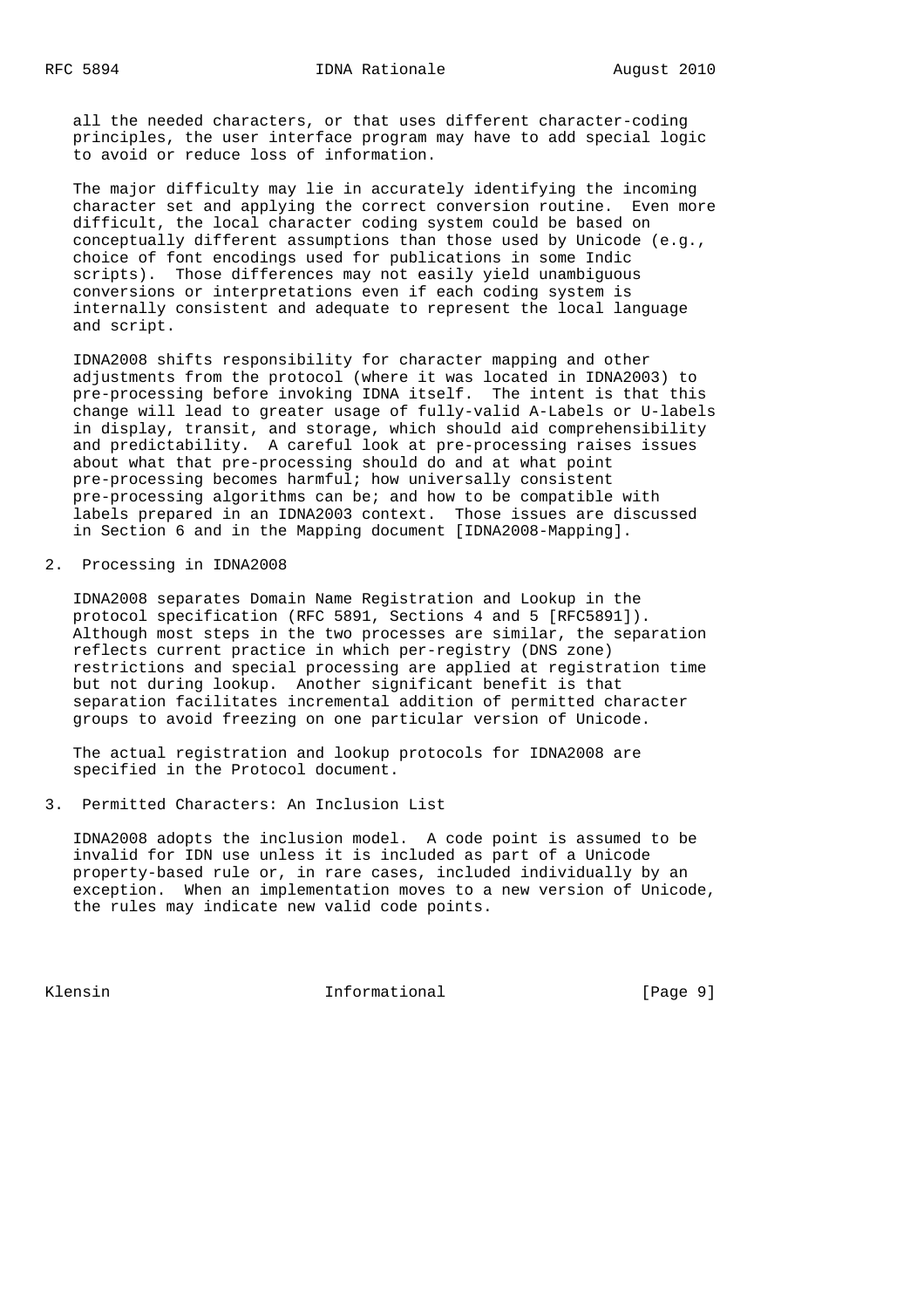This section provides an overview of the model used to establish the algorithm and character lists of the Tables document [RFC5892] and describes the names and applicability of the categories used there. Note that the inclusion of a character in the PROTOCOL-VALID category group (Section 3.1.1) does not imply that it can be used indiscriminately; some characters are associated with contextual rules that must be applied as well.

 The information given in this section is provided to make the rules, tables, and protocol easier to understand. The normative generating rules that correspond to this informal discussion appear in the Tables document, and the rules that actually determine what labels can be registered or looked up are in the Protocol document.

# 3.1. A Tiered Model of Permitted Characters and Labels

 Moving to an inclusion model involves a new specification for the list of characters that are permitted in IDNs. In IDNA2003, character validity is independent of context and fixed forever (or until the standard is replaced). However, globally context independent rules have proved to be impractical because some characters, especially those that are called "Join\_Controls" in Unicode, are needed to make reasonable use of some scripts but have no visible effect in others. IDNA2003 prohibited those types of characters entirely by discarding them. We now have a consensus that under some conditions, these "joiner" characters are legitimately needed to allow useful mnemonics for some languages and scripts. In general, context-dependent rules help deal with characters (generally characters that would otherwise be prohibited entirely) that are used differently or perceived differently across different scripts, and allow the standard to be applied more appropriately in cases where a string is not universally handled the same way.

 IDNA2008 divides all possible Unicode code points into four categories: PROTOCOL-VALID, CONTEXTUAL RULE REQUIRED, DISALLOWED, and UNASSIGNED.

#### 3.1.1. PROTOCOL-VALID

 Characters identified as PROTOCOL-VALID (often abbreviated PVALID) are permitted in IDNs. Their use may be restricted by rules about the context in which they appear or by other rules that apply to the entire label in which they are to be embedded. For example, any label that contains a character in this category that has a "right-to-left" property must be used in context with the Bidi rules [RFC5893]. The term PROTOCOL-VALID is used to stress the fact that the presence of a character in this category does not imply that a given registry need accept registrations containing any of the

Klensin 10 Informational [Page 10]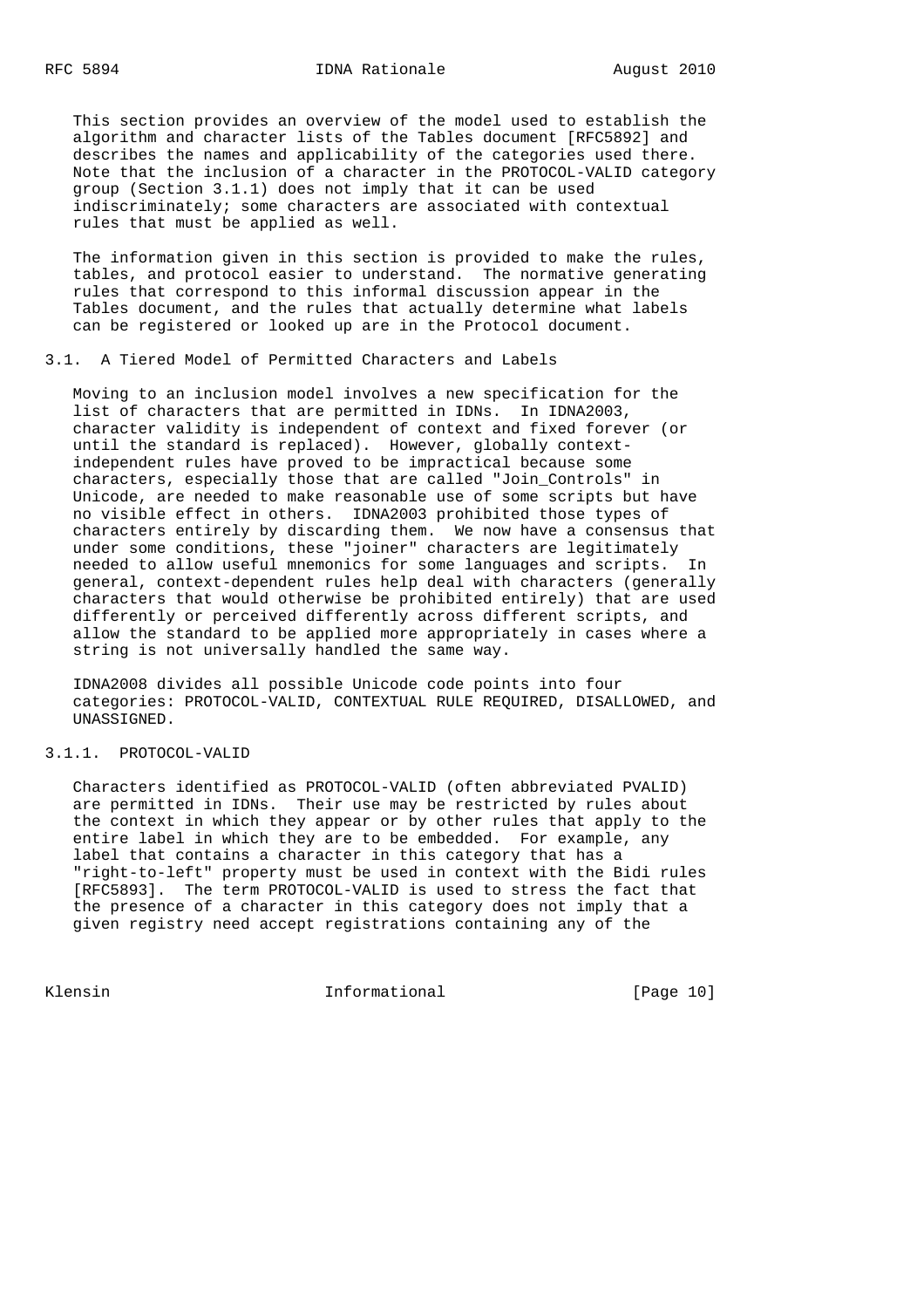characters in the category. Registries are still expected to apply judgment about labels they will accept and to maintain rules consistent with those judgments (see the Protocol document [RFC5891] and Section 3.3).

 Characters that are placed in the PROTOCOL-VALID category are expected to never be removed from it or reclassified. While theoretically characters could be removed from Unicode, such removal would be inconsistent with the Unicode stability principles (see UTR 39: Unicode Security Mechanisms [Unicode52], Appendix F) and hence should never occur.

#### 3.1.2. CONTEXTUAL RULE REQUIRED

 Some characters may be unsuitable for general use in IDNs but necessary for the plausible support of some scripts. The two most commonly cited examples are the ZERO WIDTH JOINER and ZERO WIDTH NON-JOINER characters (ZWJ, U+200D and ZWNJ, U+200C), but other characters may require special treatment because they would otherwise be DISALLOWED (typically because Unicode considers them punctuation or special symbols) but need to be permitted in limited contexts. Other characters are given this special treatment because they pose exceptional danger of being used to produce misleading labels or to cause unacceptable ambiguity in label matching and interpretation.

# 3.1.2.1. Contextual Restrictions

 Characters with contextual restrictions are identified as CONTEXTUAL RULE REQUIRED and are associated with a rule. The rule defines whether the character is valid in a particular string, and also whether the rule itself is to be applied on lookup as well as registration.

 A distinction is made between characters that indicate or prohibit joining and ones similar to them (known as CONTEXT-JOINER or CONTEXTJ) and other characters requiring contextual treatment (CONTEXT-OTHER or CONTEXTO). Only the former require full testing at lookup time.

 It is important to note that these contextual rules cannot prevent all uses of the relevant characters that might be confusing or problematic. What they are expected to do is to confine applicability of the characters to scripts (and narrower contexts) where zone administrators are knowledgeable enough about the use of those characters to be prepared to deal with them appropriately.

Klensin 10 Informational [Page 11]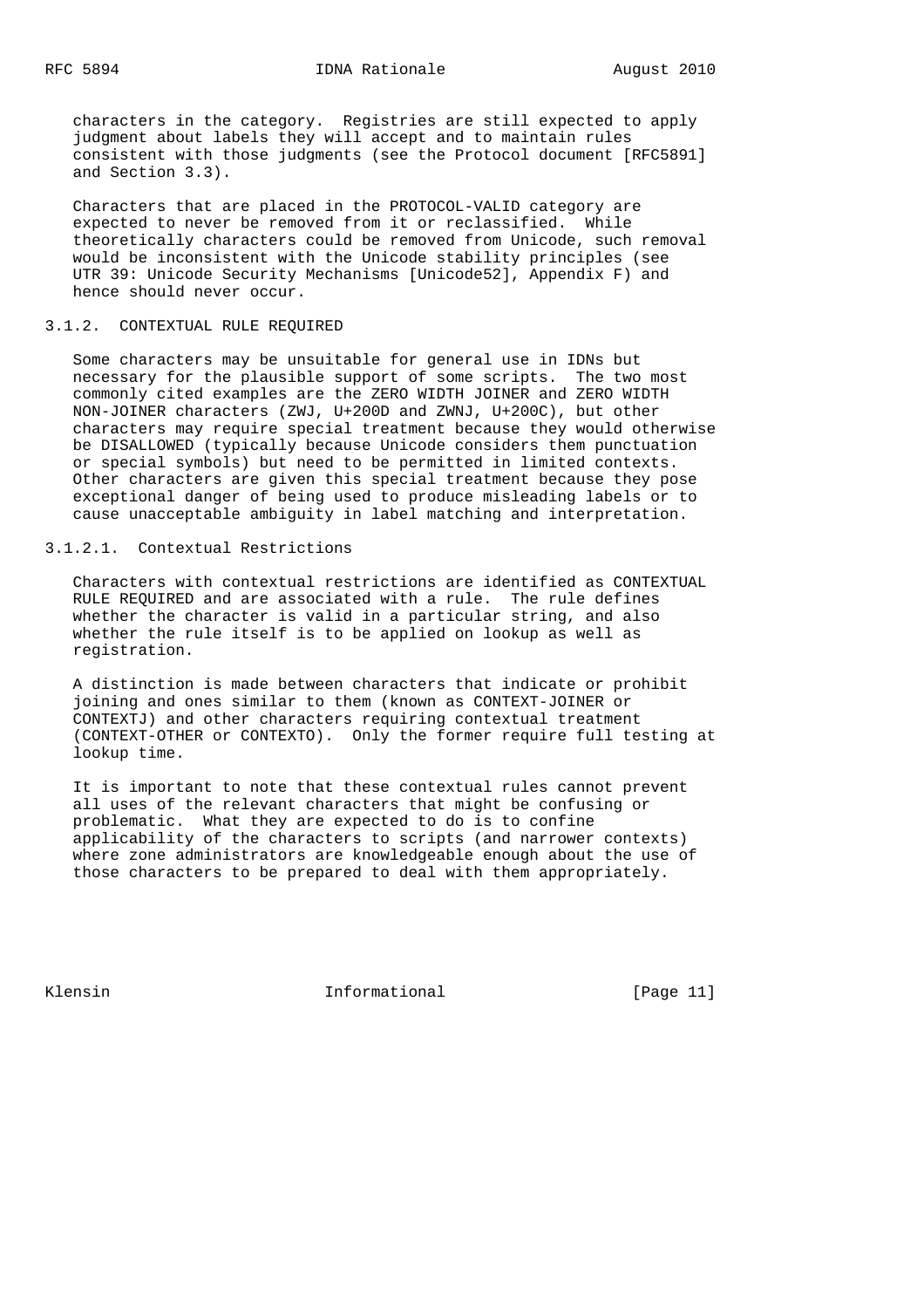For example, a registry dealing with an Indic script that requires ZWJ and/or ZWNJ as part of the writing system is expected to understand where the characters have visible effect and where they do not and to make registration rules accordingly. By contrast, a registry dealing primarily with Latin or Cyrillic script might not be actively aware that the characters exist, much less about the consequences of embedding them in labels drawn from those scripts and therefore should avoid accepting registrations containing those characters, at least in labels using characters from the Latin or Cyrillic scripts.

# 3.1.2.2. Rules and Their Application

 Rules have descriptions such as "Must follow a character from Script XYZ", "Must occur only if the entire label is in Script ABC", or "Must occur only if the previous and subsequent characters have the DFG property". The actual rules may be DEFINED or NULL. If present, they may have values of "True" (character may be used in any position in any label), "False" (character may not be used in any label), or may be a set of procedural rules that specify the context in which the character is permitted.

 Because it is easier to identify these characters than to know that they are actually needed in IDNs or how to establish exactly the right rules for each one, a rule may have a null value in a given version of the tables. Characters associated with null rules are not permitted to appear in putative labels for either registration or lookup. Of course, a later version of the tables might contain a non-null rule.

 The actual rules and their descriptions are in Sections 2 and 3 of the Tables document [RFC5892]. That document also specifies the creation of a registry for future rules.

#### 3.1.3. DISALLOWED

 Some characters are inappropriate for use in IDNs and are thus excluded for both registration and lookup (i.e., IDNA-conforming applications performing name lookup should verify that these characters are absent; if they are present, the label strings should be rejected rather than converted to A-labels and looked up. Some of these characters are problematic for use in IDNs (such as the FRACTION SLASH character, U+2044), while some of them (such as the various HEART symbols, e.g., U+2665, U+2661, and U+2765, see Section 7.6) simply fall outside the conventions for typical identifiers (basically letters and numbers).

Klensin 10 Informational [Page 12]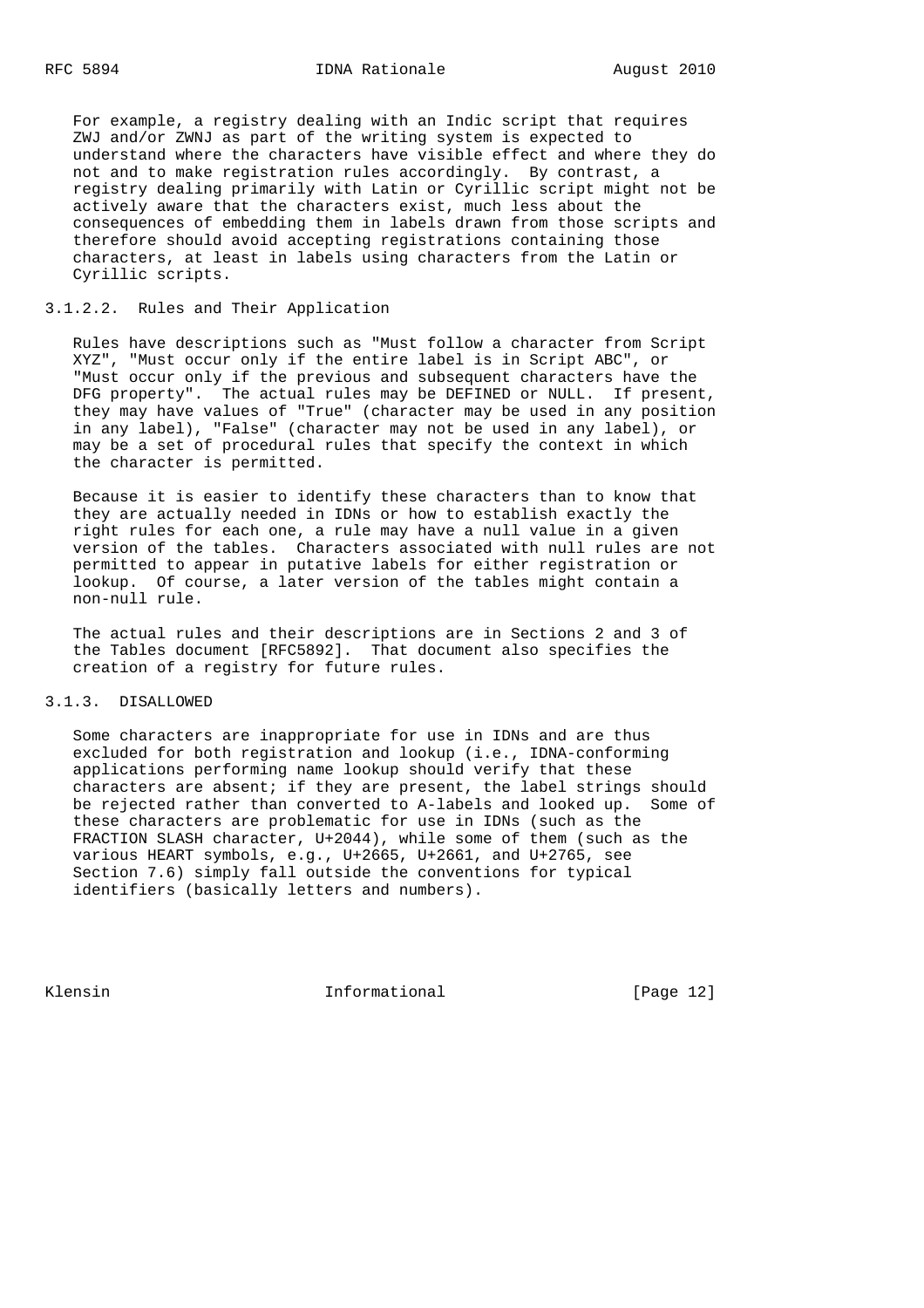Of course, this category would include code points that had been removed entirely from Unicode should such removals ever occur.

 Characters that are placed in the DISALLOWED category are expected to never be removed from it or reclassified. If a character is classified as DISALLOWED in error and the error is sufficiently problematic, the only recourse would be either to introduce a new code point into Unicode and classify it as PROTOCOL-VALID or for the IETF to accept the considerable costs of an incompatible change and replace the relevant RFC with one containing appropriate exceptions.

 There is provision for exception cases but, in general, characters are placed into DISALLOWED if they fall into one or more of the following groups:

- o The character is a compatibility equivalent for another character. In slightly more precise Unicode terms, application of Normalization Form KC (NFKC) to the character yields some other character.
- o The character is an uppercase form or some other form that is mapped to another character by Unicode case folding.
- o The character is a symbol or punctuation form or, more generally, something that is not a letter, digit, or a mark that is used to form a letter or digit.

# 3.1.4. UNASSIGNED

 For convenience in processing and table-building, code points that do not have assigned values in a given version of Unicode are treated as belonging to a special UNASSIGNED category. Such code points are prohibited in labels to be registered or looked up. The category differs from DISALLOWED in that code points are moved out of it by the simple expedient of being assigned in a later version of Unicode (at which point, they are classified into one of the other categories as appropriate).

 The rationale for restricting the processing of UNASSIGNED characters is simply that the properties of such code points cannot be completely known until actual characters are assigned to them. For example, assume that an UNASSIGNED code point were included in a label to be looked up. Assume that the code point was later assigned to a character that required some set of contextual rules. With that combination, un-updated instances of IDNA-aware software might permit lookup of labels containing the previously unassigned characters while updated versions of the software might restrict use of the same

Klensin 10 Informational [Page 13]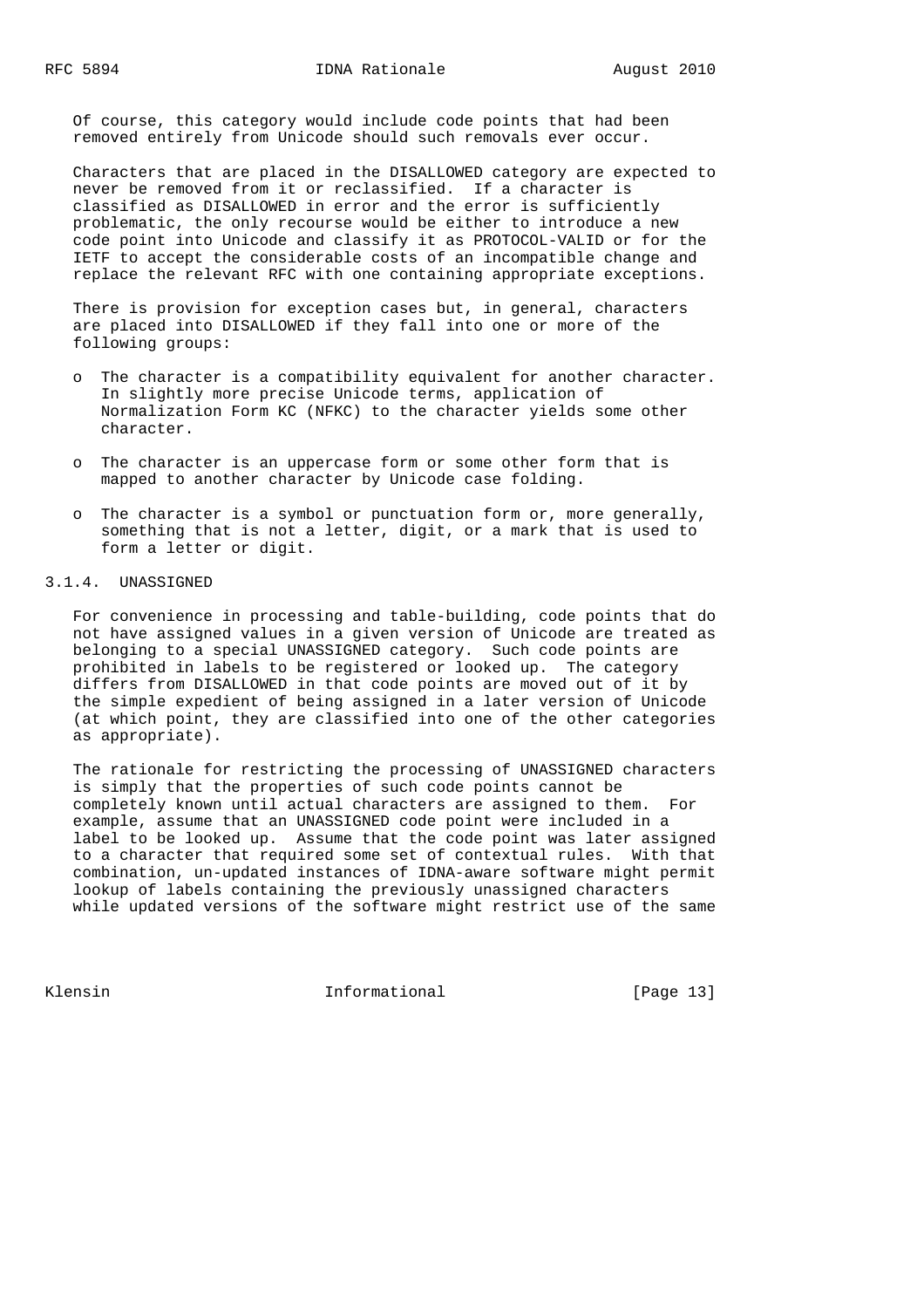label in lookup, depending on the contextual rules. It should be clear that under no circumstance should an UNASSIGNED character be permitted in a label to be registered as part of a domain name.

# 3.2. Registration Policy

 While these recommendations cannot and should not define registry policies, registries should develop and apply additional restrictions as needed to reduce confusion and other problems. For example, it is generally believed that labels containing characters from more than one script are a bad practice although there may be some important exceptions to that principle. Some registries may choose to restrict registrations to characters drawn from a very small number of scripts. For many scripts, the use of variant techniques such as those as described in the JET specification for the CJK script [RFC3743] and its generalization [RFC4290], and illustrated for Chinese by the tables provided by the Chinese Domain Name Consortium [RFC4713] may be helpful in reducing problems that might be perceived by users.

 In general, users will benefit if registries only permit characters from scripts that are well-understood by the registry or its advisers. If a registry decides to reduce opportunities for confusion by constructing policies that disallow characters used in historic writing systems or characters whose use is restricted to specialized, highly technical contexts, some relevant information may be found in Section 2.4 (Specific Character Adjustments) of Unicode Identifier and Pattern Syntax [Unicode-UAX31], especially Table 4 (Candidate Characters for Exclusion from Identifiers), and Section 3.1 (General Security Profile for Identifiers) in Unicode Security Mechanisms [Unicode-UTS39].

 The requirement (in Section 4.1 of the Protocol document [RFC5891]) that registration procedures use only U-labels and/or A-labels is intended to ensure that registrants are fully aware of exactly what is being registered as well as encouraging use of those canonical forms. That provision should not be interpreted as requiring that registrants need to provide characters in a particular code sequence. Registrant input conventions and management are part of registrant registrar interactions and relationships between registries and registrars and are outside the scope of these standards.

 It is worth stressing that these principles of policy development and application apply at all levels of the DNS, not only, e.g., top level domain (TLD) or second level domain (SLD) registrations. Even a trivial, "anything is permitted that is valid under the protocol" policy is helpful in that it helps users and application developers know what to expect.

Klensin 10 Informational [Page 14]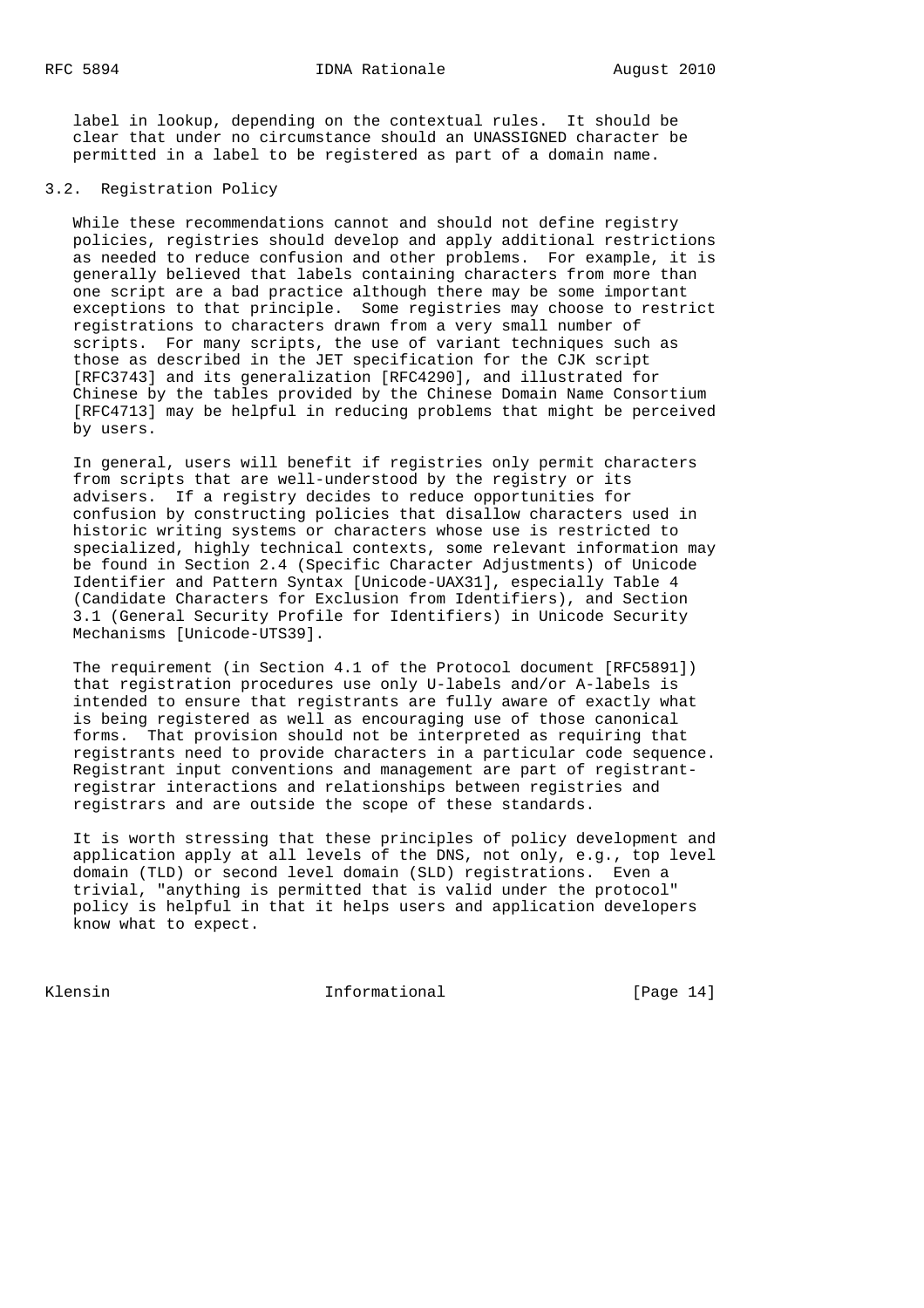3.3. Layered Restrictions: Tables, Context, Registration, and Applications

 The character rules in IDNA2008 are based on the realization that there is no single magic bullet for any of the security, confusability, or other issues associated with IDNs. Instead, the specifications define a variety of approaches. The character tables are the first mechanism, protocol rules about how those characters are applied or restricted in context are the second, and those two in combination constitute the limits of what can be done in the protocol. As discussed in the previous section (Section 3.2), registries are expected to restrict what they permit to be registered, devising and using rules that are designed to optimize the balance between confusion and risk on the one hand and maximum expressiveness in mnemonics on the other.

 In addition, there is an important role for user interface programs in warning against label forms that appear problematic given their knowledge of local contexts and conventions. Of course, no approach based on naming or identifiers alone can protect against all threats.

4. Application-Related Issues

#### 4.1. Display and Network Order

 Domain names are always transmitted in network order (the order in which the code points are sent in protocols), but they may have a different display order (the order in which the code points are displayed on a screen or paper). When a domain name contains characters that are normally written right to left, display order may be affected although network order is not. It gets even more complicated if left-to-right and right-to-left labels are adjacent to each other within a domain name. The decision about the display order is ultimately under the control of user agents -- including Web browsers, mail clients, hosted Web applications and many more - which may be highly localized. Should a domain name abc.def, in which both labels are represented in scripts that are written right to left, be displayed as fed.cba or cba.fed? Applications that are in deployment today are already diverse, and one can find examples of either choice.

 The picture changes once again when an IDN appears in an Internationalized Resource Identifier (IRI) [RFC3987]. An IRI or internationalized email address contains elements other than the domain name. For example, IRIs contain protocol identifiers and field delimiter syntax such as "http://" or "mailto:" while email addresses contain the "@" to separate local parts from domain names.

Klensin 10 Informational [Page 15]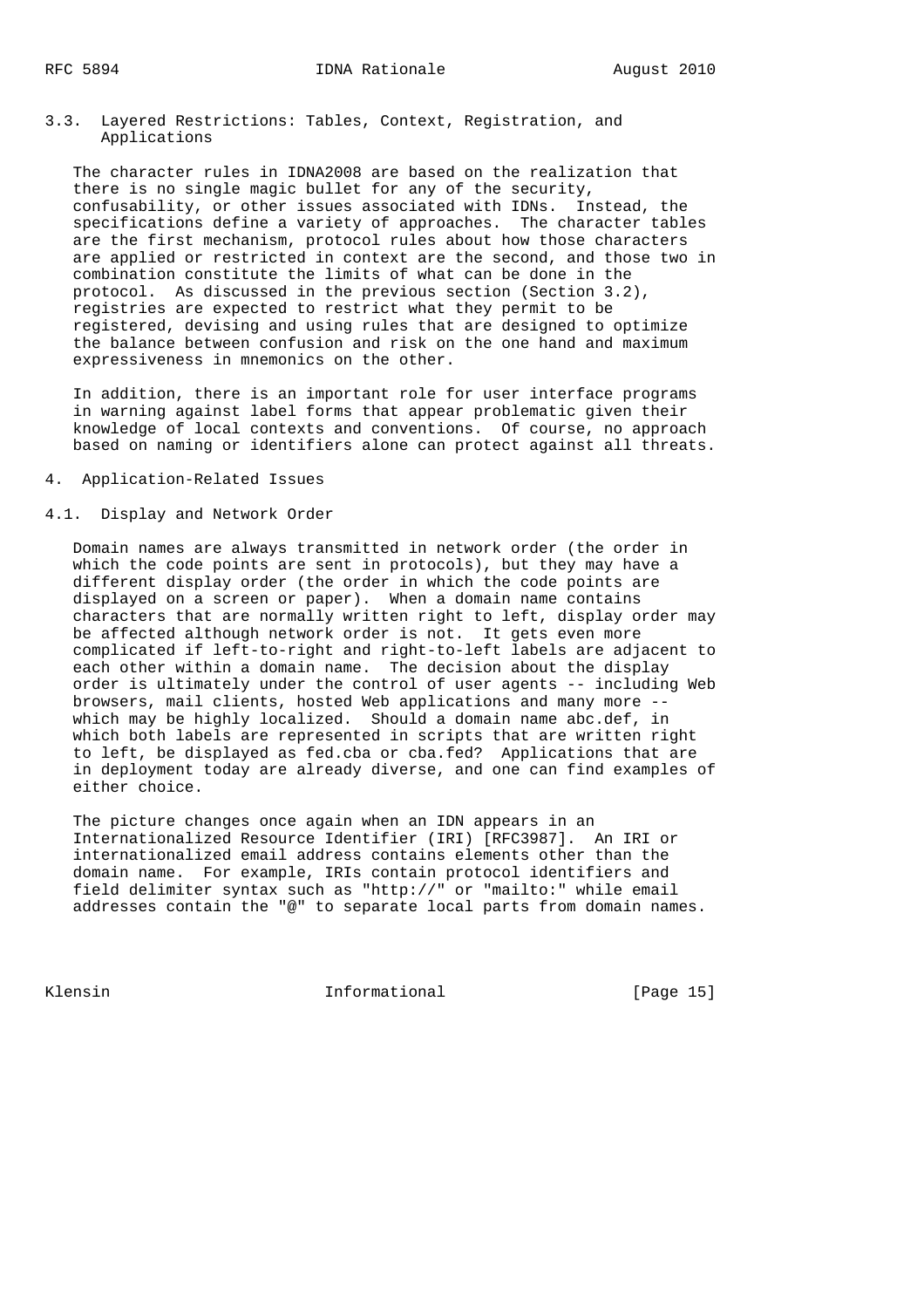An IRI in network order begins with "http://" followed by domain labels in network order, thus "http://abc.def".

 User interface programs are not required to display and allow input of IRIs directly but often do so. Implementers have to choose whether the overall direction of these strings will always be left to right (or right to left) for an IRI or email address. The natural order for a user typing a domain name on a right-to-left system is fed.cba. Should the right-to-left (RTL) user interface reverse the entire domain name each time a domain name is typed? Does this change if the user types "http://" right before typing a domain name, thus implying that the user is beginning at the beginning of the network-order IRI? Experience in the 1980s and 1990s with mixing systems in which domain name labels were read in network order (left to right) and those in which those labels were read right to left would predict a great deal of confusion.

 If each implementation of each application makes its own decisions on these issues, users will develop heuristics that will sometimes fail when switching applications. However, while some display order conventions, voluntarily adopted, would be desirable to reduce confusion, such suggestions are beyond the scope of these specifications.

# 4.2. Entry and Display in Applications

 Applications can accept and display domain names using any character set or character coding system. The IDNA protocol does not necessarily affect the interface between users and applications. An IDNA-aware application can accept and display internationalized domain names in two formats: as the internationalized character set(s) supported by the application (i.e., an appropriate local representation of a U-label) and as an A-label. Applications may allow the display of A-labels, but are encouraged not to do so except as an interface for special purposes, possibly for debugging, or to cope with display limitations. In general, they should allow, but not encourage, user input of A-labels. A-labels are opaque and ugly, and malicious variations on them are not easily detected by users. Where possible, they should thus only be exposed when they are absolutely needed. Because IDN labels can be rendered either as A-labels or U-labels, the application may reasonably have an option for the user to select the preferred method of display. Rendering the U-label should normally be the default.

 Domain names are often stored and transported in many places. For example, they are part of documents such as mail messages and web pages. They are transported in many parts of many protocols, such as both the control commands of SMTP and associated message body parts,

Klensin 10 Informational [Page 16]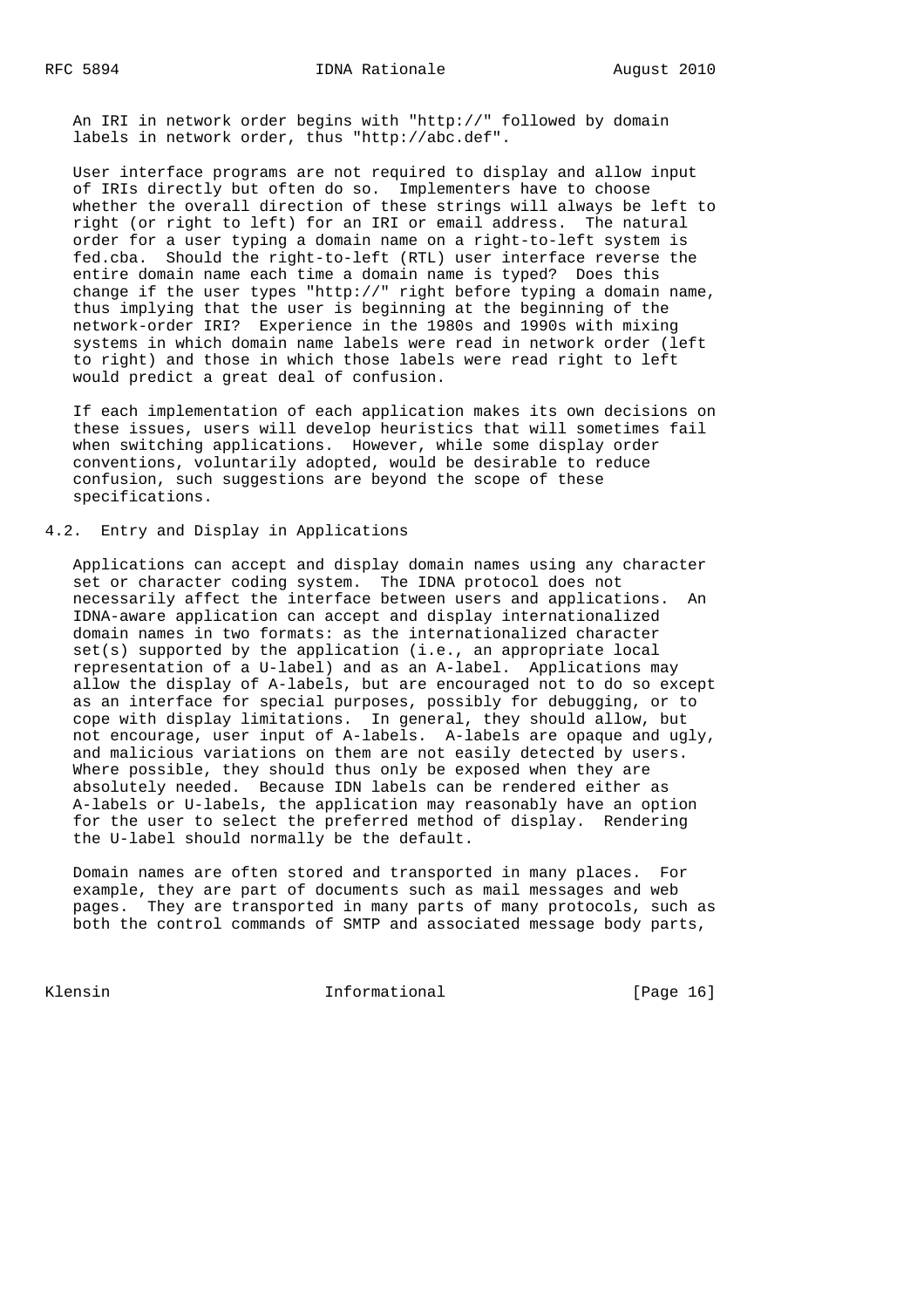and in the headers and the body content in HTTP. It is important to remember that domain names appear both in domain name slots and in the content that is passed over protocols, and it would be helpful if protocols explicitly define what their domain name slots are.

 In protocols and document formats that define how to handle specification or negotiation of charsets, labels can be encoded in any charset allowed by the protocol or document format. If a protocol or document format only allows one charset, the labels must be given in that charset. Of course, not all charsets can properly represent all labels. If a U-label cannot be displayed in its entirety, the only choice (without loss of information) may be to display the A-label.

 Where a protocol or document format allows IDNs, labels should be in whatever character encoding and escape mechanism the protocol or document format uses in the local environment. This provision is intended to prevent situations in which, e.g., UTF-8 domain names appear embedded in text that is otherwise in some other character coding.

 All protocols that use domain name slots (see Section 2.3.2.6 in the Definitions document [RFC5890]) already have the capacity for handling domain names in the ASCII charset. Thus, A-labels can inherently be handled by those protocols.

 IDNA2008 does not specify required mappings between one character or code point and others. An extended discussion of mapping issues appears in Section 6 and specific recommendations appear in the Mapping document [IDNA2008-Mapping]. In general, IDNA2008 prohibits characters that would be mapped to others by normalization or other rules. As examples, while mathematical characters based on Latin ones are accepted as input to IDNA2003, they are prohibited in IDNA2008. Similarly, uppercase characters, double-width characters, and other variations are prohibited as IDNA input although mapping them as needed in user interfaces is strongly encouraged.

 Since the rules in the Tables document [RFC5892] have the effect that only strings that are not transformed by NFKC are valid, if an application chooses to perform NFKC normalization before lookup, that operation is safe since this will never make the application unable to look up any valid string. However, as discussed above, the application cannot guarantee that any other application will perform that mapping, so it should be used only with caution and for informed users.

Klensin 10 Informational [Page 17]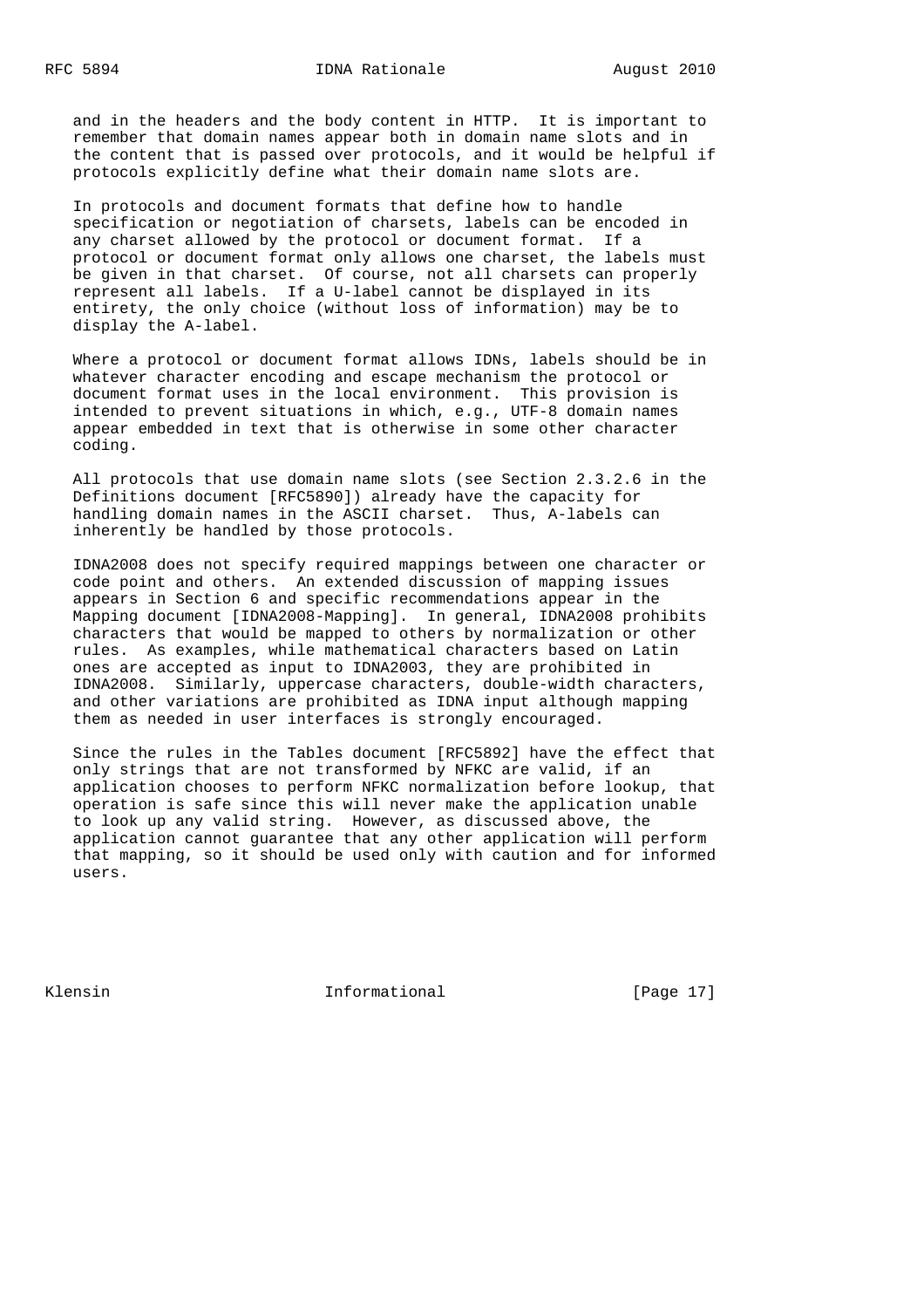In many cases, these prohibitions should have no effect on what the user can type as input to the lookup process. It is perfectly reasonable for systems that support user interfaces to perform some character mapping that is appropriate to the local environment. This would normally be done prior to actual invocation of IDNA. At least conceptually, the mapping would be part of the Unicode conversions discussed above and in the Protocol document [RFC5891]. However, those changes will be local ones only -- local to environments in which users will clearly understand that the character forms are equivalent. For use in interchanges among systems, it appears to be much more important that U-labels and A-labels can be mapped back and forth without loss of information.

 One specific, and very important, instance of this strategy arises with case folding. In the ASCII-only DNS, names are looked up and matched in a case-independent way, but no actual case folding occurs. Names can be placed in the DNS in either uppercase or lowercase form (or any mixture of them) and that form is preserved, returned in queries, and so on. IDNA2003 approximated that behavior for non-ASCII strings by performing case folding at registration time (resulting in only lowercase IDNs in the DNS) and when names were looked up.

 As suggested earlier in this section, it appears to be desirable to do as little character mapping as possible as long as Unicode works correctly (e.g., Normalization Form C (NFC) mapping to resolve different codings for the same character is still necessary although the specifications require that it be performed prior to invoking the protocol) in order to make the mapping between A-labels and U-labels idempotent. Case mapping is not an exception to this principle. If only lowercase characters can be registered in the DNS (i.e., be present in a U-label), then IDNA2008 should prohibit uppercase characters as input even though user interfaces to applications should probably map those characters. Some other considerations reinforce this conclusion. For example, in ASCII case mapping for individual characters, uppercase(character) is always equal to uppercase(lowercase(character)). That may not be true with IDNs. In some scripts that use case distinctions, there are a few characters that do not have counterparts in one case or the other. The relationship between uppercase and lowercase may even be language dependent, with different languages (or even the same language in different areas) expecting different mappings. User interface programs can meet the expectations of users who are accustomed to the case-insensitive DNS environment by performing case folding prior to IDNA processing, but the IDNA procedures themselves should neither require such mapping nor expect them when they are not natural to the localized environment.

Klensin 10 Informational [Page 18]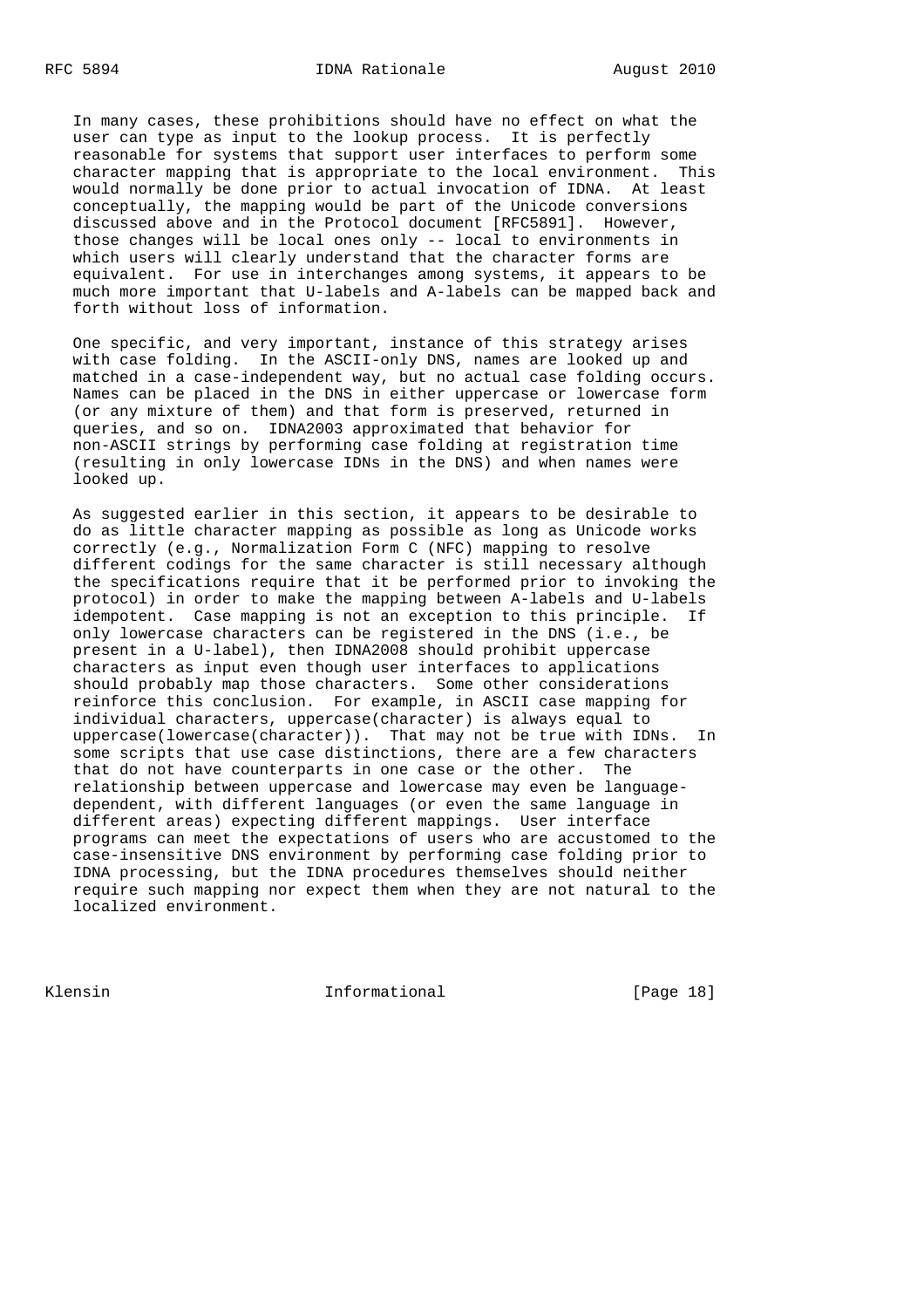4.3. Linguistic Expectations: Ligatures, Digraphs, and Alternate Character Forms

 Users have expectations about character matching or equivalence that are based on their own languages and the orthography of those languages. These expectations may not always be met in a global system, especially if multiple languages are written using the same script but using different conventions. Some examples:

- o A Norwegian user might expect a label with the ae-ligature to be treated as the same label as one using the Swedish spelling with a-diaeresis even though applying that mapping to English would be astonishing to users.
- o A German user might expect a label with an o-umlaut and a label that had "oe" substituted, but was otherwise the same, to be treated as equivalent even though that substitution would be a clear error in Swedish.
- o A Chinese user might expect automatic matching of Simplified and Traditional Chinese characters, but applying that matching for Korean or Japanese text would create considerable confusion.

o An English user might expect "theater" and "theatre" to match.

 A number of languages use alphabetic scripts in which single phonemes are written using two characters, termed a "digraph", for example, the "ph" in "pharmacy" and "telephone". (Such characters can also appear consecutively without forming a digraph, as in "tophat".) Certain digraphs may be indicated typographically by setting the two characters closer together than they would be if used consecutively to represent different phonemes. Some digraphs are fully joined as ligatures. For example, the word "encyclopaedia" is sometimes set with a U+00E6 LATIN SMALL LIGATURE AE. When ligature and digraph forms have the same interpretation across all languages that use a given script, application of Unicode normalization generally resolves the differences and causes them to match. When they have different interpretations, matching must utilize other methods, presumably chosen at the registry level, or users must be educated to understand that matching will not occur.

 The nature of the problem can be illustrated by many words in the Norwegian language, where the "ae" ligature is the 27th letter of a 29-letter extended Latin alphabet. It is equivalent to the 28th letter of the Swedish alphabet (also containing 29 letters), U+00E4 LATIN SMALL LETTER A WITH DIAERESIS, for which an "ae" cannot be substituted according to current orthographic standards. That character (U+00E4) is also part of the German alphabet where, unlike

Klensin 10 Informational [Page 19]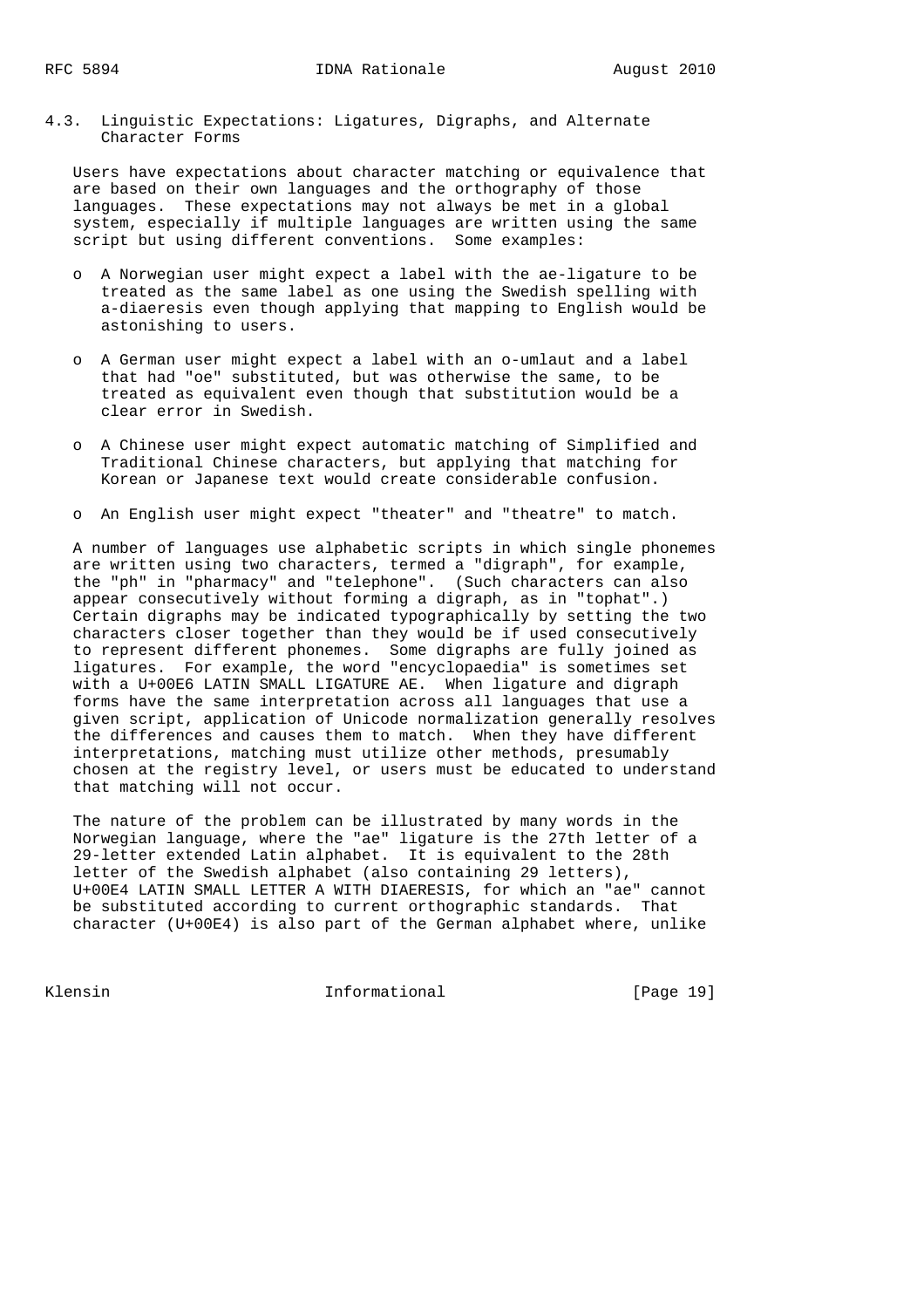in the Nordic languages, the two-character sequence "ae" is usually treated as a fully acceptable alternate orthography for the "umlauted a" character. The inverse is however not true, and those two characters cannot necessarily be combined into an "umlauted a". This also applies to another German character, the "umlauted o" (U+00F6 LATIN SMALL LETTER O WITH DIAERESIS) which, for example, cannot be used for writing the name of the author "Goethe". It is also a letter in the Swedish alphabet where, like the "a with diaeresis", it cannot be correctly represented as "oe" and in the Norwegian alphabet, where it is represented, not as "o with diaeresis", but as "slashed o", U+00F8.

 Some of the ligatures that have explicit code points in Unicode were given special handling in IDNA2003 and now pose additional problems in transition. See Section 7.2.

 Additional cases with alphabets written right to left are described in Section 4.5.

 Matching and comparison algorithm selection often requires information about the language being used, context, or both - information that is not available to IDNA or the DNS. Consequently, IDNA2008 makes no attempt to treat combined characters in any special way. A registry that is aware of the language context in which labels are to be registered, and where that language sometimes (or always) treats the two-character sequences as equivalent to the combined form, should give serious consideration to applying a "variant" model [RFC3743][RFC4290] or to prohibiting registration of one of the forms entirely, to reduce the opportunities for user confusion and fraud that would result from the related strings being registered to different parties.

4.4. Case Mapping and Related Issues

 In the DNS, ASCII letters are stored with their case preserved. Matching during the query process is case-independent, but none of the information that might be represented by choices of case has been lost. That model has been accidentally helpful because, as people have created DNS labels by catenating words (or parts of words) to form labels, case has often been used to distinguish among components and make the labels more memorable.

 Since DNS servers do not get involved in parsing IDNs, they cannot do case-independent matching. Thus, keeping the cases separate in lookup or registration, and doing matching at the server, is not feasible with IDNA or any similar approach. Matching of characters that are considered to differ only by case must be done, if desired, by programs invoking IDNA lookup even though it wasn't done by ASCII-

Klensin 10 Informational [Page 20]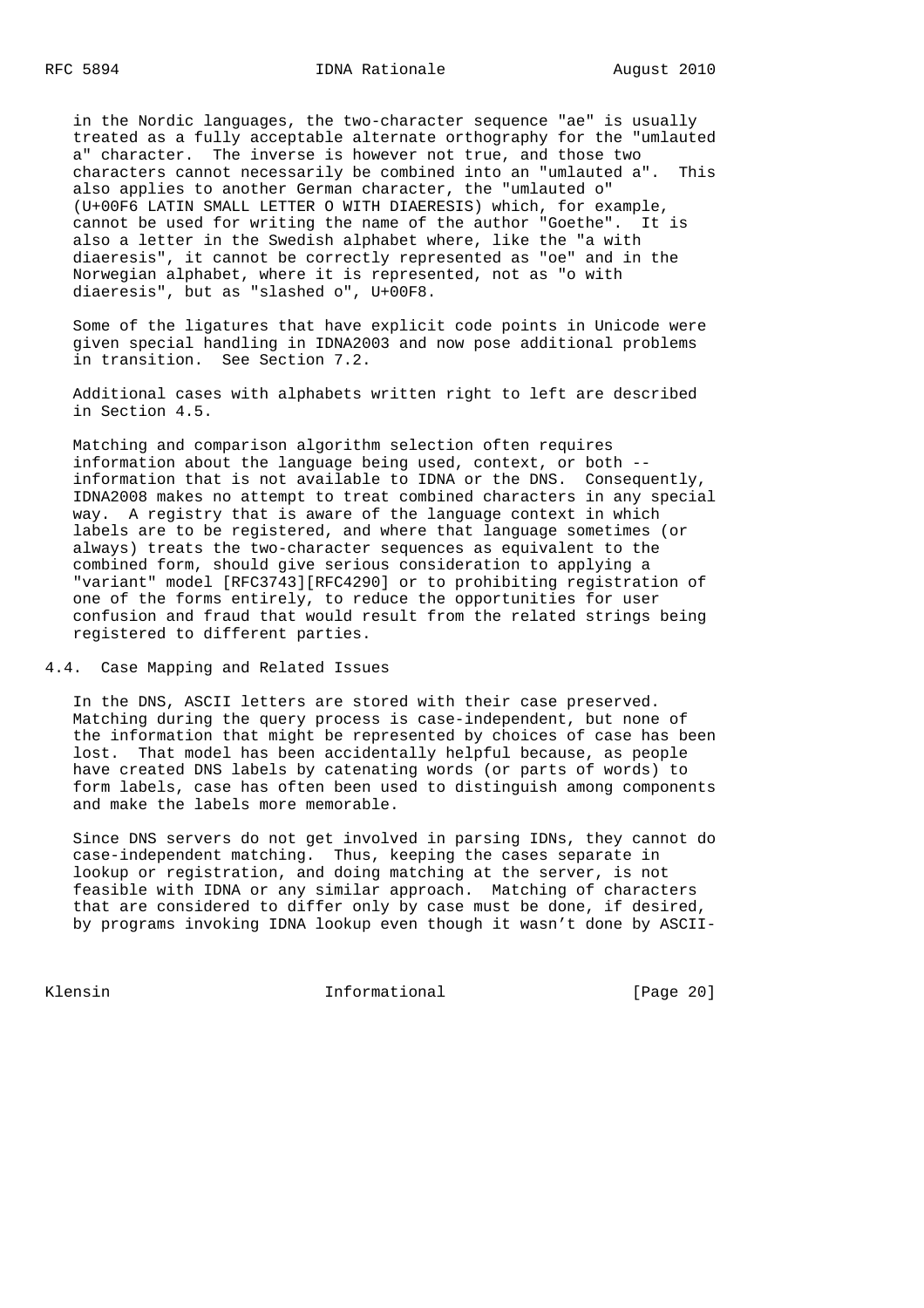only DNS clients. That situation was recognized in IDNA2003 and nothing in IDNA2008 fundamentally changes it or could do so. In IDNA2003, all characters are case folded and mapped by clients in a standardized step.

 Even in scripts that generally support case distinctions, some characters do not have uppercase forms. For example, the Unicode case-folding operation maps Greek Final Form Sigma (U+03C2) to the medial form (U+03C3) and maps Eszett (German Sharp S, U+00DF) to "ss". Neither of these mappings is reversible because the uppercase of U+03C3 is the uppercase Sigma (U+03A3) and "ss" is an ASCII string. IDNA2008 permits, at the risk of some incompatibility, slightly more flexibility in this area by avoiding case folding and treating these characters as themselves. Approaches to handling one way mappings are discussed in Section 7.2.

 Because IDNA2003 maps Final Sigma and Eszett to other characters, and the reverse mapping is never possible, neither Final Sigma nor Eszett can be represented in the ACE form of IDNA2003 IDN nor in the native character (U-label) form derived from it. With IDNA2008, both characters can be used in an IDN and so the A-label used for lookup for any U-label containing those characters is now different. See Section 7.1 for a discussion of what kinds of changes might require the IDNA prefix to change; after extended discussions, the IDNABIS Working Group came to consensus that the change for these characters did not justify a prefix change.

# 4.5. Right-to-Left Text

 In order to be sure that the directionality of right-to-left text is unambiguous, IDNA2003 required that any label in which right-to-left characters appear both starts and ends with them and that it does not include any characters with strong left-to-right properties (that excludes other alphabetic characters but permits European digits). Any other string that contains a right-to-left character and does not meet those requirements is rejected. This is one of the few places where the IDNA algorithms (both in IDNA2003 and in IDNA2008) examine an entire label, not just individual characters. The algorithmic model used in IDNA2003 rejects the label when the final character in a right-to-left string requires a combining mark in order to be correctly represented.

 That prohibition is not acceptable for writing systems for languages written with consonantal alphabets to which diacritical vocalic systems are applied, and for languages with orthographies derived from them where the combining marks may have different functionality. In both cases, the combining marks can be essential components of the orthography. Examples of this are Yiddish, written with an extended

Klensin 10 Informational [Page 21]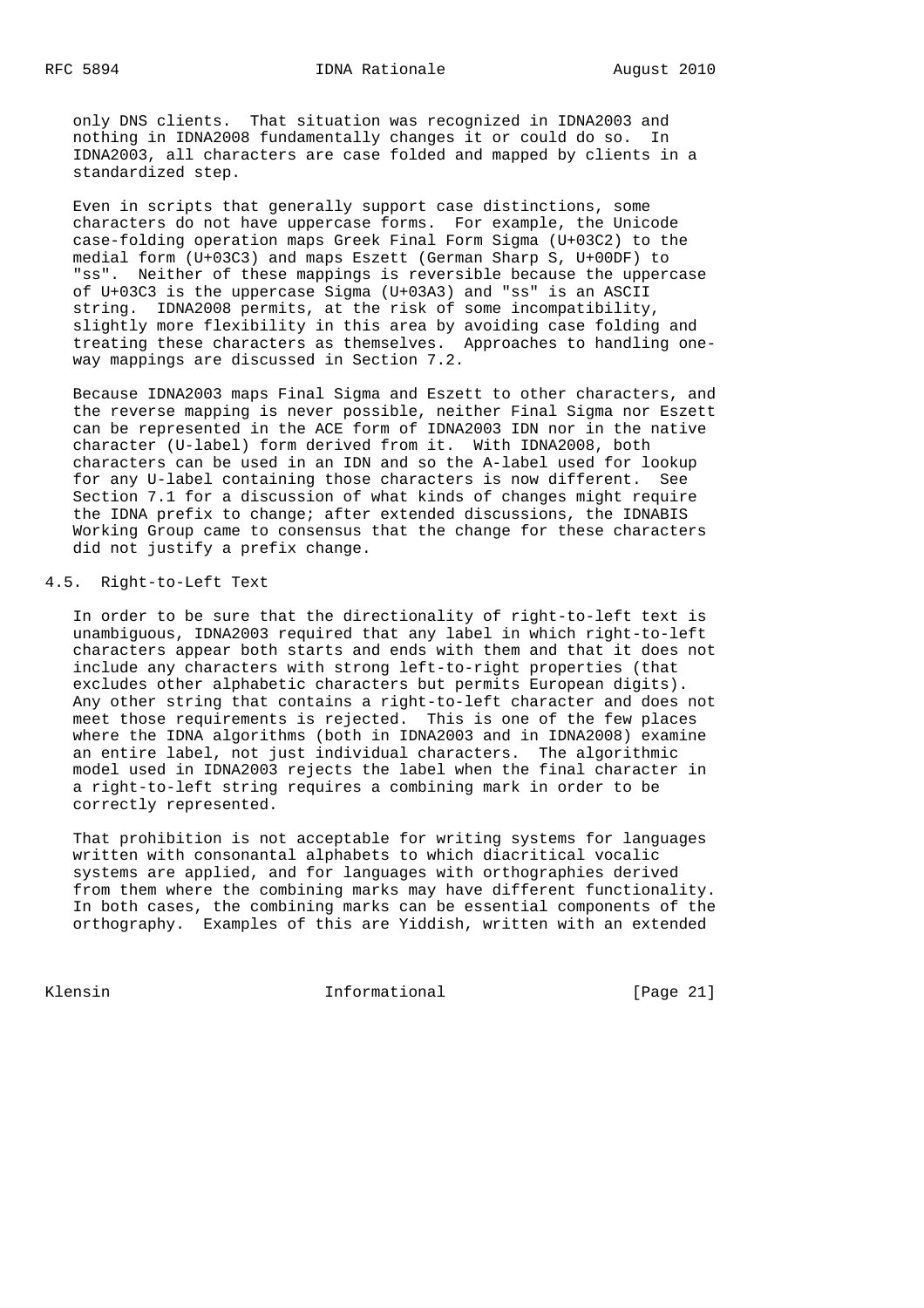Hebrew script, and Dhivehi (the official language of Maldives), which is written in the Thaana script (which is, in turn, derived from the Arabic script). IDNA2008 removes the restriction on final combining characters with a new set of rules for right-to-left scripts and their characters. Those new rules are specified in the Bidi document [RFC5893].

# 5. IDNs and the Robustness Principle

 The "Robustness Principle" is often stated as "Be conservative about what you send and liberal in what you accept" (see, e.g., Section 1.2.2 of the applications-layer Host Requirements specification [RFC1123]). This principle applies to IDNA. In applying the principle to registries as the source ("sender") of all registered and useful IDNs, registries are responsible for being conservative about what they register and put out in the Internet. For IDNs to work well, zone administrators (registries) must have and require sensible policies about what is registered -- conservative policies -- and implement and enforce them.

 Conversely, lookup applications are expected to reject labels that clearly violate global (protocol) rules (no one has ever seriously claimed that being liberal in what is accepted requires being stupid). However, once one gets past such global rules and deals with anything sensitive to script or locale, it is necessary to assume that garbage has not been placed into the DNS, i.e., one must be liberal about what one is willing to look up in the DNS rather than guessing about whether it should have been permitted to be registered.

 If a string cannot be successfully found in the DNS after the lookup processing described here, it makes no difference whether it simply wasn't registered or was prohibited by some rule at the registry. Application implementers should be aware that where DNS wildcards are used, the ability to successfully resolve a name does not guarantee that it was actually registered.

# 6. Front-end and User Interface Processing for Lookup

 Domain names may be identified and processed in many contexts. They may be typed in by users themselves or embedded in an identifier such as an email address, URI, or IRI. They may occur in running text or be processed by one system after being provided in another. Systems may try to normalize URLs to determine (or guess) whether a reference is valid or if two references point to the same object without actually looking the objects up (comparison without lookup is necessary for URI types that are not intended to be resolved). Some of these goals may be more easily and reliably satisfied than others.

Klensin 10 Informational [Page 22]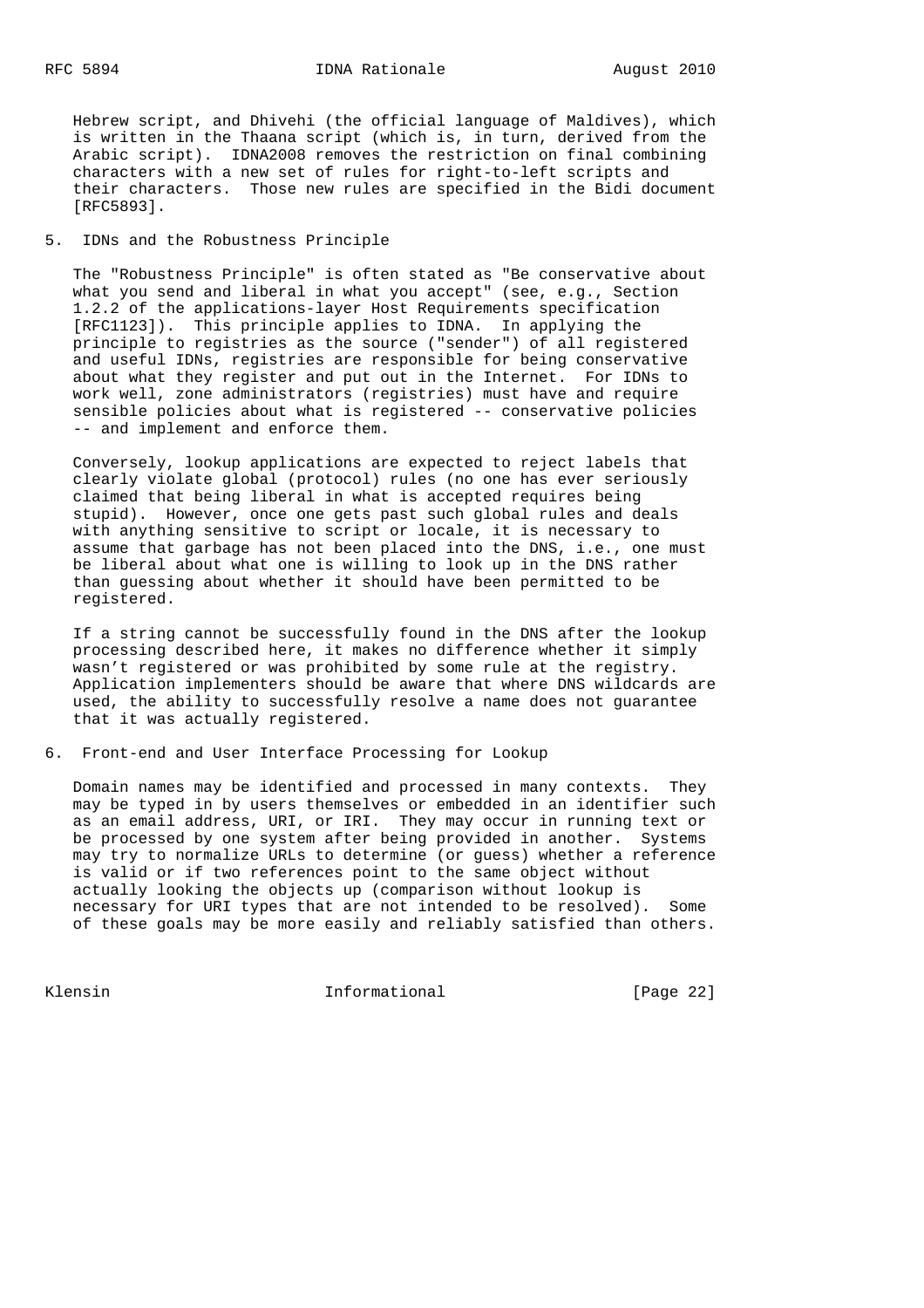While there are strong arguments for any domain name that is placed "on the wire" -- transmitted between systems -- to be in the zero ambiguity forms of A-labels, it is inevitable that programs that process domain names will encounter U-labels or variant forms.

 An application that implements the IDNA protocol [RFC5891] will always take any user input and convert it to a set of Unicode code points. That user input may be acquired by any of several different input methods, all with differing conversion processes to be taken into consideration (e.g., typed on a keyboard, written by hand onto some sort of digitizer, spoken into a microphone and interpreted by a speech-to-text engine, etc.). The process of taking any particular user input and mapping it into a Unicode code point may be a simple one: if a user strikes the "A" key on a US English keyboard, without any modifiers such as the "Shift" key held down, in order to draw a Latin small letter A ("a"), many (perhaps most) modern operating system input methods will produce to the calling application the code point U+0061, encoded in a single octet.

 Sometimes the process is somewhat more complicated: a user might strike a particular set of keys to represent a combining macron followed by striking the "A" key in order to draw a Latin small letter A with a macron above it. Depending on the operating system, the input method chosen by the user, and even the parameters with which the application communicates with the input method, the result might be the code point U+0101 (encoded as two octets in UTF-8 or UTF-16, four octets in UTF-32, etc.), the code point U+0061 followed by the code point U+0304 (again, encoded in three or more octets, depending upon the encoding used) or even the code point U+FF41 followed by the code point U+0304 (and encoded in some form). These examples leave aside the issue of operating systems and input methods that do not use Unicode code points for their character set.

 In every case, applications (with the help of the operating systems on which they run and the input methods used) need to perform a mapping from user input into Unicode code points.

 IDNA2003 used a model whereby input was taken from the user, mapped (via whatever input method mechanisms were used) to a set of Unicode code points, and then further mapped to a set of Unicode code points using the Nameprep profile [RFC3491]. In this procedure, there are two separate mapping steps: first, a mapping done by the input method (which might be controlled by the operating system, the application, or some combination) and then a second mapping performed by the Nameprep portion of the IDNA protocol. The mapping done in Nameprep includes a particular mapping table to re-map some characters to other characters, a particular normalization, and a set of prohibited characters.

Klensin 10 Informational [Page 23]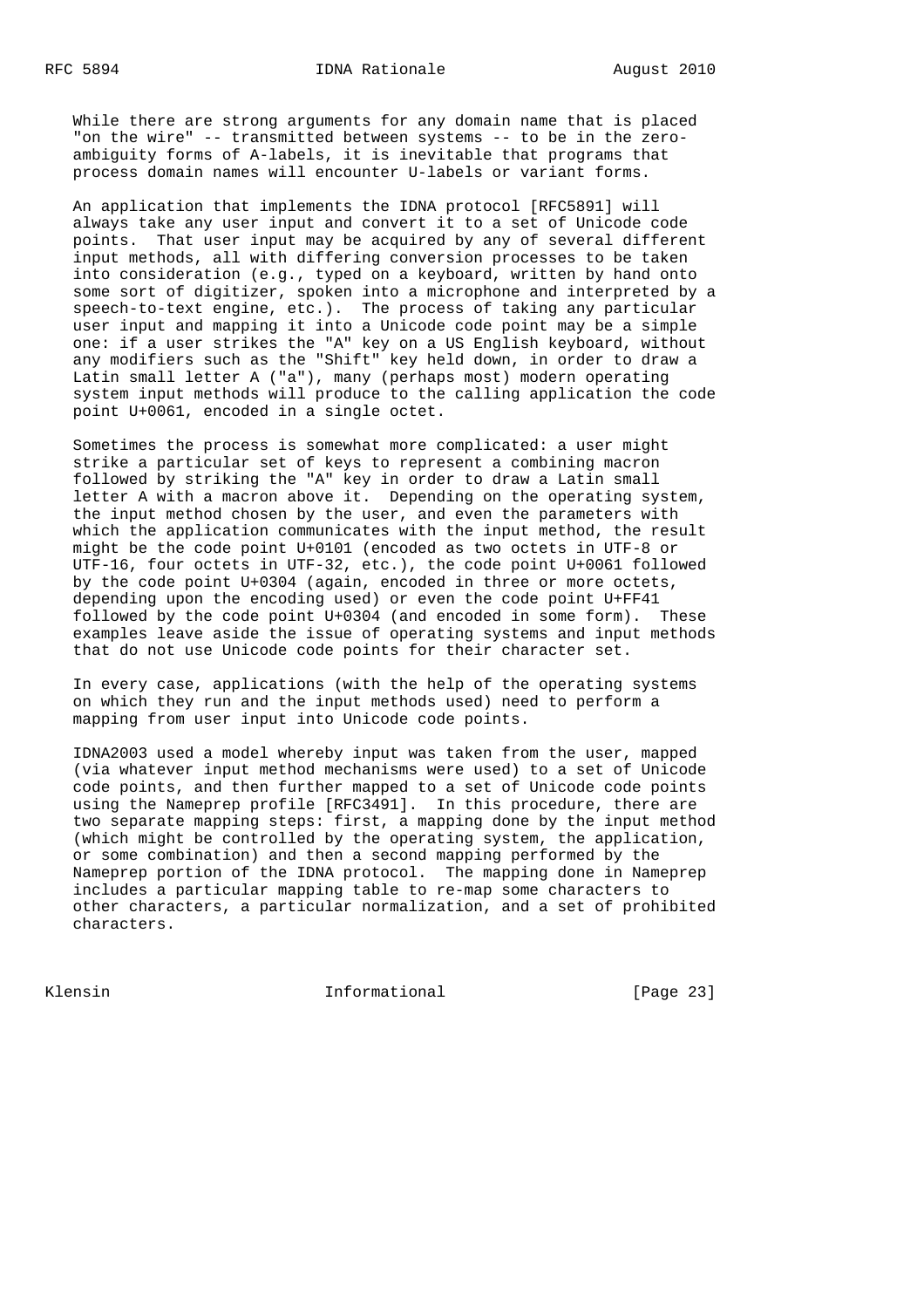Note that the result of the two-step mapping process means that the mapping chosen by the operating system or application in the first step might differ significantly from the mapping supplied by the Nameprep profile in the second step. This has advantages and disadvantages. Of course, the second mapping regularizes what gets looked up in the DNS, making for better interoperability between implementations that use the Nameprep mapping. However, the application or operating system may choose mappings in their input methods, which when passed through the second (Nameprep) mapping result in characters that are "surprising" to the end user.

 The other important feature of IDNA2003 is that, with very few exceptions, it assumes that any set of Unicode code points provided to the Nameprep mapping can be mapped into a string of Unicode code points that are "sensible", even if that means mapping some code points to nothing (that is, removing the code points from the string). This allowed maximum flexibility in input strings.

 The present version of IDNA (IDNA2008) differs significantly in approach from the original version. First and foremost, it does not provide explicit mapping instructions. Instead, it assumes that the application (perhaps via an operating system input method) will do whatever mapping it requires to convert input into Unicode code points. This has the advantage of giving flexibility to the application to choose a mapping that is suitable for its user given specific user requirements, and avoids the two-step mapping of the original protocol. Instead of a mapping, IDNA2008 provides a set of categories that can be used to specify the valid code points allowed in a domain name.

 In principle, an application ought to take user input of a domain name and convert it to the set of Unicode code points that represent the domain name the user intends. As a practical matter, of course, determining user intent is a tricky business, so an application needs to choose a reasonable mapping from user input. That may differ based on the particular circumstances of a user, depending on locale, language, type of input method, etc. It is up to the application to make a reasonable choice.

Klensin 10 Informational [Page 24]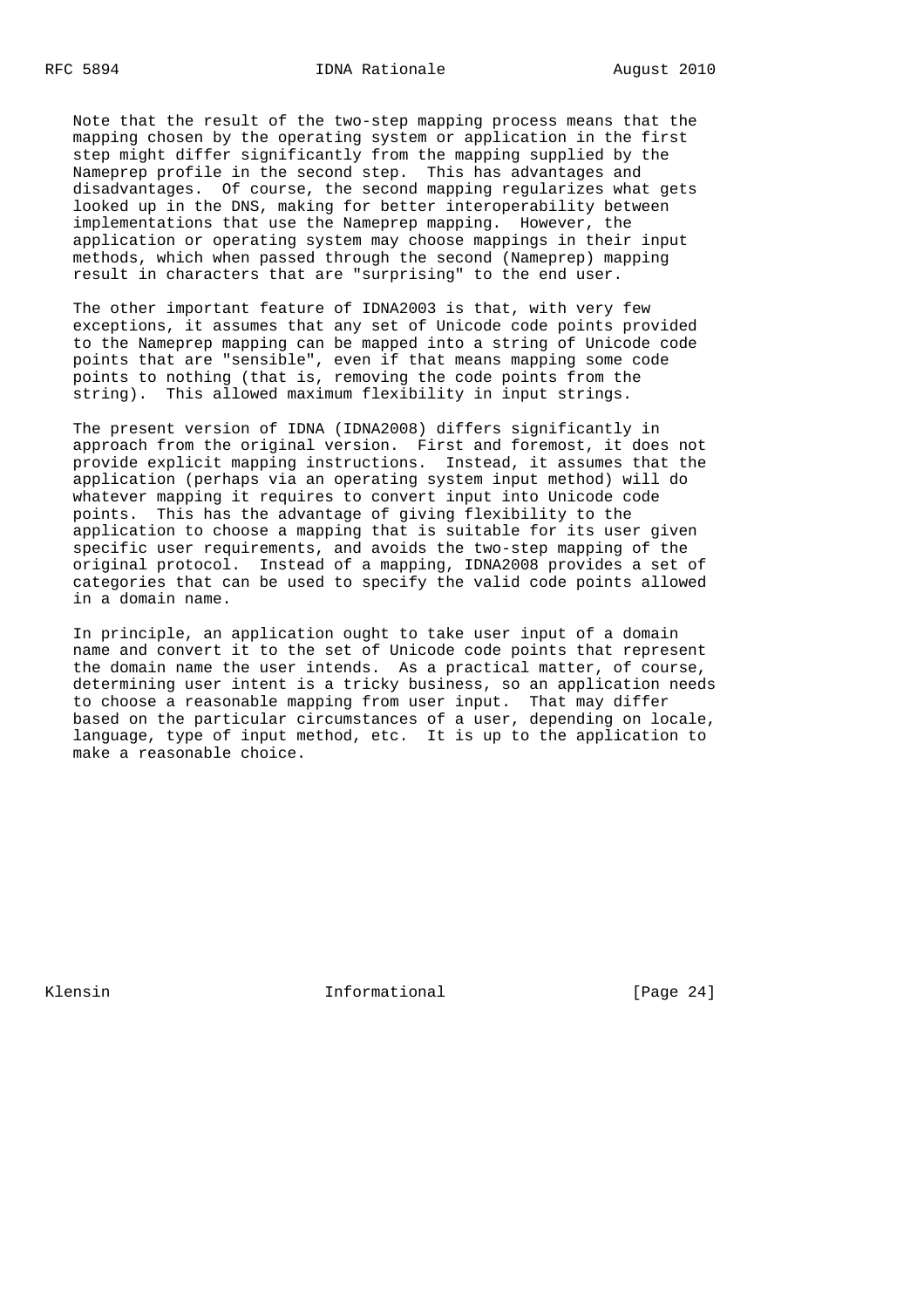- 7. Migration from IDNA2003 and Unicode Version Synchronization
- 7.1. Design Criteria

 As mentioned above and in the IAB review and recommendations for IDNs [RFC4690], two key goals of the IDNA2008 design are:

- o to enable applications to be agnostic about whether they are being run in environments supporting any Unicode version from 3.2 onward.
- o to permit incrementally adding new characters, character groups, scripts, and other character collections as they are incorporated into Unicode, doing so without disruption and, in the long term, without "heavy" processes (an IETF consensus process is required by the IDNA2008 specifications and is expected to be required and used until significant experience accumulates with IDNA operations and new versions of Unicode).
- 7.1.1. Summary and Discussion of IDNA Validity Criteria

 The general criteria for a label to be considered valid under IDNA are (the actual rules are rigorously defined in the Protocol [RFC5891] and Tables [RFC5892] documents):

- o The characters are "letters", marks needed to form letters, numerals, or other code points used to write words in some language. Symbols, drawing characters, and various notational characters are intended to be permanently excluded. There is no evidence that they are important enough to Internet operations or internationalization to justify expansion of domain names beyond the general principle of "letters, digits, and hyphen". (Additional discussion and rationale for the symbol decision appears in Section 7.6.)
- o Other than in very exceptional cases, e.g., where they are needed to write substantially any word of a given language, punctuation characters are excluded. The fact that a word exists is not proof that it should be usable in a DNS label, and DNS labels are not expected to be usable for multiple-word phrases (although they are certainly not prohibited if the conventions and orthography of a particular language cause that to be possible).
- o Characters that are unassigned (have no character assignment at all) in the version of Unicode being used by the registry or application are not permitted, even on lookup. The issues involved in this decision are discussed in Section 7.7.

Klensin 10 Informational [Page 25]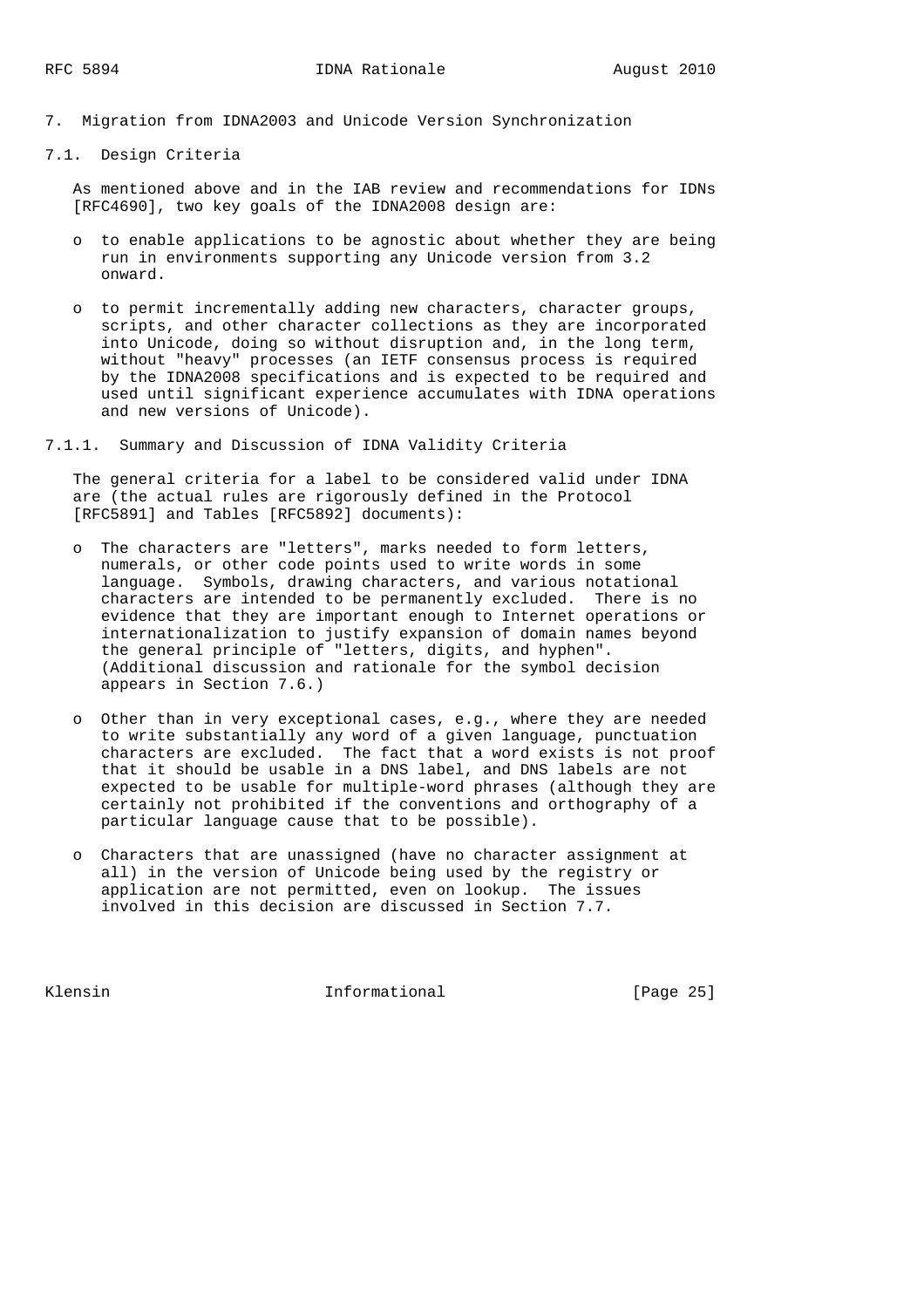o Any character that is mapped to another character by a current version of NFKC is prohibited as input to IDNA (for either registration or lookup). With a few exceptions, this principle excludes any character mapped to another by Nameprep [RFC3491].

 The principles above drive the design of rules that are specified exactly in the Tables document. Those rules identify the characters that are valid under IDNA. The rules themselves are normative, and the tables are derived from them, rather than vice versa.

#### 7.1.2. Labels in Registration

 Any label registered in a DNS zone must be validated -- i.e., the criteria for that label must be met -- in order for applications to work as intended. This principle is not new. For example, since the DNS was first deployed, zone administrators have been expected to verify that names meet "hostname" requirements [RFC0952] where those requirements are imposed by the expected applications. Other applications contexts, such as the later addition of special service location formats [RFC2782] imposed new requirements on zone administrators. For zones that will contain IDNs, support for Unicode version-independence requires restrictions on all strings placed in the zone. In particular, for such zones (the exact rules appear in Section 4 of the Protocol document [RFC5891]):

- o Any label that appears to be an A-label, i.e., any label that starts in "xn--", must be valid under IDNA, i.e., they must be valid A-labels, as discussed in Section 2 above.
- o The Unicode tables (i.e., tables of code points, character classes, and properties) and IDNA tables (i.e., tables of contextual rules such as those that appear in the Tables document), must be consistent on the systems performing or validating labels to be registered. Note that this does not require that tables reflect the latest version of Unicode, only that all tables used on a given system are consistent with each other.

 Under this model, registry tables will need to be updated (both the Unicode-associated tables and the tables of permitted IDN characters) to enable a new script or other set of new characters. The registry will not be affected by newer versions of Unicode, or newly authorized characters, until and unless it wishes to support them. The zone administrator is responsible for verifying validity for IDNA as well as its local policies -- a more extensive set of checks than are required for looking up the labels. Systems looking up or

Klensin 10 Informational [Page 26]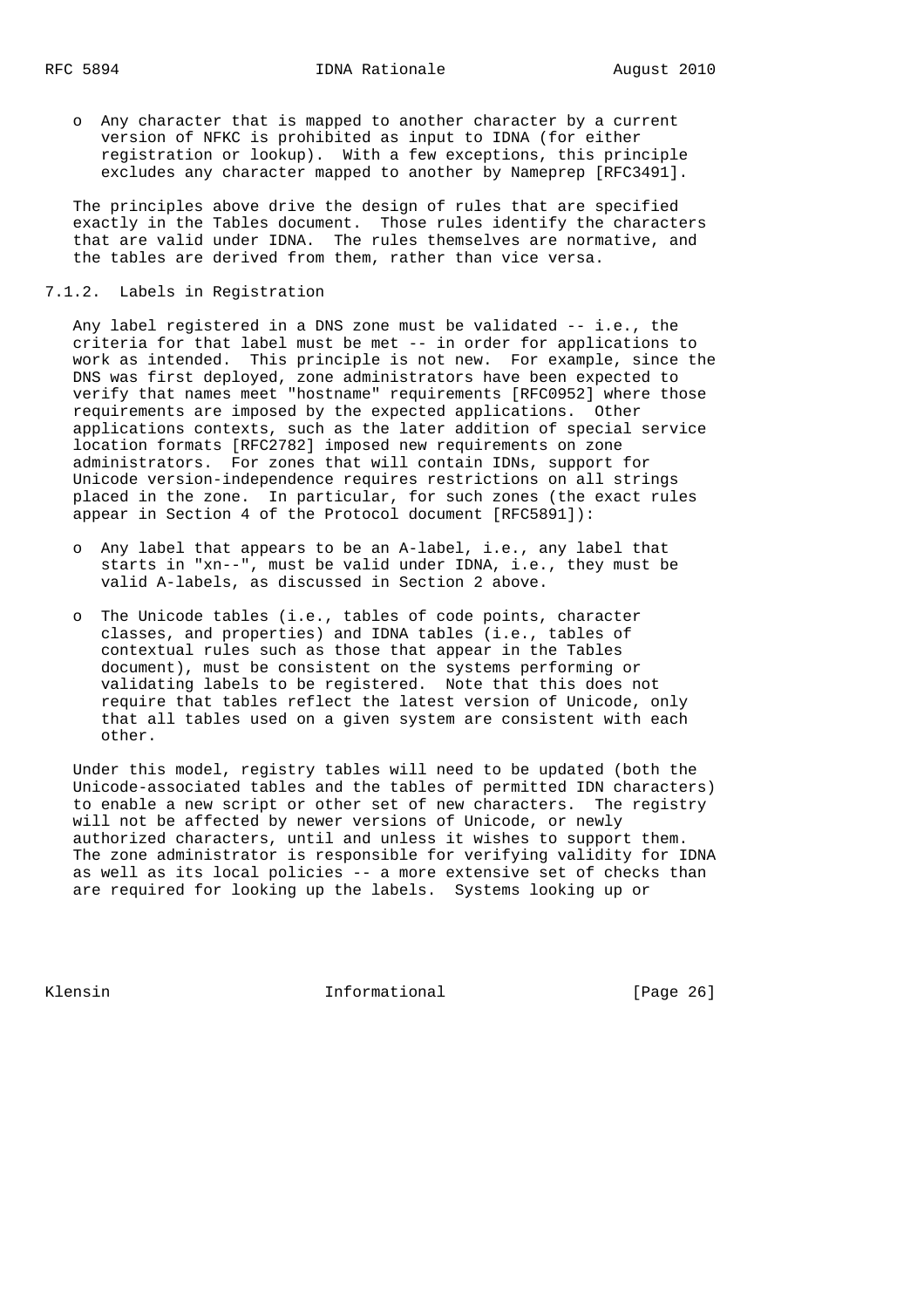resolving DNS labels, especially IDN DNS labels, must be able to assume that applicable registration rules were followed for names entered into the DNS.

7.1.3. Labels in Lookup

 Any application processing a label through IDNA so it can be looked up in a DNS zone is required to (the exact rules appear in Section 5 of the Protocol document [RFC5891]):

- o Maintain IDNA and Unicode tables that are consistent with regard to versions, i.e., unless the application actually executes the classification rules in the Tables document [RFC5892], its IDNA tables must be derived from the version of Unicode that is supported more generally on the system. As with registration, the tables need not reflect the latest version of Unicode, but they must be consistent.
- o Validate the characters in labels to be looked up only to the extent of determining that the U-label does not contain "DISALLOWED" code points or code points that are unassigned in its version of Unicode.
- o Validate the label itself for conformance with a small number of whole-label rules. In particular, it must verify that:
	- \* there are no leading combining marks,
	- \* the Bidi conditions are met if right-to-left characters appear,
	- \* any required contextual rules are available, and
	- \* any contextual rules that are associated with joiner characters (and CONTEXTJ characters more generally) are tested.
- o Do not reject labels based on other contextual rules about characters, including mixed-script label prohibitions. Such rules may be used to influence presentation decisions in the user interface, but not to avoid looking up domain names.

 To further clarify the rules about handling characters that require contextual rules, note that one can have a context-required character (i.e., one that requires a rule), but no rule. In that case, the character is treated the same way DISALLOWED characters are treated, until and unless a rule is supplied. That state is more or less equivalent to "the idea of permitting this character is accepted in principle, but it won't be permitted in practice until consensus is reached on a safe way to use it".

Klensin 10 Informational [Page 27]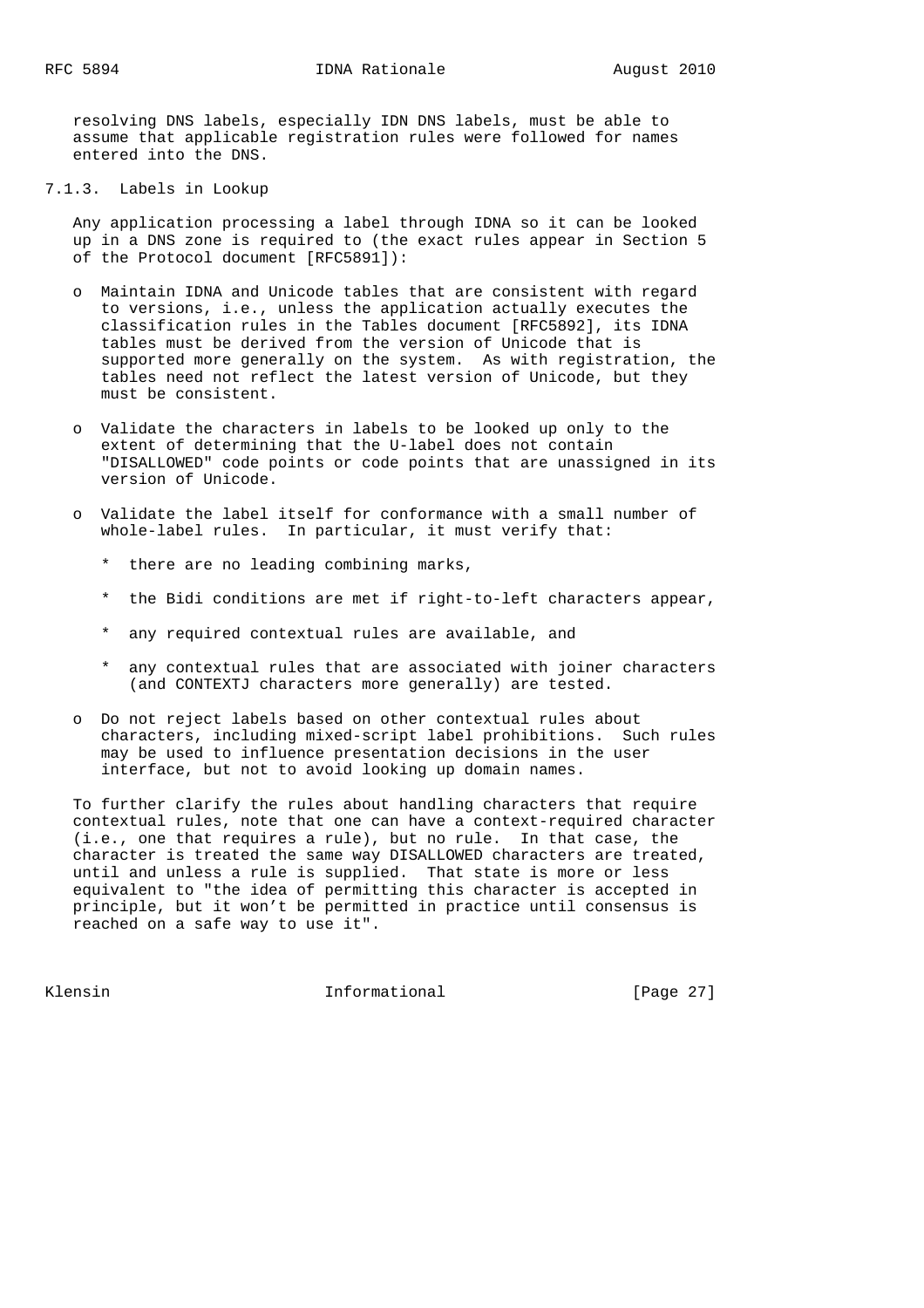The ability to add a rule more or less exempts these characters from the prohibition against reclassifying characters from DISALLOWED to PVALID.

 And, obviously, "no rule" is different from "have a rule, but the test either succeeds or fails".

 Lookup applications that follow these rules, rather than having their own criteria for rejecting lookup attempts, are not sensitive to version incompatibilities with the particular zone registry associated with the domain name except for labels containing characters recently added to Unicode.

 An application or client that processes names according to this protocol and then resolves them in the DNS will be able to locate any name that is registered, as long as those registrations are valid under IDNA and its version of the IDNA tables is sufficiently up to date to interpret all of the characters in the label. Messages to users should distinguish between "label contains an unallocated code point" and other types of lookup failures. A failure on the basis of an old version of Unicode may lead the user to a desire to upgrade to a newer version, but will have no other ill effects (this is consistent with behavior in the transition to the DNS when some hosts could not yet handle some forms of names or record types).

7.2. Changes in Character Interpretations

 As a consequence of the elimination of mapping, the current version of IDNA changes the interpretation of a few characters relative to its predecessors. This subsection outlines the issues and discusses possible transition strategies.

7.2.1. Character Changes: Eszett and Final Sigma

 In those scripts that make case distinctions, there are a few characters for which an obvious and unique uppercase character has not historically been available to match a lowercase one, or vice versa. For those characters, the mappings used in constructing the Stringprep tables for IDNA2003, performed using the Unicode toCaseFold operation (see Section 5.18 of the Unicode Standard [Unicode52]), generate different characters or sets of characters. Those operations are not reversible and lose even more information than traditional uppercase or lowercase transformations, but are more useful than those transformations for comparison purposes. Two notable characters of this type are the German character Eszett (Sharp S, U+00DF) and the Greek Final Form Sigma (U+03C2). The former is case folded to the ASCII string "ss", the latter to a medial (lowercase) Sigma (U+03C3).

Klensin 10 Informational [Page 28]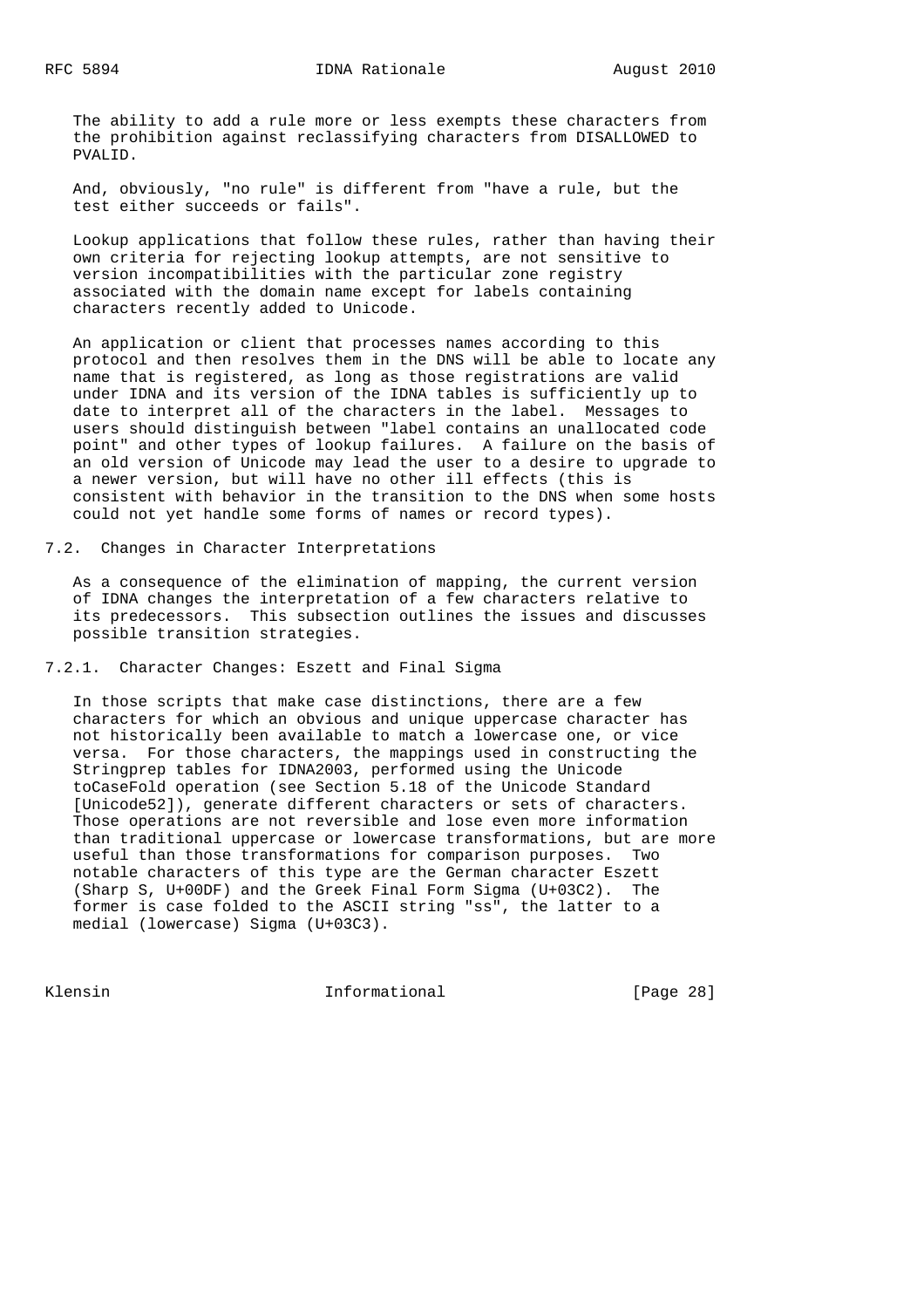7.2.2. Character Changes: Zero Width Joiner and Zero Width Non-Joiner

 IDNA2003 mapped both ZERO WIDTH JOINER (ZWJ, U+200D) and ZERO WIDTH NON-JOINER (ZWNJ, U+200C) to nothing, effectively dropping these characters from any label in which they appeared and treating strings containing them as identical to strings that did not. As discussed in Section 3.1.2 above, those characters are essential for writing many reasonable mnemonics for certain scripts. However, treating them as valid in IDNA2008, even with contextual restrictions, raises approximately the same problem as exists with Eszett and Final Sigma: strings that were valid under IDNA2003 have different interpretations as labels, and different A-labels, than the same strings under this newer version.

7.2.3. Character Changes and the Need for Transition

 The decision to eliminate mandatory and standardized mappings, including case folding, from the IDNA2008 protocol in order to make A-labels and U-labels idempotent made these characters problematic. If they were to be disallowed, important words and mnemonics could not be written in orthographically reasonable ways. If they were to be permitted as distinct characters, there would be no information loss and registries would have more flexibility, but IDNA2003 and IDNA2008 lookups might result in different A-labels.

 With the understanding that there would be incompatibility either way but a judgment that the incompatibility was not significant enough to justify a prefix change, the Working Group concluded that Eszett and Final Form Sigma should be treated as distinct and Protocol-Valid characters.

 Since these characters are interpreted in different ways under the older and newer versions of IDNA, transition strategies and policies will be necessary. Some actions can reasonably be taken by applications' client programs (those that perform lookup operations or cause them to be performed), but because of the diversity of situations and uses of the DNS, much of the responsibility will need to fall on registries.

 Registries, especially those maintaining zones for third parties, must decide how to introduce a new service in a way that does not create confusion or significantly weaken or invalidate existing identifiers. This is not a new problem; registries were faced with similar issues when IDNs were introduced (potentially, and especially for Latin-based scripts, in conflict with existing labels that had been rendered in ASCII characters by applying more or less standardized conventions) and when other new forms of strings have been permitted as labels.

Klensin 10 Informational [Page 29]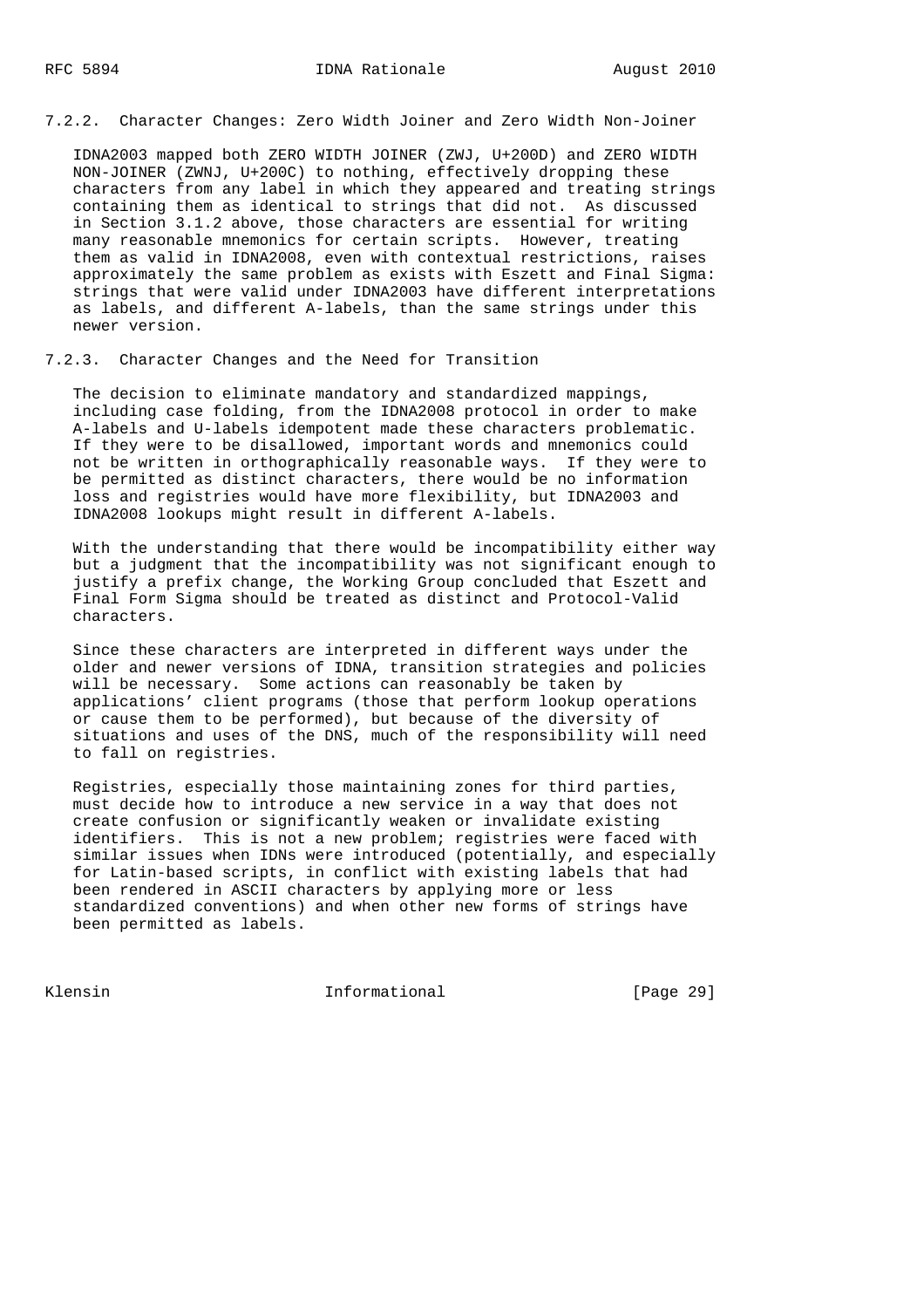# 7.2.4. Transition Strategies

 There are several approaches to the introduction of new characters or changes in interpretation of existing characters from their mapped forms in the earlier version of IDNA. The transition issue is complicated because the forms of these labels after the ToUnicode(ToASCII()) translation in IDNA2003 not only remain valid but do not provide strong indications of what the registrant intended: a string containing "ss" could have simply been intended to be that string or could have been intended to contain an Eszett; a string containing lowercase Sigma could have been intended to contain Final Sigma (one might make heuristic guesses based on position in a string, but the long tradition of forming labels by concatenating words makes such heuristics unreliable), and strings that do not contain ZWJ or ZWNJ might have been intended to contain them. Without any preference or claim to completeness, some of these, all of which have been used by registries in the past for similar transitions, are:

- 1. Do not permit use of the newly available character at the registry level. This might cause lookup failures if a domain name were to be written with the expectation of the IDNA2003 mapping behavior, but would eliminate any possibility of false matches.
- 2. Hold a "sunrise"-like arrangement in which holders of labels containing "ss" in the Eszett case, lowercase Sigma in that case, or that might have contained ZWJ or ZWNJ in context, are given priority (and perhaps other benefits) for registering the corresponding string containing Eszett, Final Sigma, or the appropriate zero-width character respectively.
- 3. Adopt some sort of "variant" approach in which registrants obtain labels with both character forms.
- 4. Adopt a different form of "variant" approach in which registration of additional strings that would produce the same A-label if interpreted according to IDNA2003 is either not permitted at all or permitted only by the registrant who already has one of the names.
- 5. Ignore the issue and assume that the marketplace or other mechanisms will sort things out.

 In any event, a registry (at any level of the DNS tree) that chooses to permit labels to be registered that contains these characters, or considers doing so, will have to address the relationship with existing, possibly conflicting, labels in some way, just as

Klensin 10 Informational [Page 30]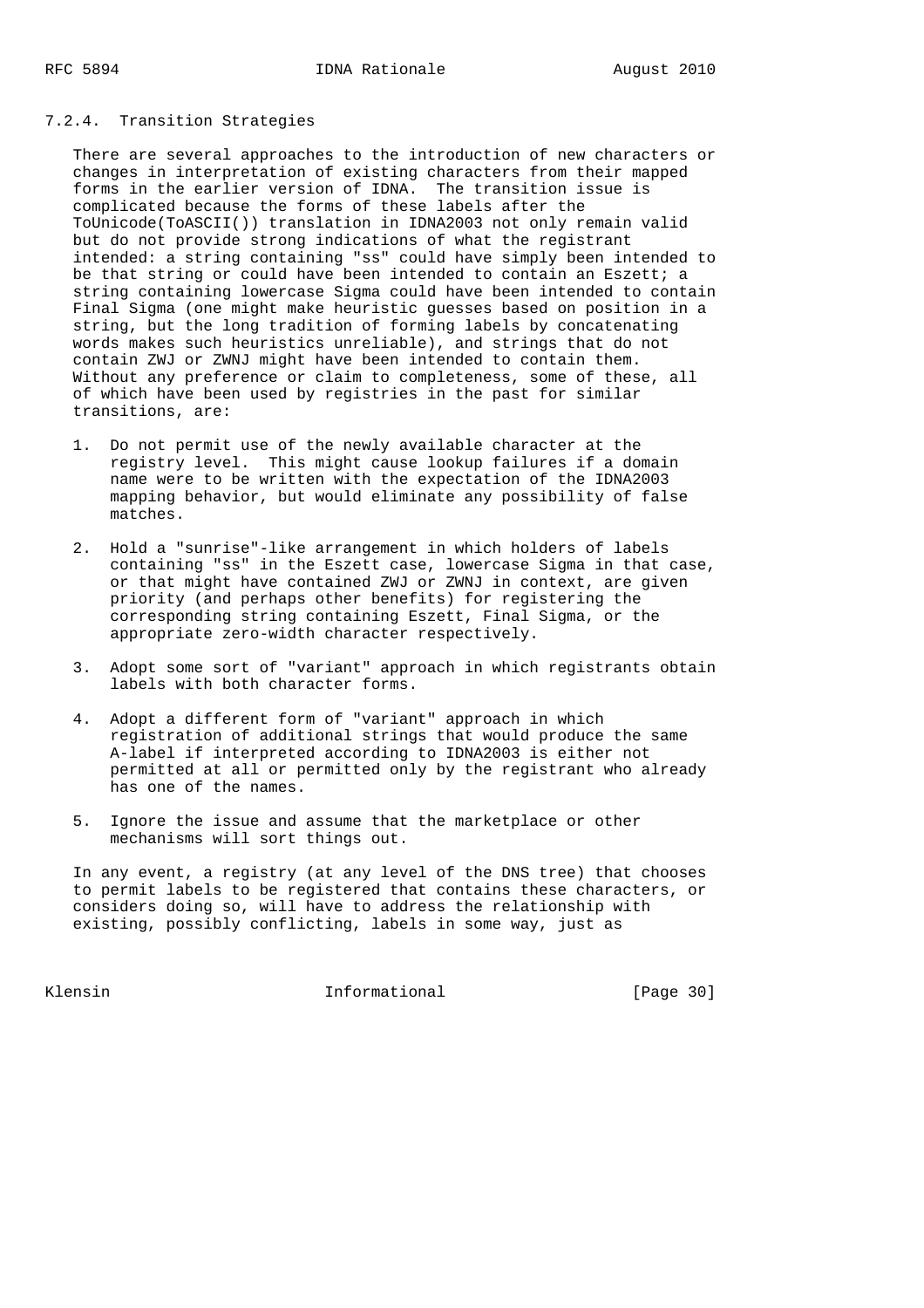registries that already had a considerable number of labels did when IDNs were first introduced.

7.3. Elimination of Character Mapping

 As discussed at length in Section 6, IDNA2003, via Nameprep (see Section 7.5), mapped many characters into related ones. Those mappings no longer exist as requirements in IDNA2008. These specifications strongly prefer that only A-labels or U-labels be used in protocol contexts and as much as practical more generally. IDNA2008 does anticipate situations in which some mapping at the time of user input into lookup applications is appropriate and desirable. The issues are discussed in Section 6 and specific recommendations are made in the Mapping document [IDNA2008-Mapping].

7.4. The Question of Prefix Changes

 The conditions that would have required a change in the IDNA ACE prefix ("xn--", used in IDNA2003) were of great concern to the community. A prefix change would have clearly been necessary if the algorithms were modified in a manner that would have created serious ambiguities during subsequent transition in registrations. This section summarizes the working group's conclusions about the conditions under which a change in the prefix would have been necessary and the implications of such a change.

7.4.1. Conditions Requiring a Prefix Change

 An IDN prefix change would have been needed if a given string would be looked up or otherwise interpreted differently depending on the version of the protocol or tables being used. This IDNA upgrade would have required a prefix change if, and only if, one of the following four conditions were met:

- 1. The conversion of an A-label to Unicode (i.e., a U-label) would have yielded one string under IDNA2003 and a different string under IDNA2008.
- 2. In a significant number of cases, an input string that was valid under IDNA2003 and also valid under IDNA2008 would have yielded two different A-labels with the different versions. This condition is believed to be essentially equivalent to the one above except for a very small number of edge cases that were not found to justify a prefix change (see Section 7.2).

 Note that if the input string was valid under one version and not valid under the other, this condition would not apply. See the first item in Section 7.4.2, below.

Klensin 10 Informational [Page 31]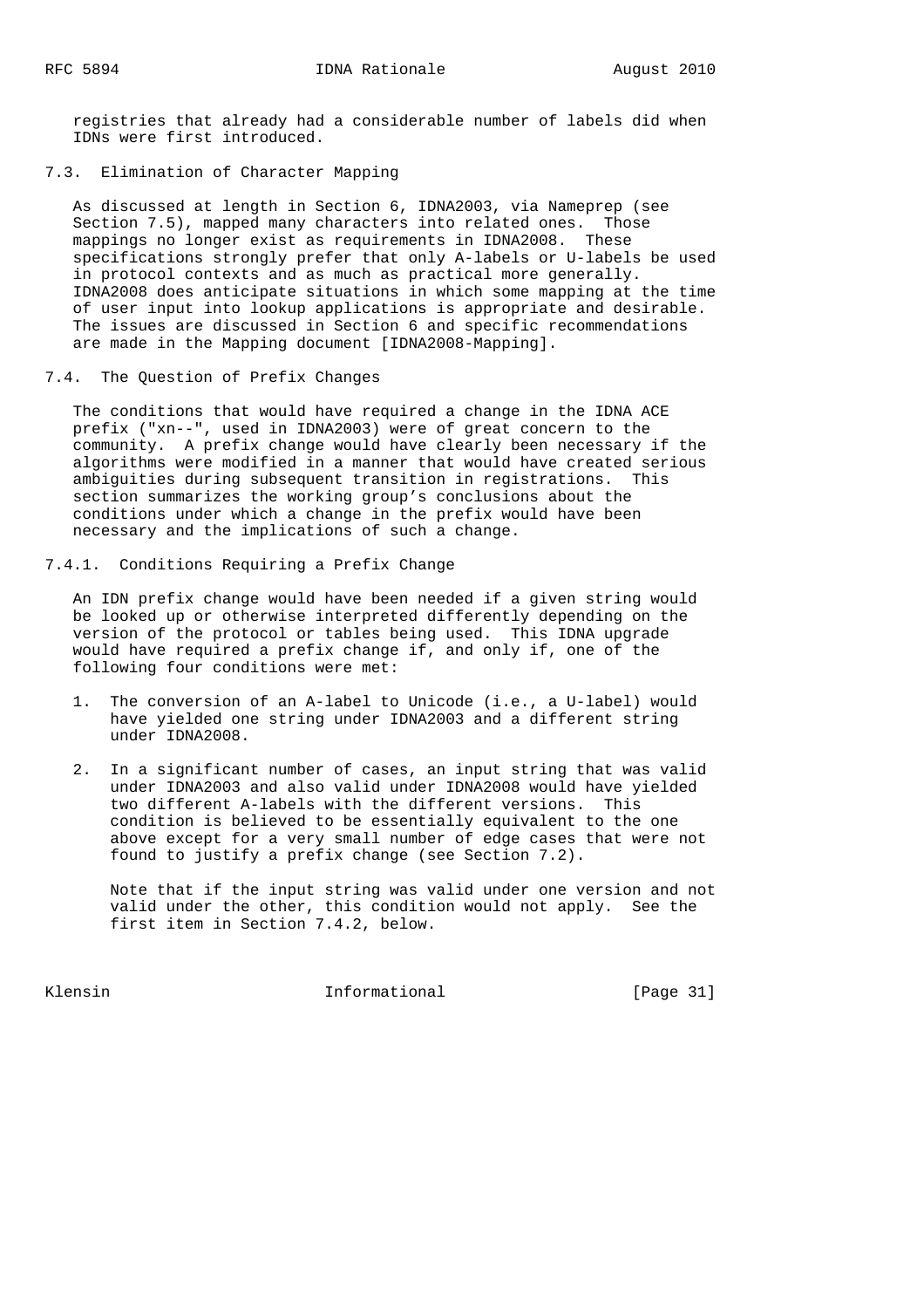- 3. A fundamental change was made to the semantics of the string that would be inserted in the DNS, e.g., if a decision were made to try to include language or script information in the encoding in addition to the string itself.
- 4. A sufficiently large number of characters were added to Unicode so that the Punycode mechanism for block offsets would no longer reference the higher-numbered planes and blocks. This condition is unlikely even in the long term and certain not to arise in the next several years.

# 7.4.2. Conditions Not Requiring a Prefix Change

 As a result of the principles described above, none of the following changes required a new prefix:

- 1. Prohibition of some characters as input to IDNA. Such a prohibition might make names that were previously registered inaccessible, but did not change those names.
- 2. Adjustments in IDNA tables or actions, including normalization definitions, that affected characters that were already invalid under IDNA2003.
- 3. Changes in the style of the IDNA definition that did not alter the actions performed by IDNA.
- 7.4.3. Implications of Prefix Changes

 While it might have been possible to make a prefix change, the costs of such a change are considerable. Registries could not have converted all IDNA2003 ("xn--") registrations to a new form at the same time and synchronize that change with applications supporting lookup. Unless all existing registrations were simply to be declared invalid (and perhaps even then), systems that needed to support both labels with old prefixes and labels with new ones would be required to first process a putative label under the IDNA2008 rules and try to look it up and then, if it were not found, would be required to process the label under IDNA2003 rules and look it up again. That process would probably have significantly slowed down all processing that involved IDNs in the DNS, especially since a fully-qualified name might contain a mixture of labels that were registered with the old and new prefixes. That would have made DNS caching very difficult. In addition, looking up the same input string as two separate A-labels would have created some potential for confusion and attacks, since the labels could map to different targets and then resolve to different entries in the DNS.

Klensin 10 Informational [Page 32]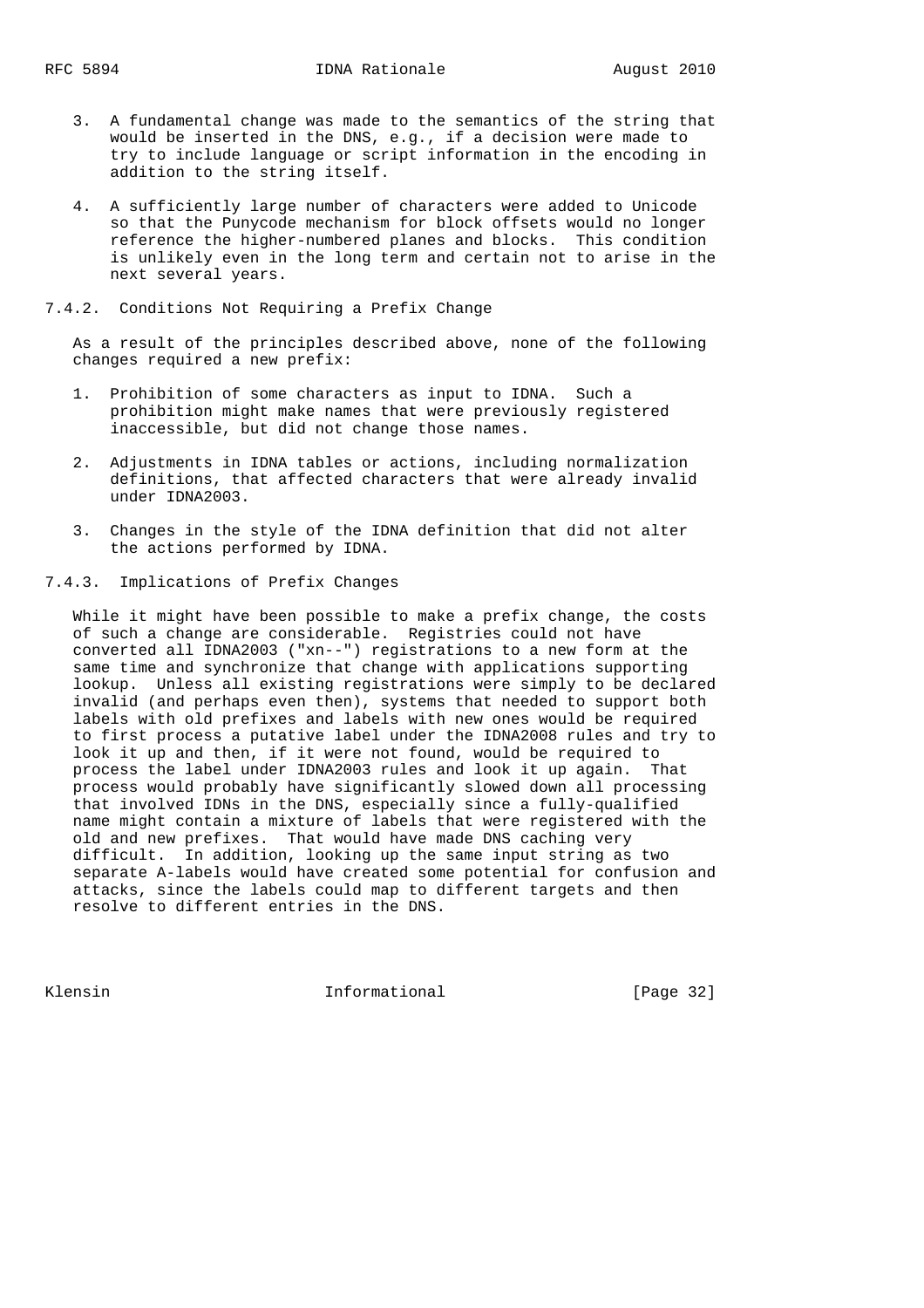Consequently, a prefix change should have been, and was, avoided if at all possible, even if it means accepting some IDNA2003 decisions about character distinctions as irreversible and/or giving special treatment to edge cases.

7.5. Stringprep Changes and Compatibility

 The Nameprep specification [RFC3491], a key part of IDNA2003, is a profile of Stringprep [RFC3454]. While Nameprep is a Stringprep profile specific to IDNA, Stringprep is used by a number of other protocols. Were Stringprep to have been modified by IDNA2008, those changes to improve the handling of IDNs could cause problems for non-DNS uses, most notably if they affected identification and authentication protocols. Several elements of IDNA2008 give interpretations to strings prohibited under IDNA2003 or prohibit strings that IDNA2003 permitted. Those elements include the new inclusion information in the Tables document [RFC5892], the reduction in the number of characters permitted as input for registration or lookup (Section 3), and even the changes in handling of right-to-left strings as described in the Bidi document [RFC5893]. IDNA2008 does not use Nameprep or Stringprep at all, so there are no side-effect changes to other protocols.

 It is particularly important to keep IDNA processing separate from processing for various security protocols because some of the constraints that are necessary for smooth and comprehensible use of IDNs may be unwanted or undesirable in other contexts. For example, the criteria for good passwords or passphrases are very different from those for desirable IDNs: passwords should be hard to guess, while domain names should normally be easily memorable. Similarly, internationalized Small Computer System Interface (SCSI) identifiers and other protocol components are likely to have different requirements than IDNs.

#### 7.6. The Symbol Question

 One of the major differences between this specification and the original version of IDNA is that IDNA2003 permitted non-letter symbols of various sorts, including punctuation and line-drawing symbols, in the protocol. They were always discouraged in practice. In particular, both the "IESG Statement" about IDNA and all versions of the ICANN Guidelines specify that only language characters be used in labels. This specification disallows symbols entirely. There are several reasons for this, which include:

 1. As discussed elsewhere, the original IDNA specification assumed that as many Unicode characters as possible should be permitted, directly or via mapping to other characters, in IDNs. This

Klensin 10 Informational [Page 33]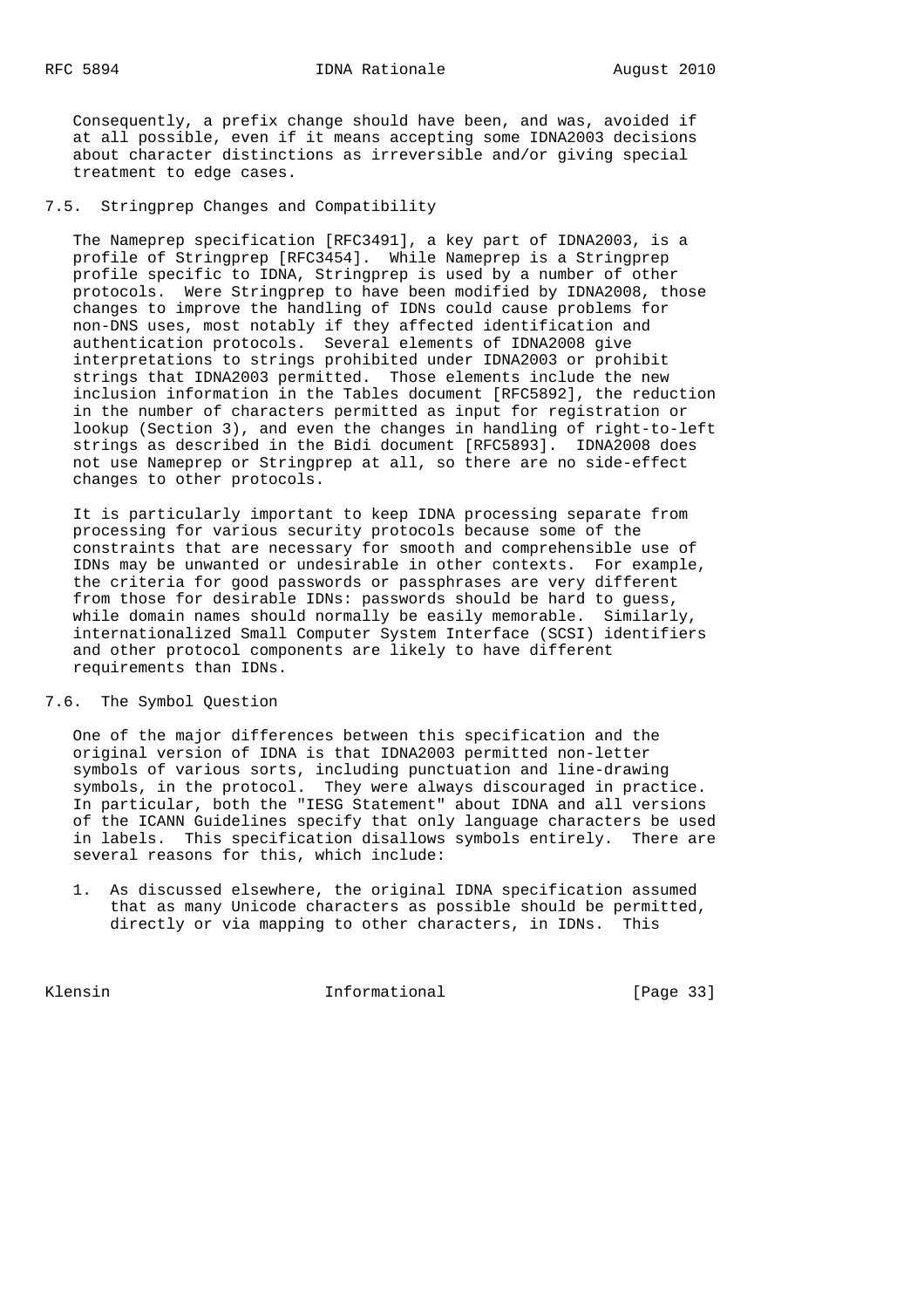specification operates on an inclusion model, extrapolating from the original "hostname" rules (LDH, see the Definitions document [RFC5890]) -- which have served the Internet very well -- to a Unicode base rather than an ASCII base.

- 2. Symbol names are more problematic than letters because there may be no general agreement on whether a particular glyph matches a symbol; there are no uniform conventions for naming; variations such as outline, solid, and shaded forms may or may not exist; and so on. As just one example, consider a "heart" symbol as it might appear in a logo that might be read as "I love...". While the user might read such a logo as "I love..." or "I heart...", considerable knowledge of the coding distinctions made in Unicode is needed to know that there is more than one "heart" character (e.g., U+2665, U+2661, and U+2765) and how to describe it. These issues are of particular importance if strings are expected to be understood or transcribed by the listener after being read out loud.
- 3. Design of a screen reader used by blind Internet users who must listen to renderings of IDN domain names and possibly reproduce them on the keyboard becomes considerably more complicated when the names of characters are not obvious and intuitive to anyone familiar with the language in question.
- 4. As a simplified example of this, assume one wanted to use a "heart" or "star" symbol in a label. This is problematic because those names are ambiguous in the Unicode system of naming (the actual Unicode names require far more qualification). A user or would-be registrant has no way to know -- absent careful study of the code tables -- whether it is ambiguous (e.g., where there are multiple "heart" characters) or not. Conversely, the user seeing the hypothetical label doesn't know whether to read it -- try to transmit it to a colleague by voice -- as "heart", as "love", as "black heart", or as any of the other examples below.
- 5. The actual situation is even worse than this. There is no possible way for a normal, casual, user to tell the difference between the hearts of U+2665 and U+2765 and the stars of U+2606 and U+2729 without somehow knowing to look for a distinction. We have a white heart (U+2661) and few black hearts. Consequently, describing a label as containing a heart is hopelessly ambiguous: we can only know that it contains one of several characters that look like hearts or have "heart" in their names. In cities where "Square" is a popular part of a location name, one might well want to use a square symbol in a label as well and there are far more squares of various flavors in Unicode than there are hearts or stars.

Klensin 11 Informational 1996 [Page 34]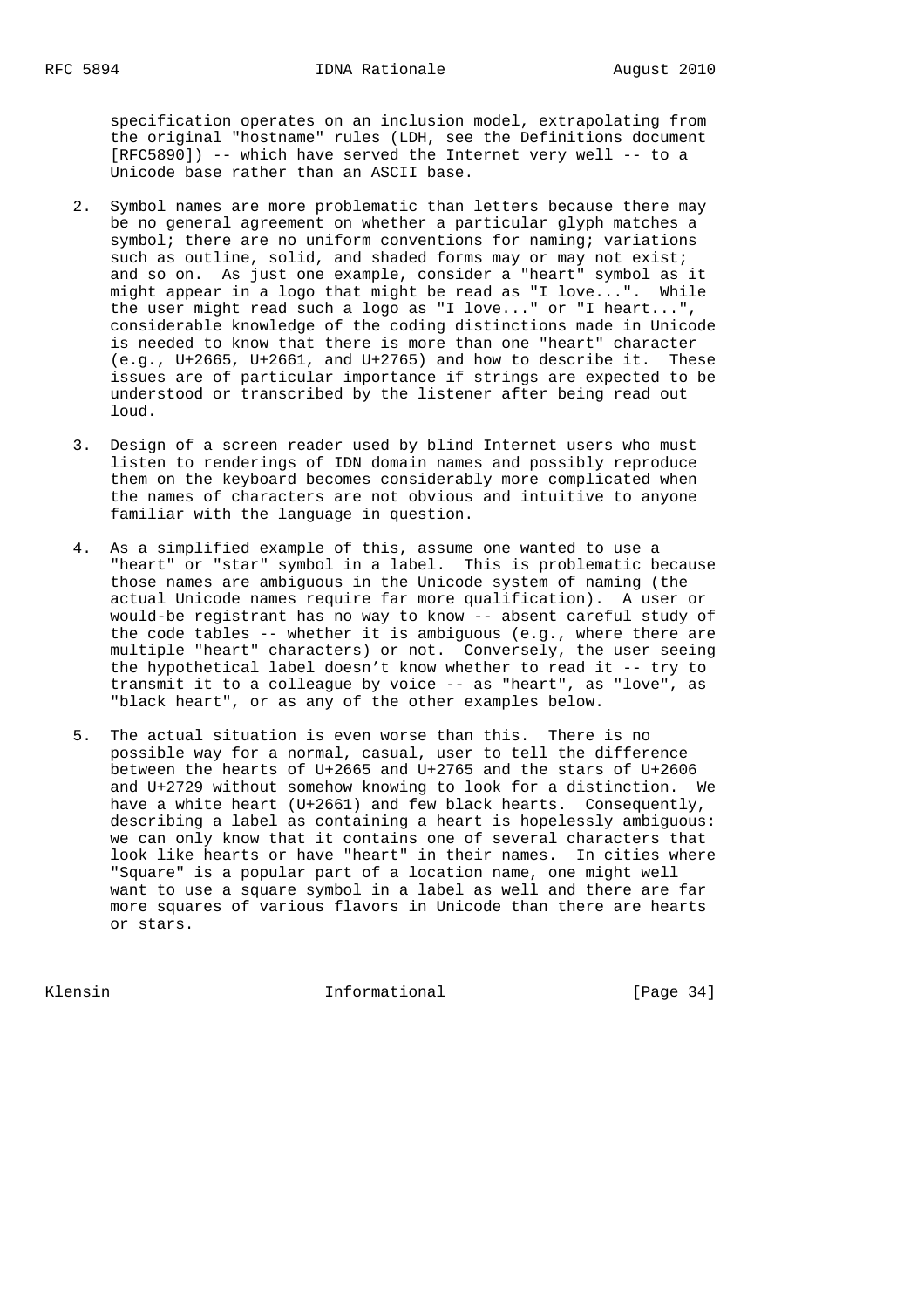The consequence of these ambiguities is that symbols are a very poor basis for reliable communication. Consistent with this conclusion, the Unicode standard recommends that strings used in identifiers not contain symbols or punctuation [Unicode-UAX31]. Of course, these difficulties with symbols do not arise with actual pictographic languages and scripts which would be treated like any other language characters; the two should not be confused.

7.7. Migration between Unicode Versions: Unassigned Code Points

 In IDNA2003, labels containing unassigned code points are looked up on the assumption that, if they appear in labels and can be mapped and then resolved, the relevant standards must have changed and the registry has properly allocated only assigned values.

 In the IDNA2008 protocol, strings containing unassigned code points must not be either looked up or registered. In summary, the status of an unassigned character with regard to the DISALLOWED, PROTOCOL-VALID, and CONTEXTUAL RULE REQUIRED categories cannot be evaluated until a character is actually assigned and known. There are several reasons for this, with the most important ones being:

- o Tests involving the context of characters (e.g., some characters being permitted only adjacent to others of specific types) and integrity tests on complete labels are needed. Unassigned code points cannot be permitted because one cannot determine whether particular code points will require contextual rules (and what those rules should be) before characters are assigned to them and the properties of those characters fully understood.
- o It cannot be known in advance, and with sufficient reliability, whether a newly assigned code point will be associated with a character that would be disallowed by the rules in the Tables document [RFC5892] (such as a compatibility character). In IDNA2003, since there is no direct dependency on NFKC (many of the entries in Stringprep's tables are based on NFKC, but IDNA2003 depends only on Stringprep), allocation of a compatibility character might produce some odd situations, but it would not be a problem. In IDNA2008, where compatibility characters are DISALLOWED unless character-specific exceptions are made, permitting strings containing unassigned characters to be looked up would violate the principle that characters in DISALLOWED are not looked up.
- o The Unicode Standard specifies that an unassigned code point normalizes (and, where relevant, case folds) to itself. If the code point is later assigned to a character, and particularly if the newly assigned code point has a combining class that

Klensin 10 Informational [Page 35]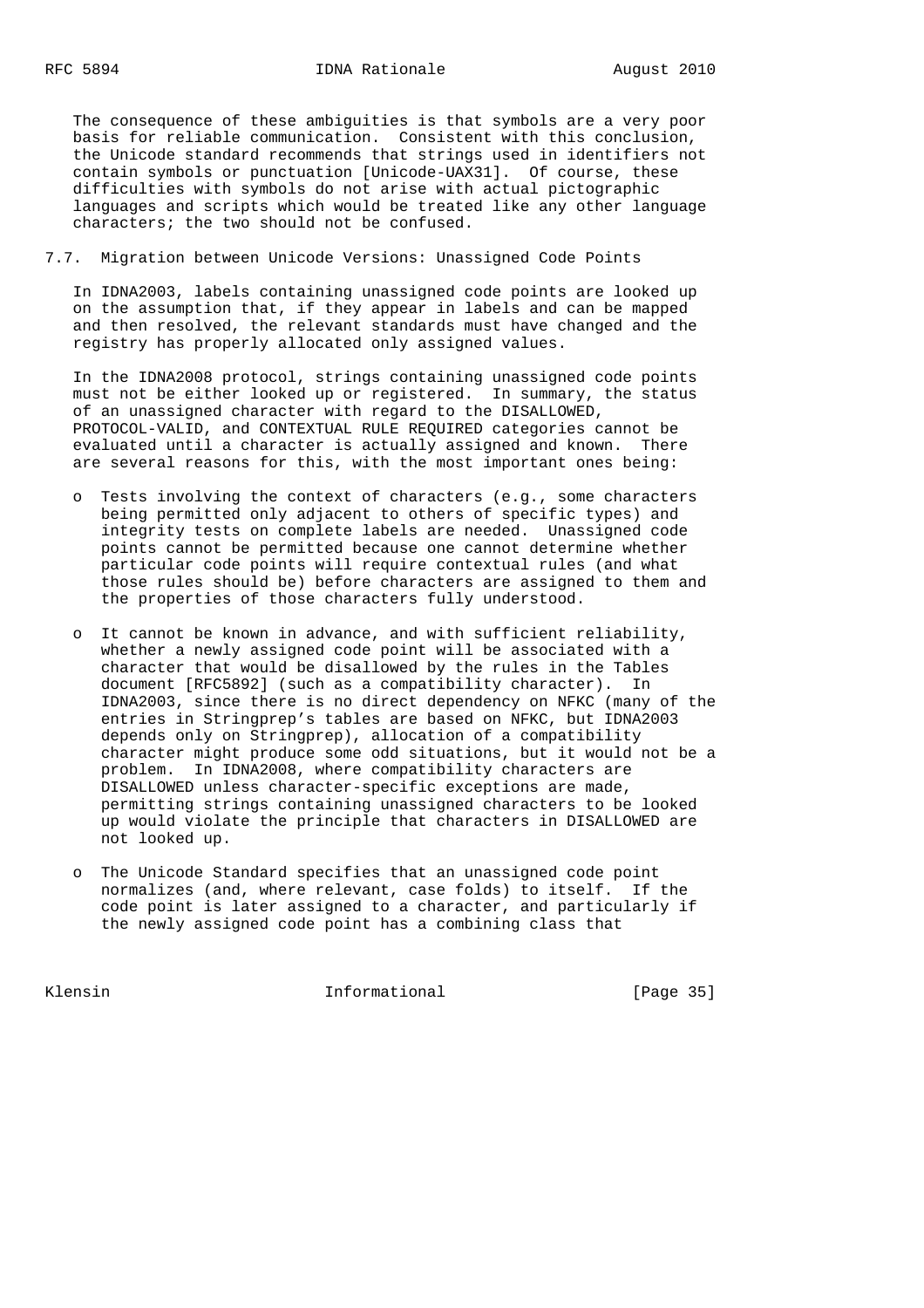determines its placement relative to other combining characters, it could normalize to some other code point or sequence.

 It is possible to argue that the issues above are not important and that, as a consequence, it is better to retain the principle of looking up labels even if they contain unassigned characters because all of the important scripts and characters have been coded as of Unicode 5.2 (or even earlier), and hence unassigned code points will be assigned only to obscure characters or archaic scripts. Unfortunately, that does not appear to be a safe assumption for at least two reasons. First, much the same claim of completeness has been made for earlier versions of Unicode. The reality is that a script that is obscure to much of the world may still be very important to those who use it. Cultural and linguistic preservation principles make it inappropriate to declare the script of no importance in IDNs. Second, we already have counterexamples, e.g., in the relationships associated with new Han characters being added (whether in the BMP or in Unicode Plane 2).

 Independent of the technical transition issues identified above, it can be observed that any addition of characters to an existing script to make it easier to use or to better accommodate particular languages may lead to transition issues. Such additions may change the preferred form for writing a particular string, changes that may be reflected, e.g., in keyboard transition modules that would necessarily be different from those for earlier versions of Unicode where the newer characters may not exist. This creates an inherent transition problem because attempts to access labels may use either the old or the new conventions, requiring registry action whether or not the older conventions were used in labels. The need to consider transition mechanisms is inherent to evolution of Unicode to better accommodate writing systems and is independent of how IDNs are represented in the DNS or how transitions among versions of those mechanisms occur. The requirement for transitions of this type is illustrated by the addition of Malayalam Chillu in Unicode 5.1.0.

#### 7.8. Other Compatibility Issues

 The 2003 IDNA model includes several odd artifacts of the context in which it was developed. Many, if not all, of these are potential avenues for exploits, especially if the registration process permits "source" names (names that have not been processed through IDNA and Nameprep) to be registered. As one example, since the character Eszett, used in German, is mapped by IDNA2003 into the sequence "ss" rather than being retained as itself or prohibited, a string containing that character, but that is otherwise in ASCII, is not really an IDN (in the U-label sense defined above). After Nameprep maps out the Eszett, the result is an ASCII string and so it does not

Klensin 10 Informational 1 [Page 36]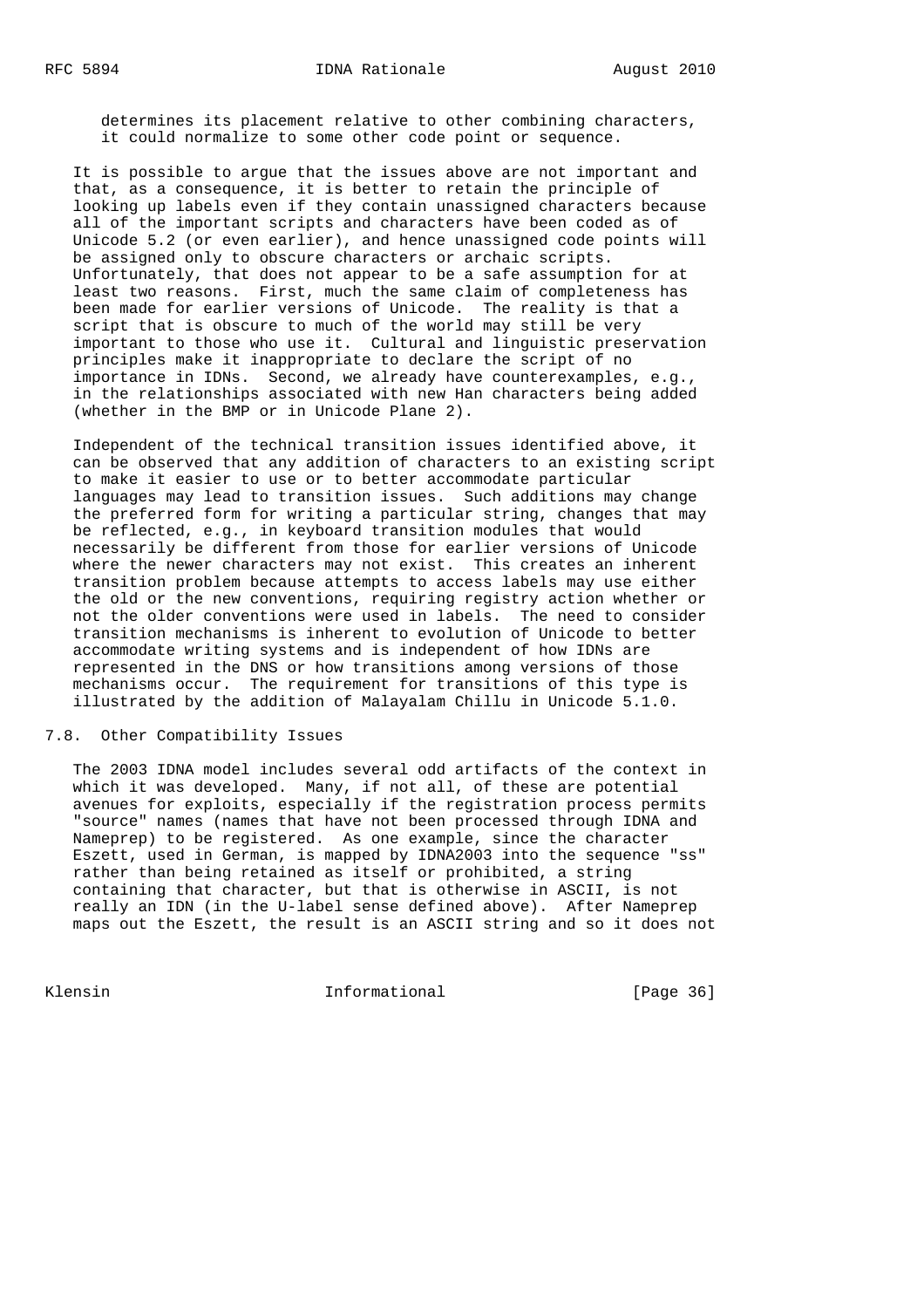get an xn-- prefix, but the string that can be displayed to a user appears to be an IDN. IDNA2008 eliminates this artifact. A character is either permitted as itself or it is prohibited; special cases that make sense only in a particular linguistic or cultural context can be dealt with as localization matters where appropriate.

- 8. Name Server Considerations
- 8.1. Processing Non-ASCII Strings

 Existing DNS servers do not know the IDNA rules for handling non-ASCII forms of IDNs, and therefore need to be shielded from them. All existing channels through which names can enter a DNS server database (for example, master files (as described in RFC 1034) and DNS update messages [RFC2136]) could not be IDNA-aware because they predate IDNA. Other sections of this document provide the needed shielding by ensuring that internationalized domain names entering DNS server databases through such channels have already been converted to their equivalent ASCII A-label forms.

 Because of the distinction made between the algorithms for Registration and Lookup in Sections 4 and 5 (respectively) of the Protocol document [RFC5891] (a domain name containing only ASCII code points cannot be converted to an A-label), there cannot be more than one A-label form for any given U-label.

 As specified in clarifications to the DNS specification [RFC2181], the DNS protocol explicitly allows domain labels to contain octets beyond the ASCII range (0000..007F), and this document does not change that. However, although the interpretation of octets 0080..00FF is well-defined in the DNS, many application protocols support only ASCII labels and there is no defined interpretation of these non-ASCII octets as characters and, in particular, no interpretation of case-independent matching for them (e.g., see the clarification on DNS case insensitivity [RFC4343]). If labels containing these octets are returned to applications, unpredictable behavior could result. The A-label form, which cannot contain those characters, is the only standard representation for internationalized labels in the DNS protocol.

8.2. Root and Other DNS Server Considerations

 IDNs in A-label form will generally be somewhat longer than current domain names, so the bandwidth needed by the root servers is likely to go up by a small amount. Also, queries and responses for IDNs will probably be somewhat longer than typical queries historically,

Klensin 10 Informational [Page 37]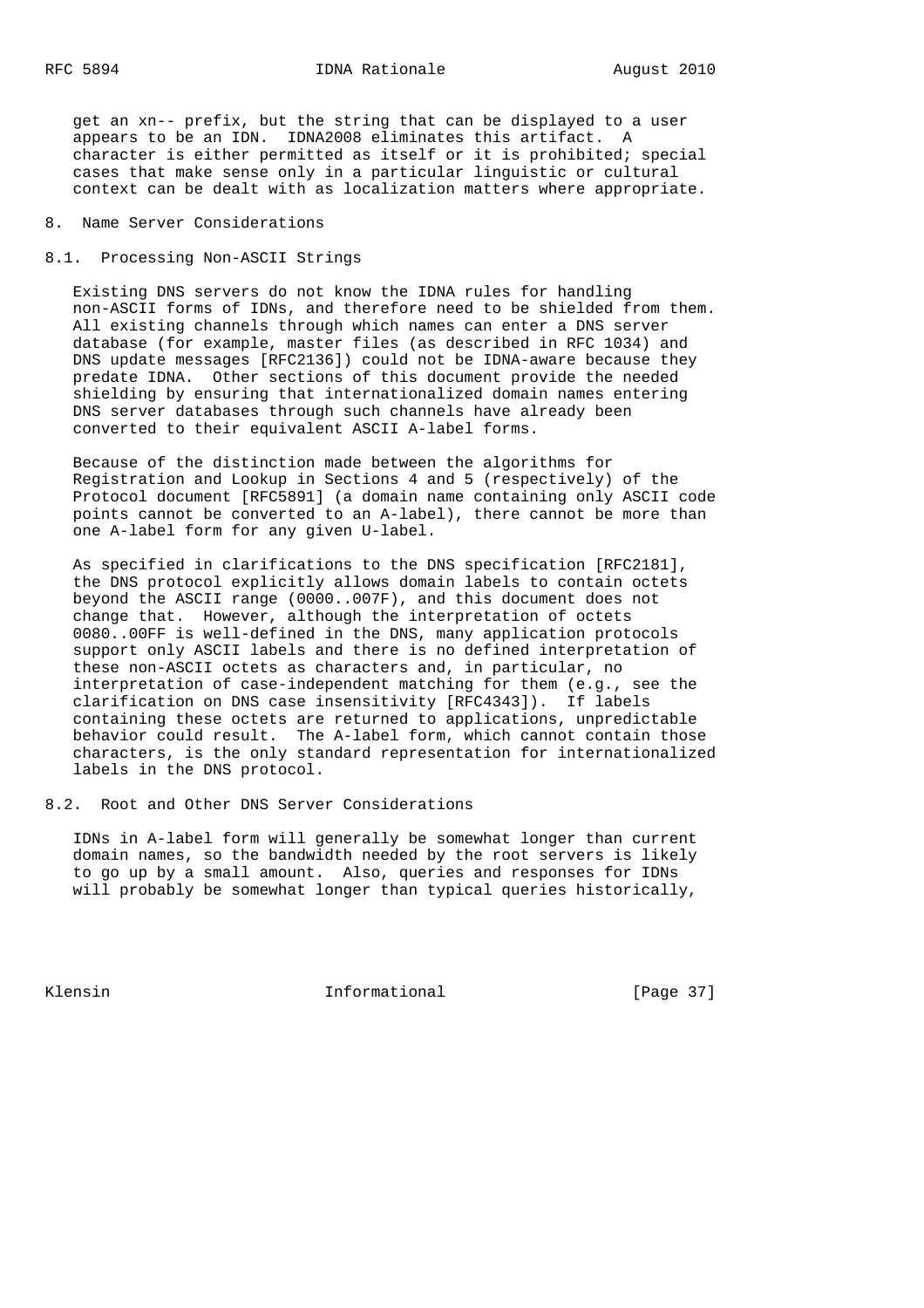so Extension Mechanisms for DNS (EDNS0) [RFC2671] support may be more important (otherwise, queries and responses may be forced to go to TCP instead of UDP).

9. Internationalization Considerations

 DNS labels and fully-qualified domain names provide mnemonics that assist in identifying and referring to resources on the Internet. IDNs expand the range of those mnemonics to include those based on languages and character sets other than Western European and Roman derived ones. But domain "names" are not, in general, words in any language. The recommendations of the IETF policy on character sets and languages (BCP 18 [RFC2277]) are applicable to situations in which language identification is used to provide language-specific contexts. The DNS is, by contrast, global and international and ultimately has nothing to do with languages. Adding languages (or similar context) to IDNs generally, or to DNS matching in particular, would imply context-dependent matching in DNS, which would be a very significant change to the DNS protocol itself. It would also imply that users would need to identify the language associated with a particular label in order to look that label up. That knowledge is generally not available because many labels are not words in any language and some may be words in more than one.

# 10. IANA Considerations

 This section gives an overview of IANA registries required for IDNA. The actual definitions of, and specifications for, the first two, which have been newly created for IDNA2008, appear in the Tables document [RFC5892]. This document describes the registries, but it does not specify any IANA actions.

10.1. IDNA Character Registry

 The distinction among the major categories "UNASSIGNED", "DISALLOWED", "PROTOCOL-VALID", and "CONTEXTUAL RULE REQUIRED" is made by special categories and rules that are integral elements of the Tables document. While not normative, an IANA registry of characters and scripts and their categories, updated for each new version of Unicode and the characters it contains, are convenient for programming and validation purposes. The details of this registry are specified in the Tables document.

Klensin 10 Informational [Page 38]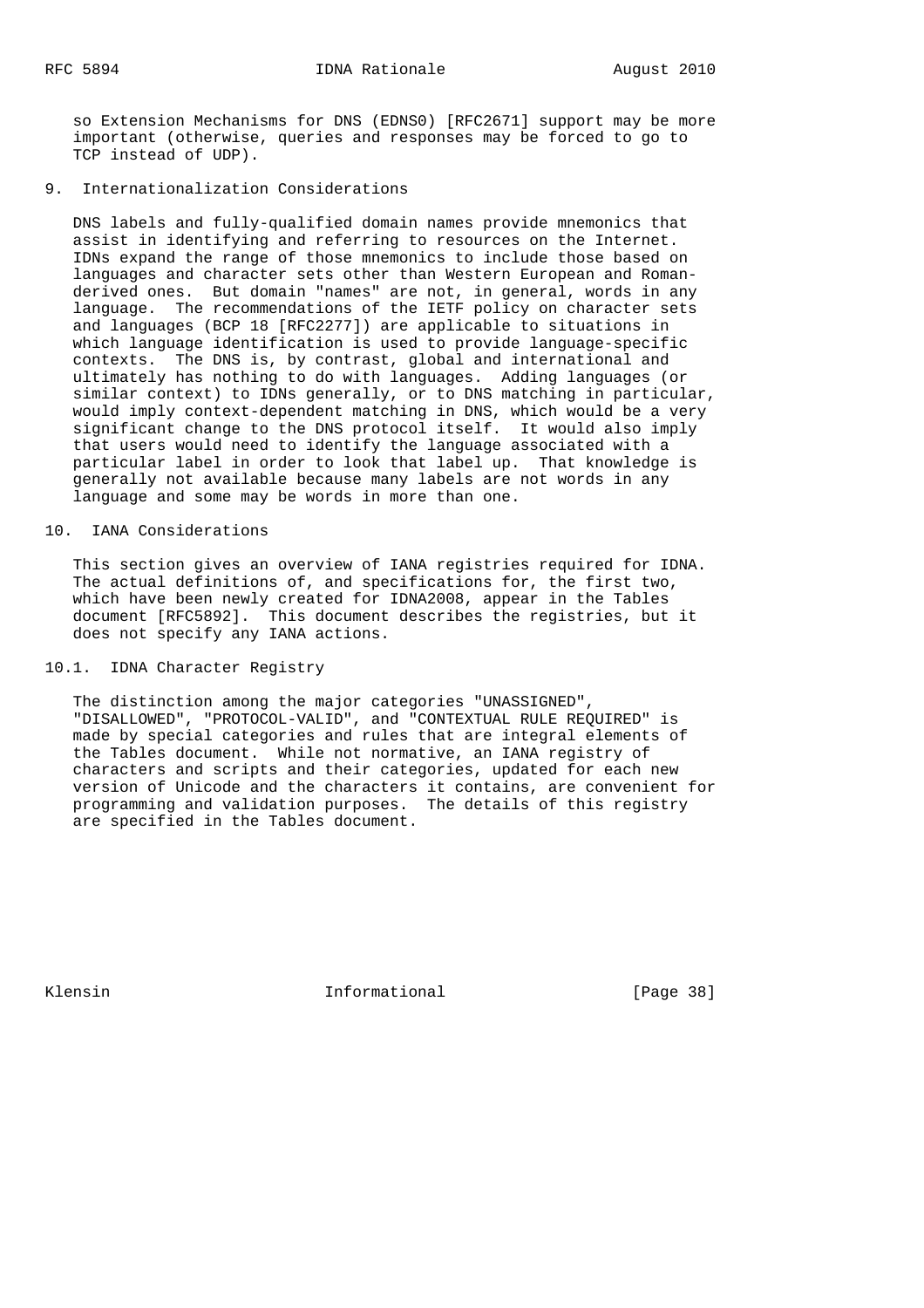#### 10.2. IDNA Context Registry

 IANA has created and now maintains a list of approved contextual rules for characters that are defined in the IDNA Character Registry list as requiring a Contextual Rule (i.e., the types of rules described in Section 3.1.2). The details for those rules appear in the Tables document.

# 10.3. IANA Repository of IDN Practices of TLDs

 This registry, historically described as the "IANA Language Character Set Registry" or "IANA Script Registry" (both somewhat misleading terms), is maintained by IANA at the request of ICANN. It is used to provide a central documentation repository of the IDN policies used by top level domain (TLD) registries who volunteer to contribute to it and is used in conjunction with ICANN Guidelines for IDN use.

 It is not an IETF-managed registry and, while the protocol changes specified here may call for some revisions to the tables, IDNA2008 has no direct effect on that registry and no IANA action is required as a result.

# 11. Security Considerations

#### 11.1. General Security Issues with IDNA

 This document is purely explanatory and informational and consequently introduces no new security issues. It would, of course, be a poor idea for someone to try to implement from it; such an attempt would almost certainly lead to interoperability problems and might lead to security ones. A discussion of security issues with IDNA, including some relevant history, appears in the Definitions document [RFC5890].

# 12. Acknowledgments

 The editor and contributors would like to express their thanks to those who contributed significant early (pre-working group) review comments, sometimes accompanied by text, Paul Hoffman, Simon Josefsson, and Sam Weiler. In addition, some specific ideas were incorporated from suggestions, text, or comments about sections that were unclear supplied by Vint Cerf, Frank Ellerman, Michael Everson, Asmus Freytag, Erik van der Poel, Michel Suignard, and Ken Whistler. Thanks are also due to Vint Cerf, Lisa Dusseault, Debbie Garside, and Jefsey Morfin for conversations that led to considerable improvements in the content of this document and to several others, including Ben

Klensin 10 Informational [Page 39]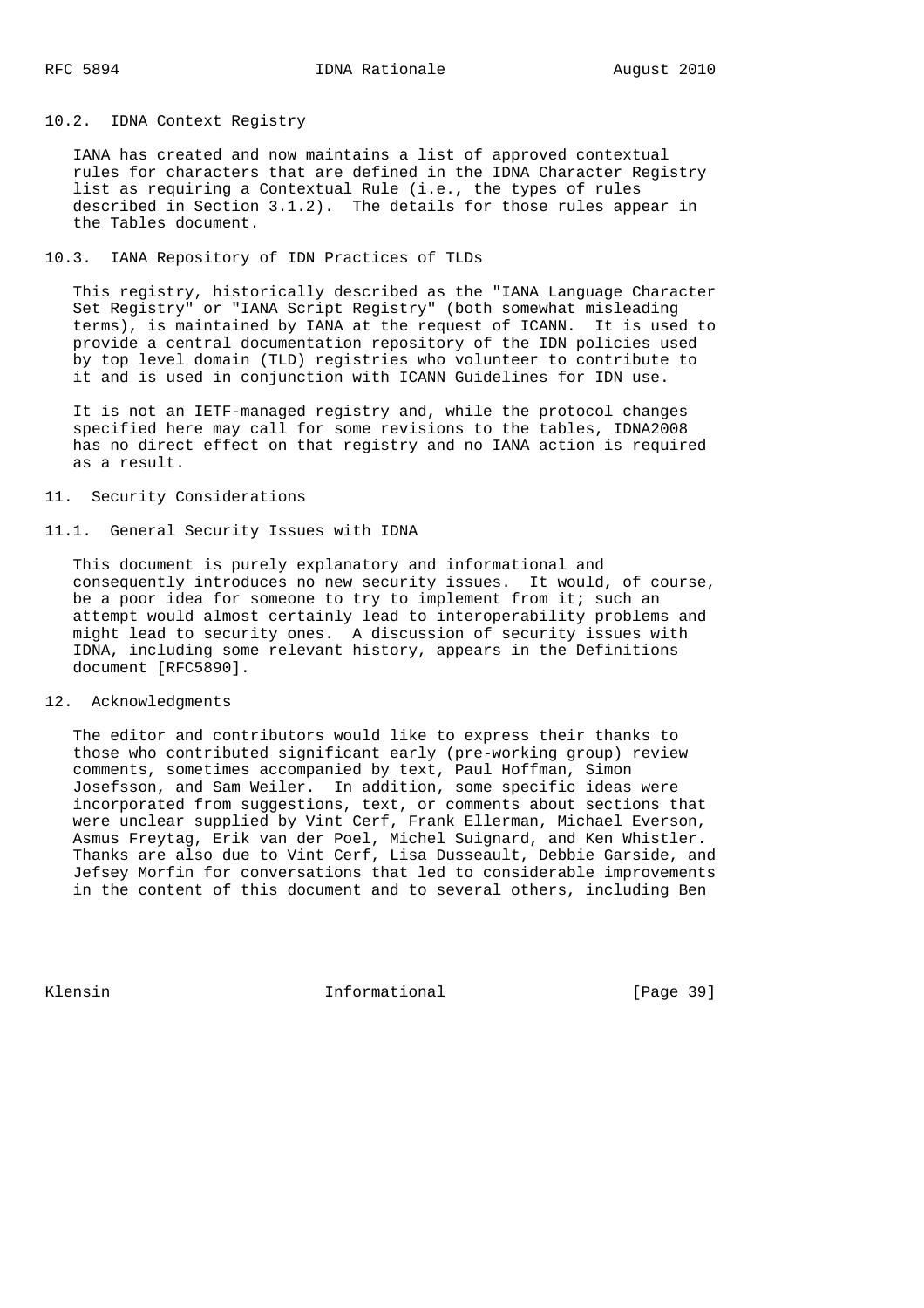Campbell, Martin Duerst, Subramanian Moonesamy, Peter Saint-Andre, and Dan Winship, for catching specific errors and recommending corrections.

 A meeting was held on 30 January 2008 to attempt to reconcile differences in perspective and terminology about this set of specifications between the design team and members of the Unicode Technical Consortium. The discussions at and subsequent to that meeting were very helpful in focusing the issues and in refining the specifications. The active participants at that meeting were (in alphabetic order, as usual) Harald Alvestrand, Vint Cerf, Tina Dam, Mark Davis, Lisa Dusseault, Patrik Faltstrom (by telephone), Cary Karp, John Klensin, Warren Kumari, Lisa Moore, Erik van der Poel, Michel Suignard, and Ken Whistler. We express our thanks to Google for support of that meeting and to the participants for their contributions.

 Useful comments and text on the working group versions of the working draft were received from many participants in the IETF "IDNABIS" working group and a number of document changes resulted from mailing list discussions made by that group. Marcos Sanz provided specific analysis and suggestions that were exceptionally helpful in refining the text, as did Vint Cerf, Martin Duerst, Andrew Sullivan, and Ken Whistler. Lisa Dusseault provided extensive editorial suggestions during the spring of 2009, most of which were incorporated.

#### 13. Contributors

 While the listed editor held the pen, the core of this document and the initial working group version represents the joint work and conclusions of an ad hoc design team consisting of the editor and, in alphabetic order, Harald Alvestrand, Tina Dam, Patrik Faltstrom, and Cary Karp. Considerable material describing mapping principles has been incorporated from a draft of the Mapping document [IDNA2008-Mapping] by Pete Resnick and Paul Hoffman. In addition, there were many specific contributions and helpful comments from those listed in the Acknowledgments section and others who have contributed to the development and use of the IDNA protocols.

# 14. References

14.1. Normative References

 [RFC3490] Faltstrom, P., Hoffman, P., and A. Costello, "Internationalizing Domain Names in Applications (IDNA)", RFC 3490, March 2003.

Klensin 10 Informational [Page 40]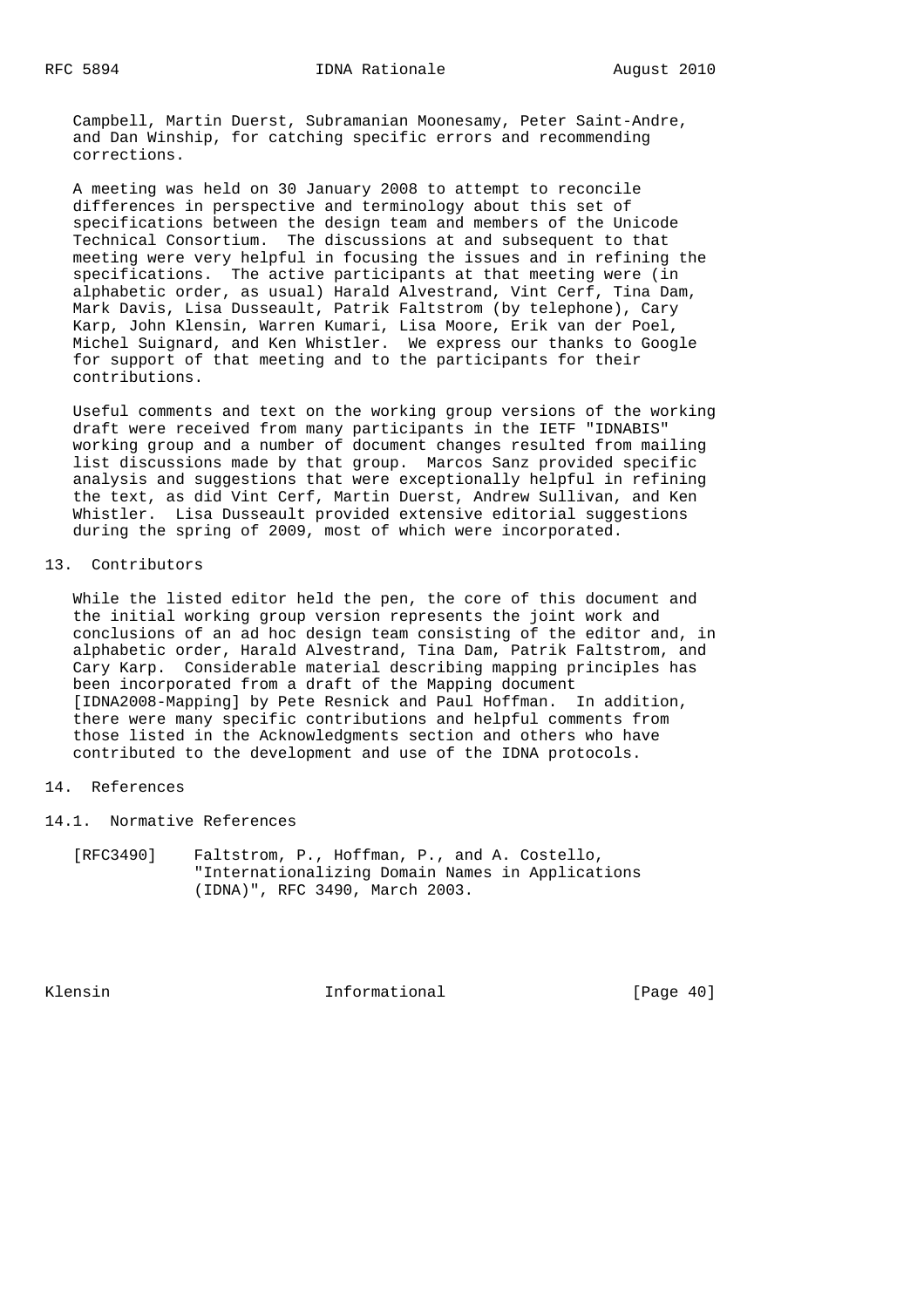- [RFC3492] Costello, A., "Punycode: A Bootstring encoding of Unicode for Internationalized Domain Names in Applications (IDNA)", RFC 3492, March 2003.
- [RFC5890] Klensin, J., "Internationalized Domain Names for Applications (IDNA): Definitions and Document Framework", RFC 5890, August 2010.
- [RFC5891] Klensin, J., "Internationalized Domain Names in Applications (IDNA): Protocol", RFC 5891, August 2010.
- [RFC5892] Faltstrom, P., "The Unicode Code Points and Internationalized Domain Names for Applications (IDNA)", RFC 5892, August 2010.
- [RFC5893] Alvestrand, H. and C. Karp, "Right-to-Left Scripts for Internationalized Domain Names for Applications (IDNA)", RFC 5893, August 2010.
- [Unicode52] The Unicode Consortium. The Unicode Standard, Version 5.2.0, defined by: "The Unicode Standard, Version 5.2.0", (Mountain View, CA: The Unicode Consortium, 2009. ISBN 978-1-936213-00-9). <http://www.unicode.org/versions/Unicode5.2.0/>.

#### 14.2. Informative References

[IDNA2008-Mapping]

 Resnick, P. and P. Hoffman, "Mapping Characters in Internationalized Domain Names for Applications (IDNA)", Work in Progress, April 2010.

- [RFC0952] Harrenstien, K., Stahl, M., and E. Feinler, "DoD Internet host table specification", RFC 952, October 1985.
- [RFC1034] Mockapetris, P., "Domain names concepts and facilities", STD 13, RFC 1034, November 1987.
- [RFC1035] Mockapetris, P., "Domain names implementation and specification", STD 13, RFC 1035, November 1987.
- [RFC1123] Braden, R., "Requirements for Internet Hosts Application and Support", STD 3, RFC 1123, October 1989.
- [RFC2136] Vixie, P., Thomson, S., Rekhter, Y., and J. Bound, "Dynamic Updates in the Domain Name System (DNS UPDATE)", RFC 2136, April 1997.

Klensin 10 Informational [Page 41]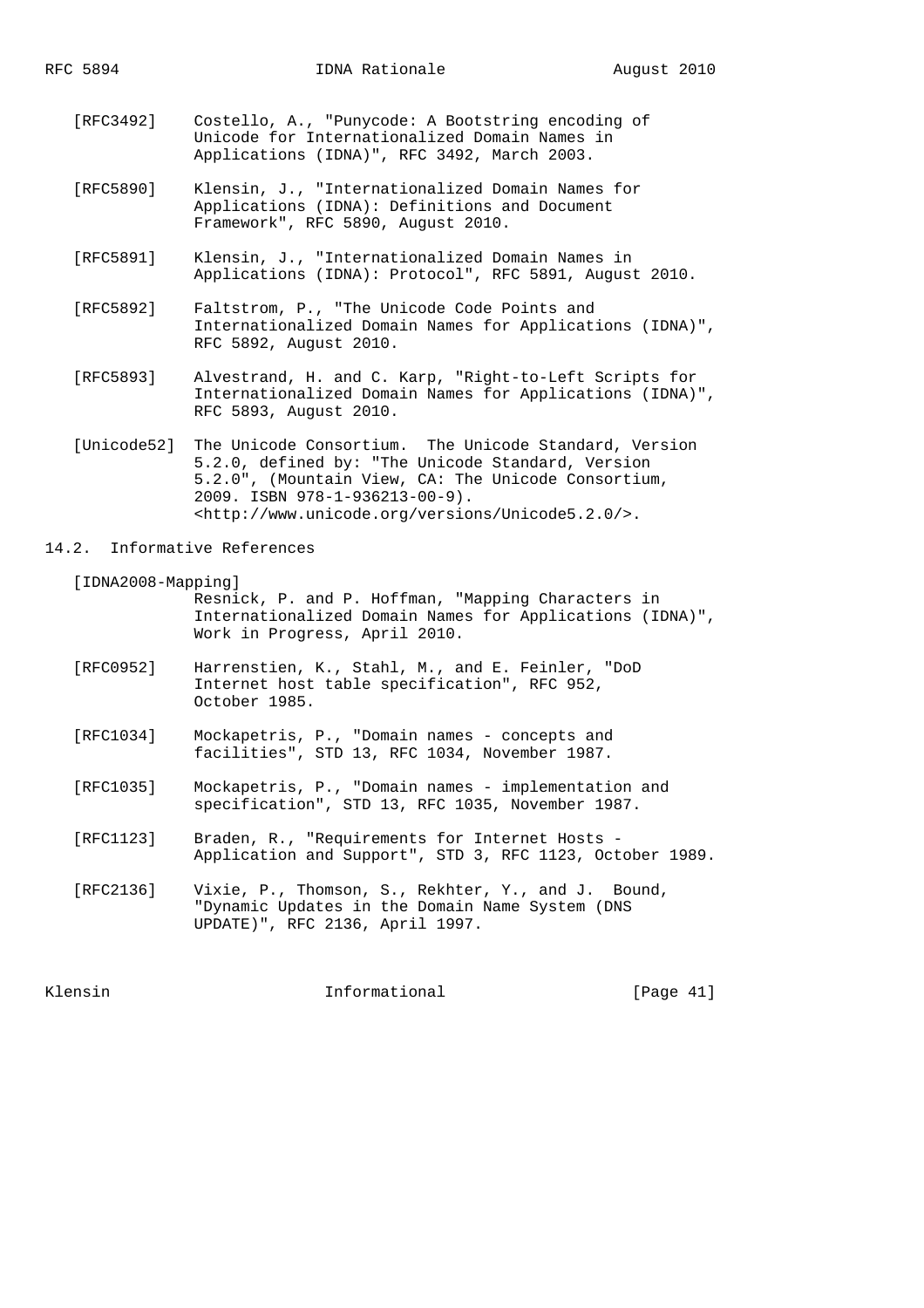- [RFC2181] Elz, R. and R. Bush, "Clarifications to the DNS Specification", RFC 2181, July 1997.
- [RFC2277] Alvestrand, H., "IETF Policy on Character Sets and Languages", BCP 18, RFC 2277, January 1998.
- [RFC2671] Vixie, P., "Extension Mechanisms for DNS (EDNS0)", RFC 2671, August 1999.
- [RFC2782] Gulbrandsen, A., Vixie, P., and L. Esibov, "A DNS RR for specifying the location of services (DNS SRV)", RFC 2782, February 2000.
- [RFC3454] Hoffman, P. and M. Blanchet, "Preparation of Internationalized Strings ("stringprep")", RFC 3454, December 2002.
- [RFC3491] Hoffman, P. and M. Blanchet, "Nameprep: A Stringprep Profile for Internationalized Domain Names (IDN)", RFC 3491, March 2003.
- [RFC3743] Konishi, K., Huang, K., Qian, H., and Y. Ko, "Joint Engineering Team (JET) Guidelines for Internationalized Domain Names (IDN) Registration and Administration for Chinese, Japanese, and Korean", RFC 3743, April 2004.
- [RFC3987] Duerst, M. and M. Suignard, "Internationalized Resource Identifiers (IRIs)", RFC 3987, January 2005.
- [RFC4290] Klensin, J., "Suggested Practices for Registration of Internationalized Domain Names (IDN)", RFC 4290, December 2005.
- [RFC4343] Eastlake, D., "Domain Name System (DNS) Case Insensitivity Clarification", RFC 4343, January 2006.
- [RFC4690] Klensin, J., Faltstrom, P., Karp, C., and IAB, "Review and Recommendations for Internationalized Domain Names (IDNs)", RFC 4690, September 2006.
- [RFC4713] Lee, X., Mao, W., Chen, E., Hsu, N., and J. Klensin, "Registration and Administration Recommendations for Chinese Domain Names", RFC 4713, October 2006.

Klensin 10 Informational [Page 42]